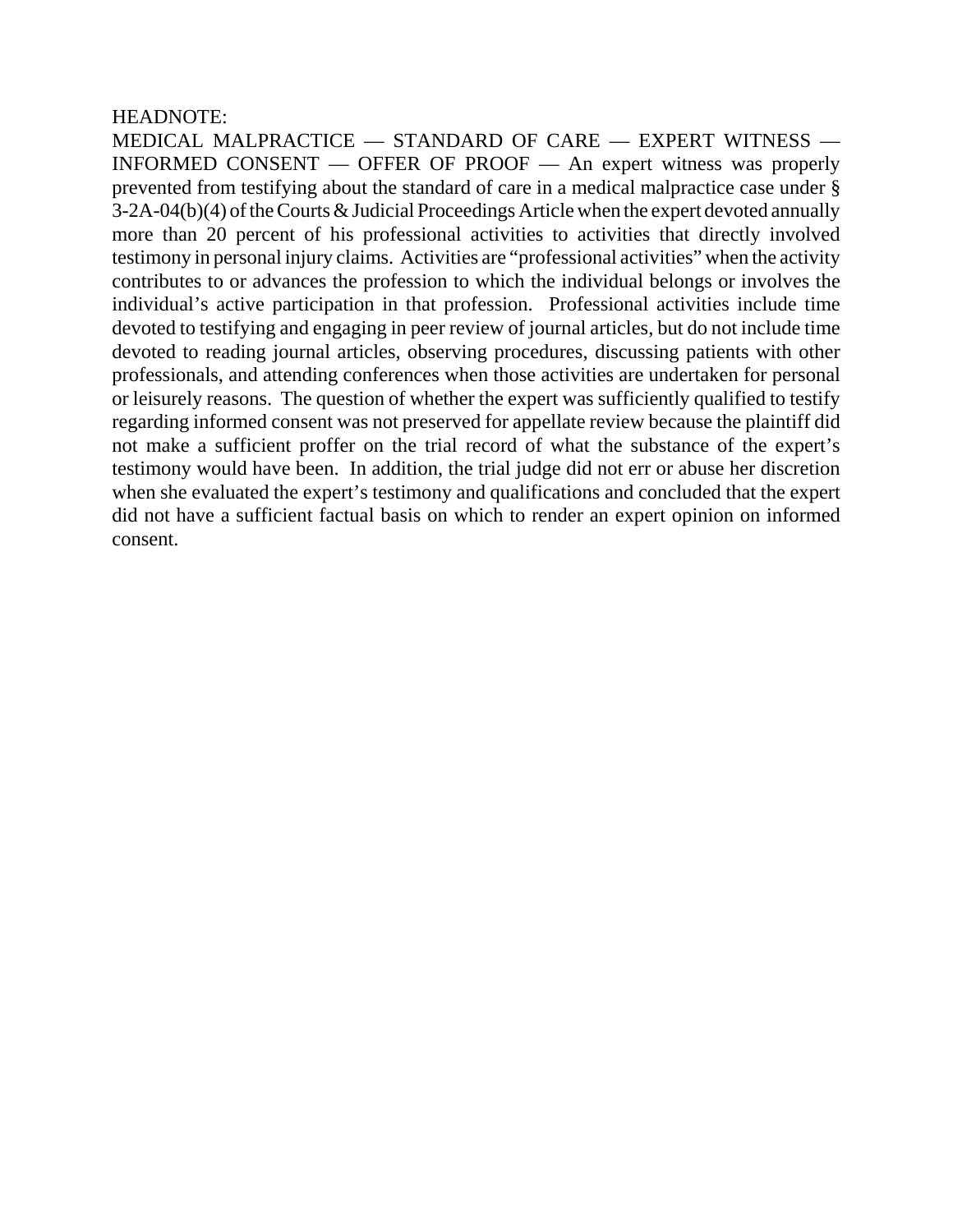## **IN THE COURT OF APPEALS OF MARYLAND**

No. 130 September Term, 2008

# UNIVERSITY OF MARYLAND MEDICAL SYSTEM CORPORATION, ET AL.

v.

## REBECCA MARIE WALDT, ET AL.

Bell, C.J. Harrell Battaglia Greene Adkins Eldridge, John C. (Retired, Specially Assigned) Raker, Irma S. (Retired, Specially Assigned),

JJ.

Opinion by Greene, J. Adkins, Eldridge, and Raker, JJ., Dissent.

Filed: November 10, 2009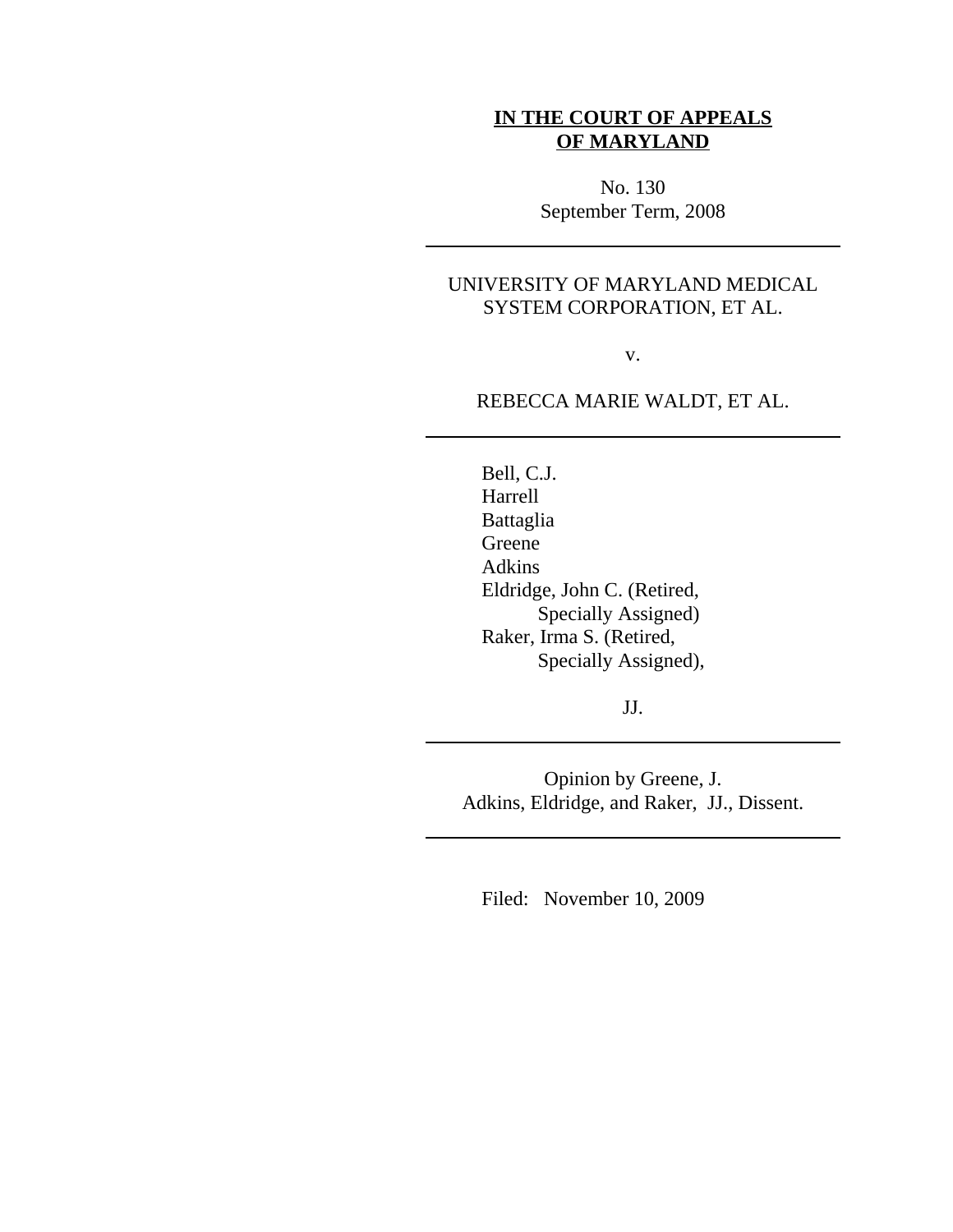This case arises from a medical malpractice claim filed by Respondents, Rebecca Marie Waldt and her husband, Roy Waldt ("Waldts"), in the Circuit Court for Baltimore City. In December of 2002, Mrs. Waldt underwent a procedure to treat an aneurysm in her brain. The procedure caused bleeding in Mrs. Waldt's brain, resulting in a stroke and extensive physical and mental impairment. The Waldts argue that Petitioners, Dr. Gregg Zoarski and the University of Maryland Medical System's ("UMMS"), care and treatment of Mrs. Waldt did not conform to the proper standard of care and the medical providers did not properly obtain Mrs. Waldt's informed consent before performing the procedure.

At trial, the Waldts called Dr. Gerard Debrun as an expert witness, offering his expert testimony as to the standard of care and on the issue of informed consent. The trial judge excluded Dr. Debrun's testimony as to the standard of care on the grounds that Dr. Debrun did not meet the minimum requirements for an expert witness as set forth by Md. Code (1974, 2006 Repl. Vol.), § 3-2A-04(b)(4) of the Courts & Judicial Proceedings Article ("the 20 Percent Rule").<sup>1</sup> Dr. Debrun was also prevented from giving expert testimony on the informed consent claim because the trial court determined that the witness did not have sufficient experience with the specific procedure to be qualified as an expert. At the

<sup>&</sup>lt;sup>1</sup>Md. Code (1974, 2006 Repl. Vol.), § 3-2A-04(b)(4) of the Courts & Judicial Proceedings Article states:

A health care provider who attests in a certificate of a qualified expert or who testifies in relation to a proceeding before an arbitration panel or a court concerning compliance with or departure from standards of care may not devote annually more than 20 percent of the expert's professional activities to activities that directly involve testimony in personal injury claims.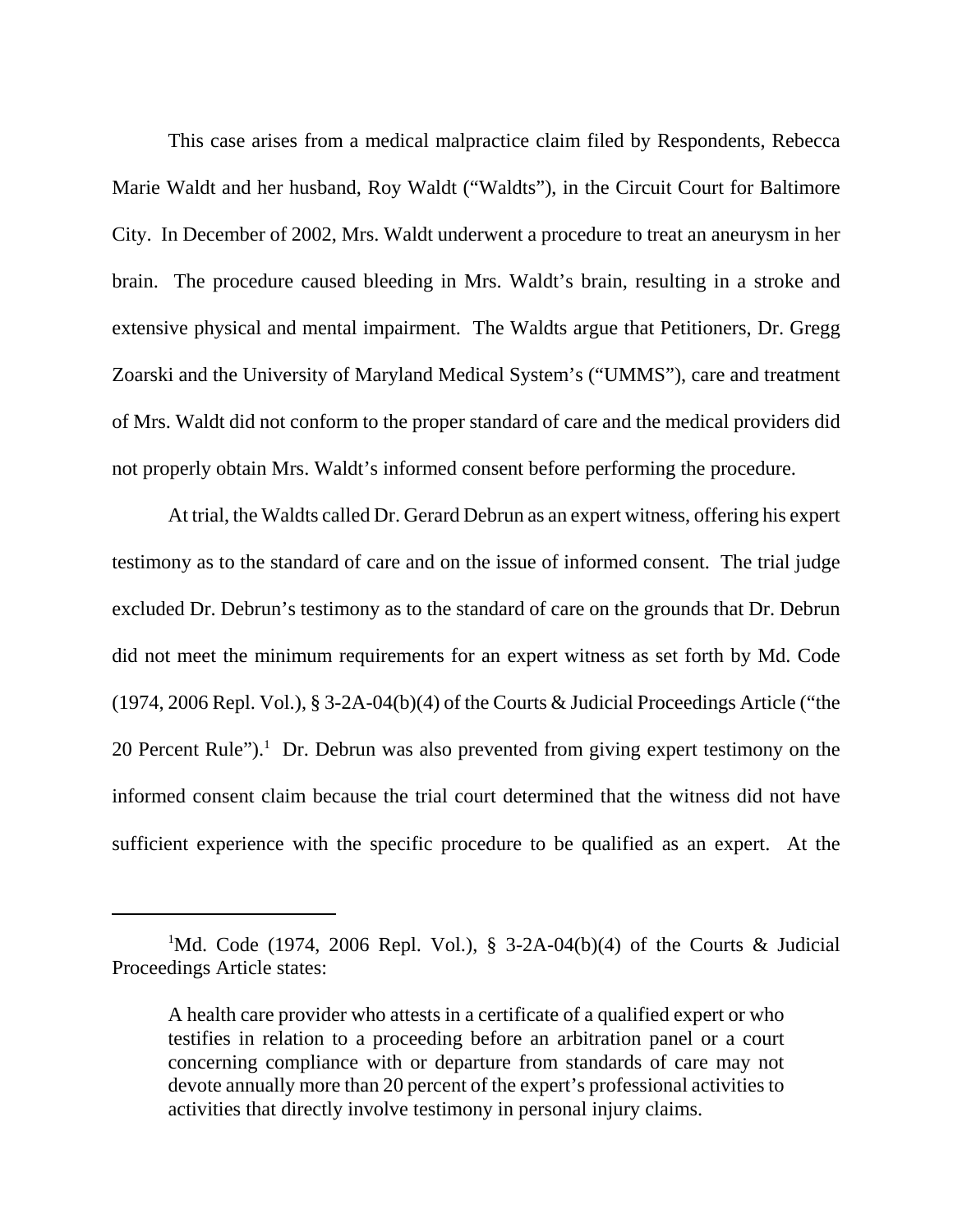conclusion of the Waldts' case in chief, UMMS and Dr. Zoarski moved for summary judgment on both counts. The Waldts conceded that no evidence of negligence was presented and the court granted judgment in favor of UMMS and Dr. Zoarski. After hearing arguments concerning the informed consent claim, the court ruled that, without expert testimony on the informed consent claim, there was no question for the jury, and thus granted judgment for UMMS and Dr. Zoarski.

The Waldts appealed to the Court of Special Appeals, which overturned the trial court's ruling as to the medical negligence claim and upheld the trial court on the informed consent claim. *Waldt v. UMMS*, 181 Md. App. 217, 254, 267-68, 956 A.2d 223, 244-45, 252 (2008). The intermediate appellate court held that Dr. Debrun did not dedicate more than 20 percent of his professional activities to activities directly involving testimony, and he was therefore qualified to testify as to the standard of care pursuant to the 20 Percent Rule. The Court of Special Appeals stated: "[A] legally correct application of the 20 Percent Rule should have led the court to conclude that Dr. Debrun was not disqualified from giving standard of care expert testimony." *Waldt*, 181 Md. App. at 245, 956 A.2d at 239. We granted *certiorari* to determine whether the Court of Special Appeals properly interpreted the 20 Percent Rule and whether the court properly affirmed the trial court's ruling to exclude Dr. Debrun as an expert on informed consent. We reverse the judgment of the Court of Special Appeals in regard to its interpretation of the 20 Percent Rule and affirm with respect to the informed consent determination.

### **FACTS AND PROCEDURE**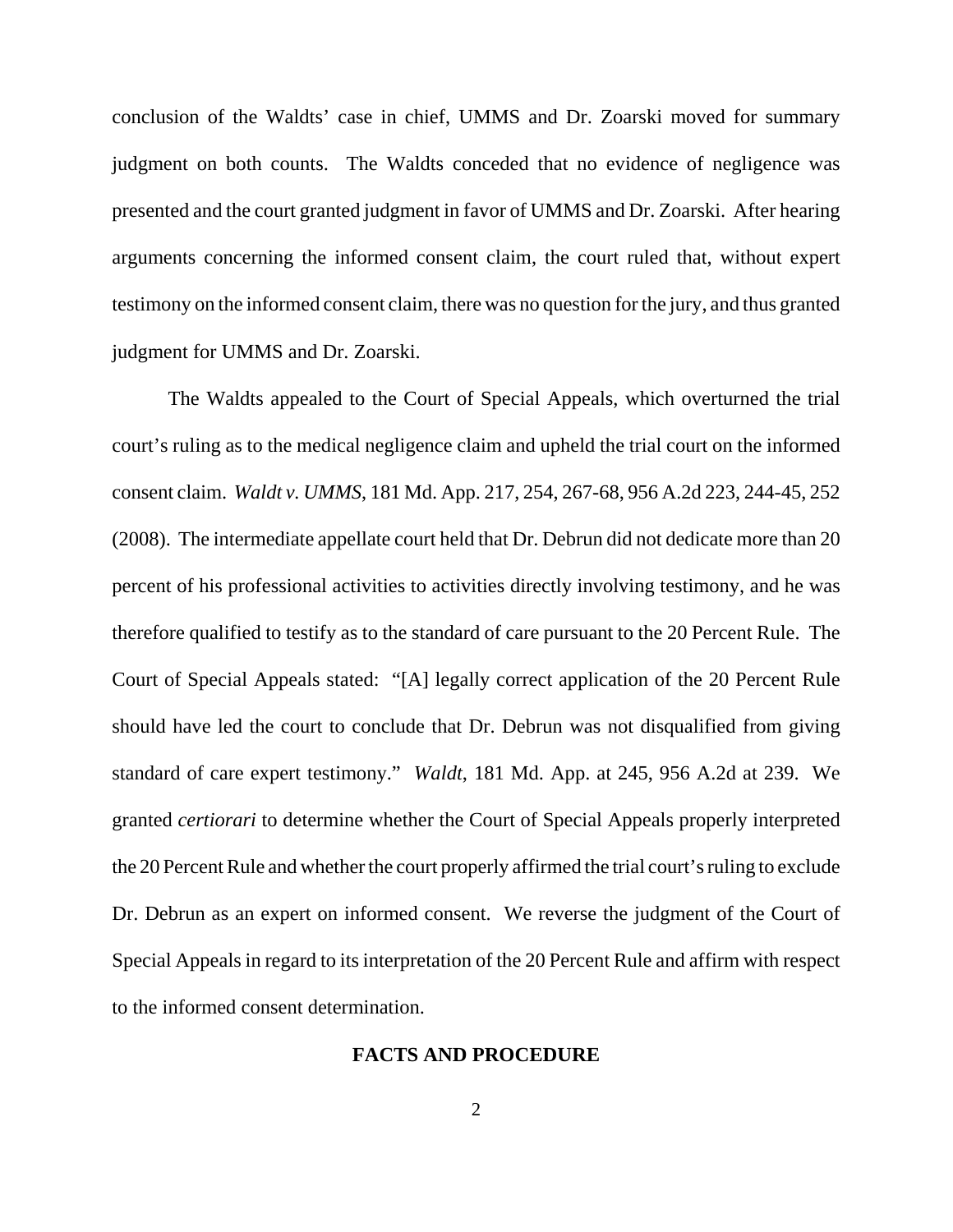We adopt, in part, the facts as set forth by the Court of Special Appeals in *Waldt*:

In the Circuit Court for Baltimore City, Rebecca Marie Waldt and her husband, Roy Waldt, sued Gregg Zoarski, M.D., and the University of Maryland Medical System ("UMMS") for medical malpractice. Using a device called the "Neuroform Microdelivery Stent System" ("neuroform stent"), Dr. Zoarski, the Chief of Interventional Radiology at UMMS, had performed a procedure to treat an aneurysm in a blood vessel in Mrs. Waldt's brain. During the procedure, an artery was perforated, which caused bleeding into the brain and a stroke. The stroke left Mrs. Waldt with significant physical and mental deficits.

In their complaint, the Waldts alleged two types of negligence: 1) ordinary negligence, *i.e.*, failure by Dr. Zoarski to adhere to the standard of care in the actual performance of the procedure; and 2) informed consent negligence, *i.e.*, failure by Dr. Zoarski to obtain the patient's informed consent to the procedure. The Waldts' sole claim against UMMS was for vicarious liability for the alleged malpractice of Dr. Zoarski.

\* \* \* \*

In the course of discovery, the Waldts identified Dr. [James Gerard] Debrun as their expert witness. Dr. Debrun was educated in France and practiced interventional neuroradiology for 45 years before retiring in July of 2001. He has held many positions in that field, including: Chief of Neuroradiology at the University Hospital of Paris, Director of Neuroradiology at the University of London in Canada, Chairman of the Department of Radiology at Massachusetts General Hospital, Visiting Professor at Harvard Medical School, and Director of Interventional Neuroradiology at The Johns Hopkins Hospital in Baltimore. Dr. Debrun has lectured extensively and written hundreds of articles on the subject of neuroradiology. He has in the past performed over 30 coiling procedures to treat wide-neck aneurysms. Between 10 and 15 of those aneurysms were similar in size to Mrs. Waldt's aneurysm. Because Dr. Debrun's retirement preceded the market release of the neuroform stent, he never performed a coiling procedure using that stent.

Dr. Debrun read Mrs. Waldt's medical records, including Dr. Zoarski's notes about the coiling procedures; reviewed the angiograms taken at various intervals during the procedure; and read literature about the neuroform stent system, published by its manufacturer, Boston Scientific. In a discovery deposition, Dr. Debrun opined that Dr. Zoarski breached the standard of care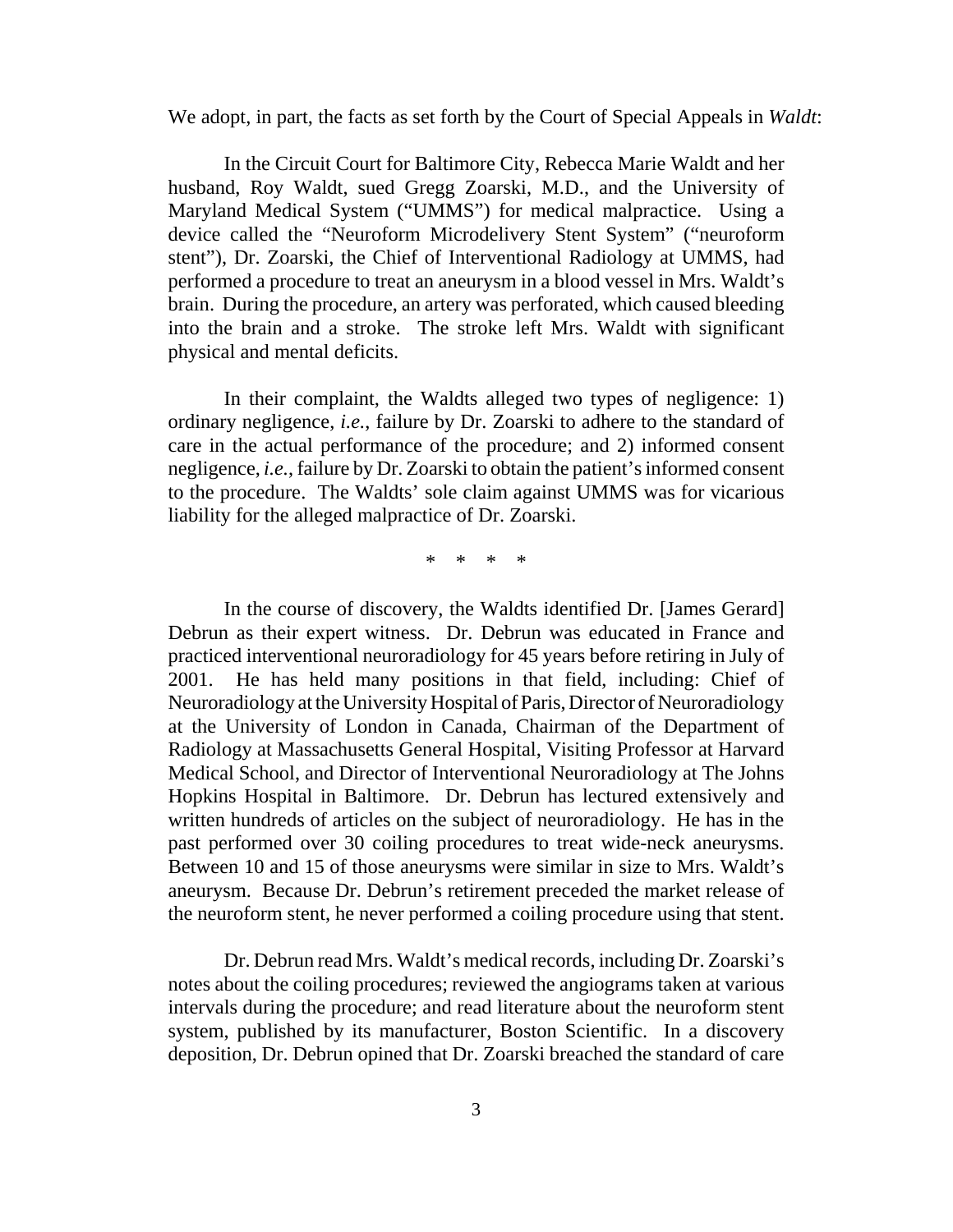when he performed the coiling procedure by, *inter alia*, using the guide wire to "fish" for the stuck third coil, and in doing so perforating the [middle cerebral artery] at a site away from the aneurysm. He explained that the perforation was caused by Dr. Zoarski's manipulation of the guide wire, and not by the stent itself, because (1) an angiogram taken during the procedure shows the stent and the coils perfectly deployed and in place, (2) the location of the bleed (as shown in an angiogram) was too distant from the aneurysm to have been caused by the stent, and (3) Dr. Zoarski's own notes, made at the time of the event, reflect his belief that the perforation occurred away from the site of the aneurysm.

*Waldt,* 181 Md. App. at 223, 229-30, 956 A.2d at 226, 230.

Section 3-2A-04(b)(4) of the Courts & Judicial Proceedings Article establishes a minimum requirement for an expert witness to testify to the standard of care in a medical malpractice case: the expert must not devote annually more than 20 percent of his or her professional activities to activities directly involving testimony in personal injury cases. Dr. Debrun attested that he satisfied the 20 percent requirement. At trial, however, Dr. Zoarski and UMMS moved to preclude Dr. Debrun as a witness, arguing that he devoted more than 20 percent of his professional activities to testifying in personal injury cases. Dr. Debrun was extensively questioned about his professional activities by counsel for both parties and the trial judge. The Court of Special Appeals summarized his testimony as follows:

Dr. Debrun testified that he retired in July of 2001, and has not directly participated in patient care since then. He earns on average \$30,000 per year from serving as an expert witness in medical malpractice cases. In most such cases, he is an expert witness for the plaintiff. Ordinarily, he participates as an expert witness in three or four medical malpractice cases a year. He estimates that he spends less than 50 hours per year in that endeavor. He participates in a given medical malpractice case by reviewing it and having his deposition taken. He rarely testifies in court (or before a panel) because most of the cases settle before trial. In the case at bar, Dr. Debrun had been paid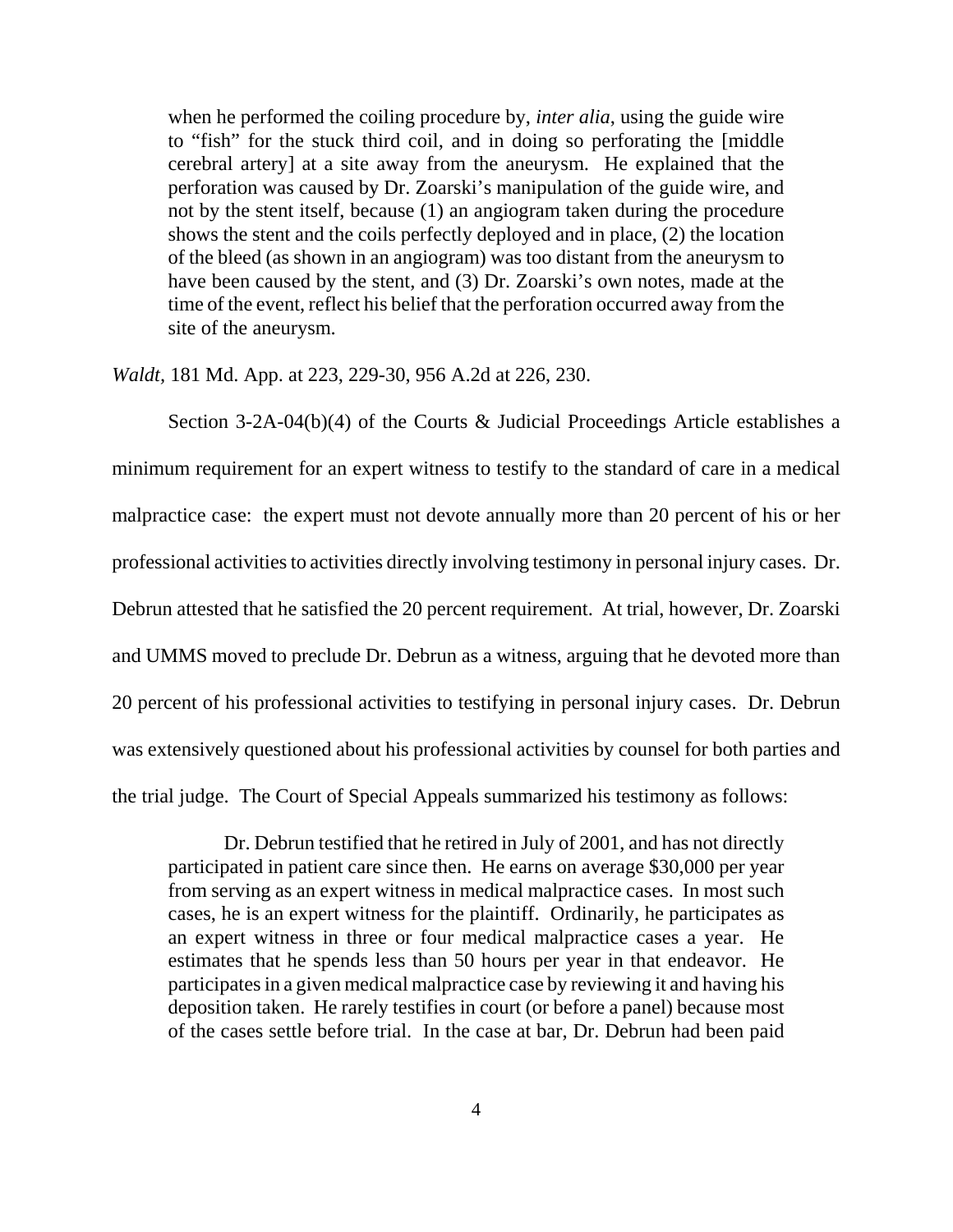\$23,028. Dr. Debrun's only significant source of income other than the money he earns as an expert witness is his pension.

Dr. Debrun further testified that, in 2004 and 2005, he devoted an average of 559 hours per year to "professional activities" unrelated to his service as an expert witness in medical malpractice cases. These activities fall into five categories:

- Performing peer review of submitted articles for *Surgical Neurology*, a medical journal: 192 hours per year (16 hours per month);
- Reading the *International Journal for Interventional Neuroradiology* and *Neurological Surgery Journal*: 240 hours per year (20 hours per month);
- Observing colleagues performing various procedures: 96 hours per year (8 hours per month);
- Discussing ongoing patient medical cases with physicians: 16 hours per year (1.33 hours per month);
- Attending international conferences in the field of interventional radiology: 15 hours per year (approximately 1.33 hour[s] per month).

*Waldt*, 181 Md. App. at 233-34, 956 A.2d at 232.

After considering Dr. Debrun's testimony about his activities, the trial judge granted

the motion to exclude his testimony with respect to the standard of care:

[T]he witness has indicated and has testified that he is retired.

He has not seen any patients since July 2001. That he spends most of his time reading journals, writing journals, peer review, observing other colleagues performing other procedures and going to conferences and meetings.

He is also indicating that the one meeting per year that he goes to does not have to do with his practice of medicine or with any patients. The journals that he reads do not have to do with his patients, however, they do have to do with his previous practice of medicine.

\* \* \* \*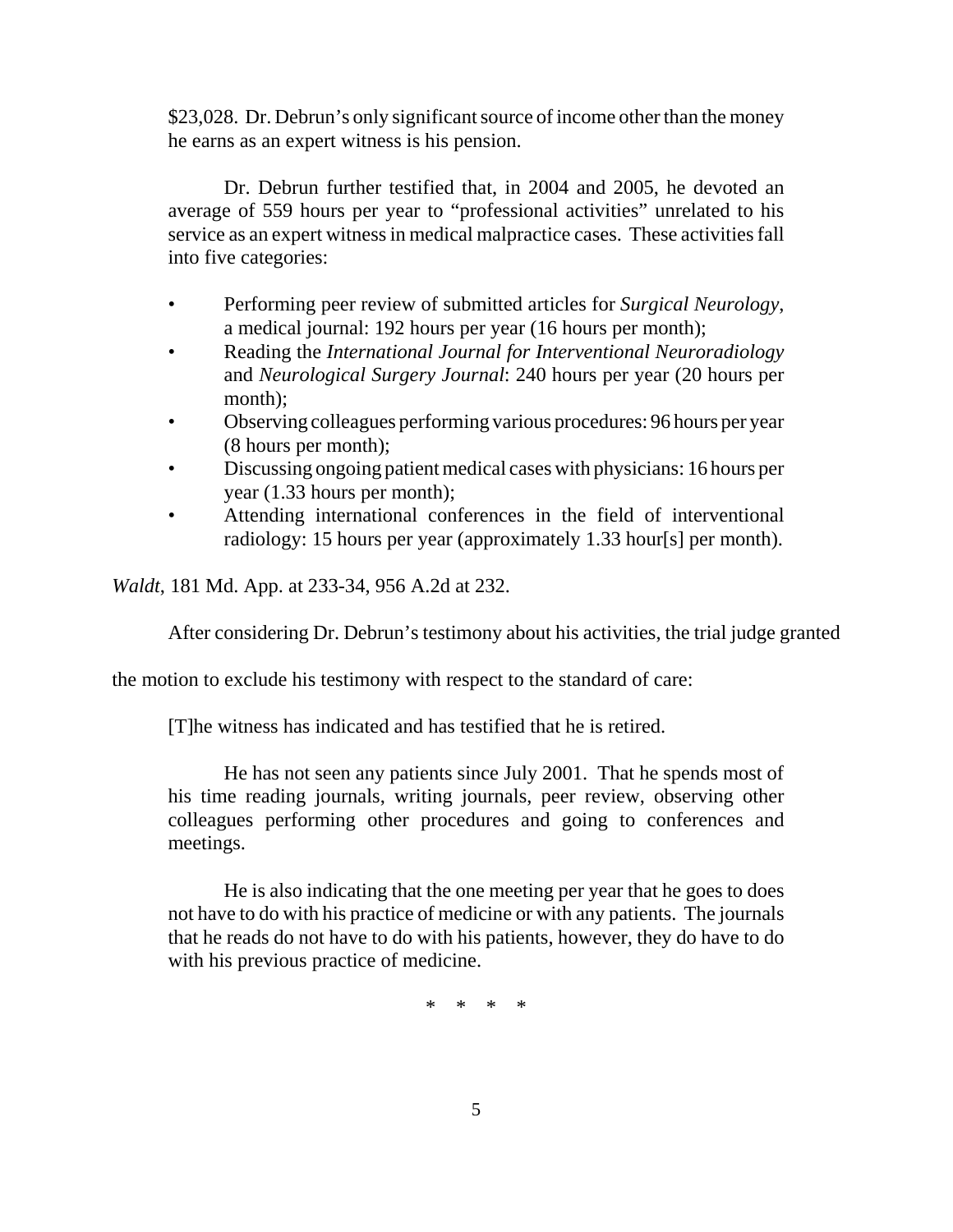He does not keep a calendar nor an electronic device with regards to his appointments or where he has to be or what he has to do.

He says he knows where he has to be and he writes it down on a piece of paper, and he is aware of where he is supposed to be at the time he is supposed to be there.

At these seminars or conferences, he has not presented any papers since — he said since retiring. . . . He also indicates that the last meeting he has gone to, the . . . [i]nterventional neuroradiology conference, the last one was about three years ago.

He also stated that he has not practiced since 2001.

He has gone to these conferences on the interventional neuroradiological conferences . . . . But he doesn't use any of the information that he receives at these conferences for testifying in court on behalf of plaintiffs. He doesn't use any of the information that he receives from reading the journals.

He doesn't use any of the information or knowledge that he receives from his colleagues in Paris when he talks to them or tries to keep up on what is going on. He just does it just to be informed on what is going on in his field.

The Court finds that to be absolutely amazing. And one question that was asked of the witness, the Court can't recall at this moment the exact question, but the witness' response was, quote, when I was actually working or after I retired.

The witness has no license to practice medicine in the United States. This is neither here nor there, but he only has his license he says in Paris so he can write prescriptions for his family members.

He has no patients, he has no privileges anywhere. He is not paid for any medical treatment that he provides. He is not paid for any opinions that he gets from colleagues or gives to colleagues about what they do.

At this time, the Court finds that the expert devotes more than 20 percent of his professional activities to the [sic] involving testimony or testifying in personal injury cases.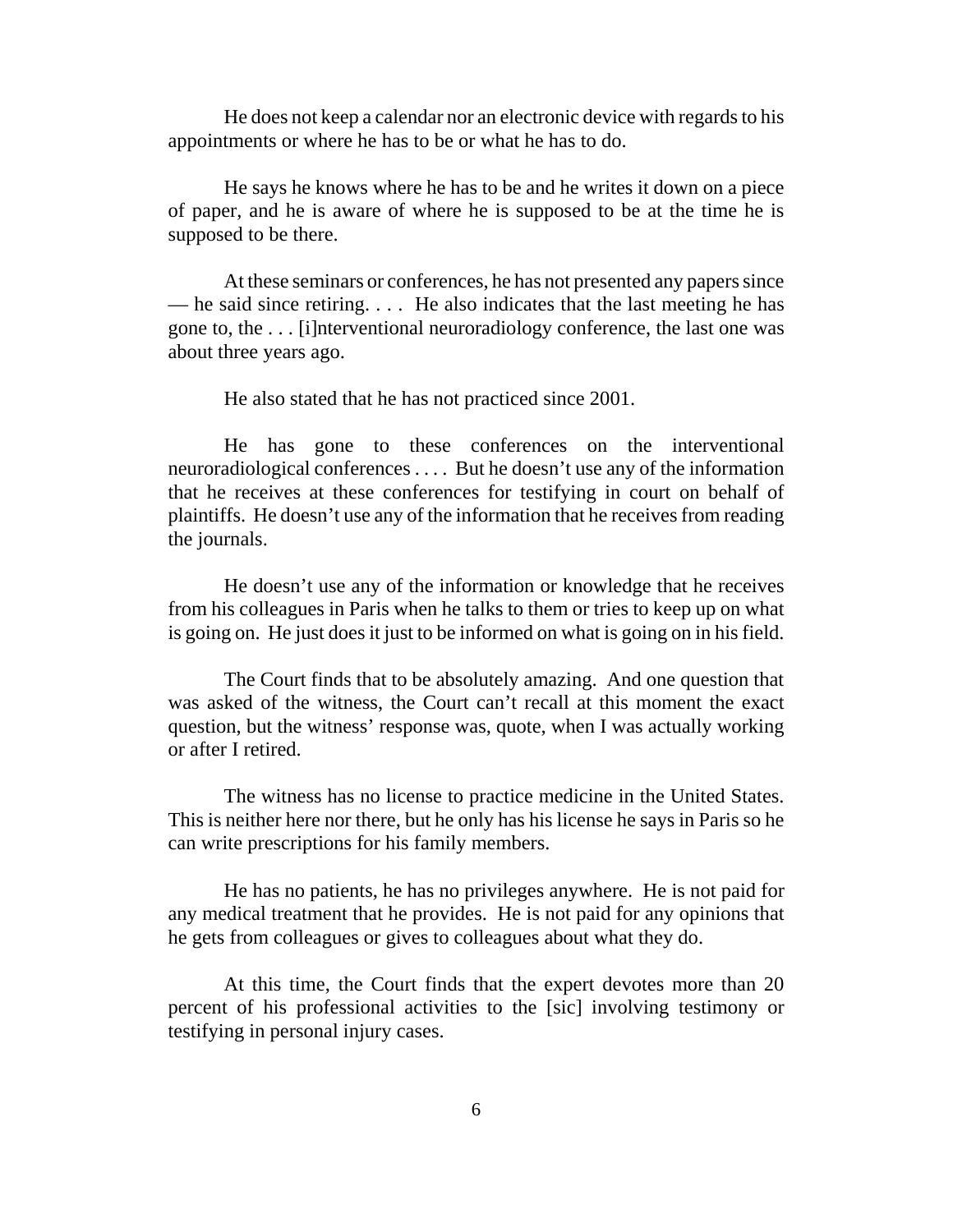Dr. Debrun was thus not permitted to give expert testimony on the standard of care.

The trial court also granted a motion by UMMS and Dr. Zoarski to prevent Dr. Debrun from testifying about the informed consent claim. The trial judge ruled that Dr. Debrun was not an expert on the use of the neuroform stent. Dr. Debrun had never performed or observed a procedure utilizing the neuroform stent as it was not approved for use in the United States until after Dr. Debrun retired from active practice. The trial judge ruled that Dr. Debrun's expertise in the field of interventional neuroradiology was not sufficient for him to be qualified as an expert in this particular case.

On appeal to the Court of Special Appeals, the Waldts argued that the trial judge erred in excluding all of Dr. Debrun's testimony. They argued that the trial judge: (1) improperly interpreted the meaning of "professional activities" in calculating what percentage of his professional time Dr. Debrun devotes to testifying, and thus should not have excluded his testimony regarding the standard of care; and (2) erred in preventing Dr. Debrun from testifying concerning the informed consent claim.

The intermediate appellate court held that Dr. Debrun should have been allowed to testify to the standard of care. The court opined:

The dictionary definition of "professional" is "of, relating to, or characteristic of a profession." MERRIAM-WEBSTER'S COLLEGIATE DICTIONARY 991 (11th ed. 2003). The five areas of activities Dr. Debrun described in his testimony — reading and peer editing of medical journals, consulting with colleagues about their ongoing cases, observing colleagues performing procedures, and attending medical conferences — all were related to interventional radiology, his profession, and as we have explained were not activities directly involved in testimony in personal injury cases . . . . [A] legally correct application of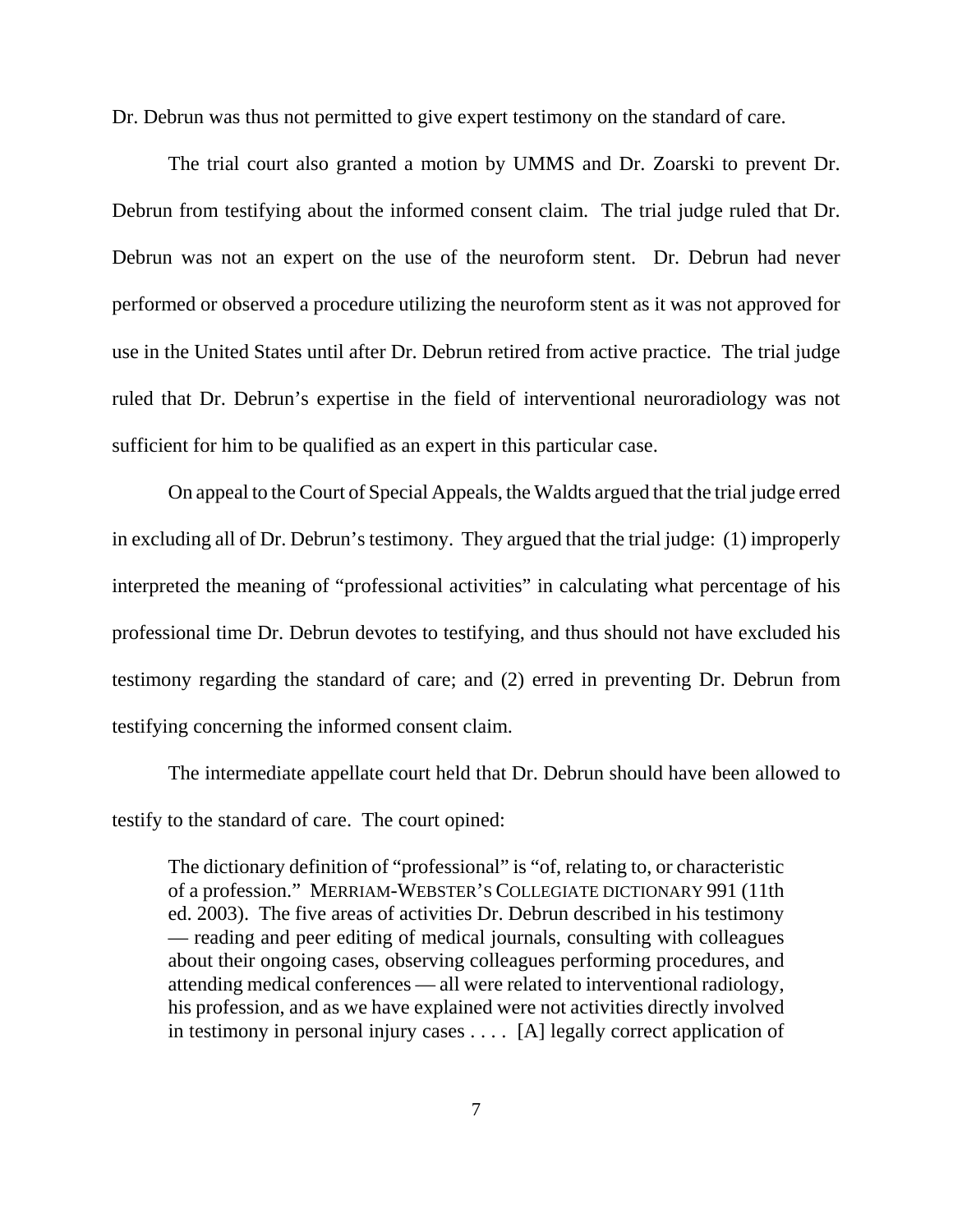the 20 Percent Rule should have led the court to conclude that Dr. Debrun was not disqualified from giving standard of care expert testimony.

*Waldt*, 181 Md. App. at 245, 956 A.2d at 239. Ultimately, the intermediate appellate court reversed the judgment entered on the ordinary negligence claim and remanded the case to the Circuit Court for further proceedings.

The Court of Special Appeals affirmed the trial court's judgment on the informed consent claim. Citing Maryland Rule  $5$ -103, $^2$  the court ruled that the issue had not been properly preserved for appeal because the Waldts failed to make a sufficient proffer of the substance of Dr. Debrun's informed consent testimony. The intermediate appellate court reasoned:

Without specific information in the record about the evidence the trial court has ruled will not be admitted, an appellate court cannot determine whether the court erred or abused its discretion in ruling the evidence inadmissible and cannot determine whether any error or abuse of discretion was prejudicial to the offering party. . . .

We agree with the appellees that there was not an adequate proffer made of Dr. Debrun's testimony to preserve for review the issue of the propriety of the trial court's ruling.

*Waldt*, 181 Md. App. at 258, 956 A.2d at 247. After stating that the issue was not properly

before the court, the court went on to explain that "to the extent the record reveals the basis

<sup>&</sup>lt;sup>2</sup>Maryland Rule 5-103 states in part:

<sup>(</sup>a) **Effect of erroneous ruling.** Error may not be predicated upon a ruling that admits or excludes evidence unless the party is prejudiced by the ruling, and . . . (2) Offer of proof. In case the ruling is one excluding evidence, the substance of the evidence was made known to the court by offer on the record or was apparent from the context within which the evidence was offered.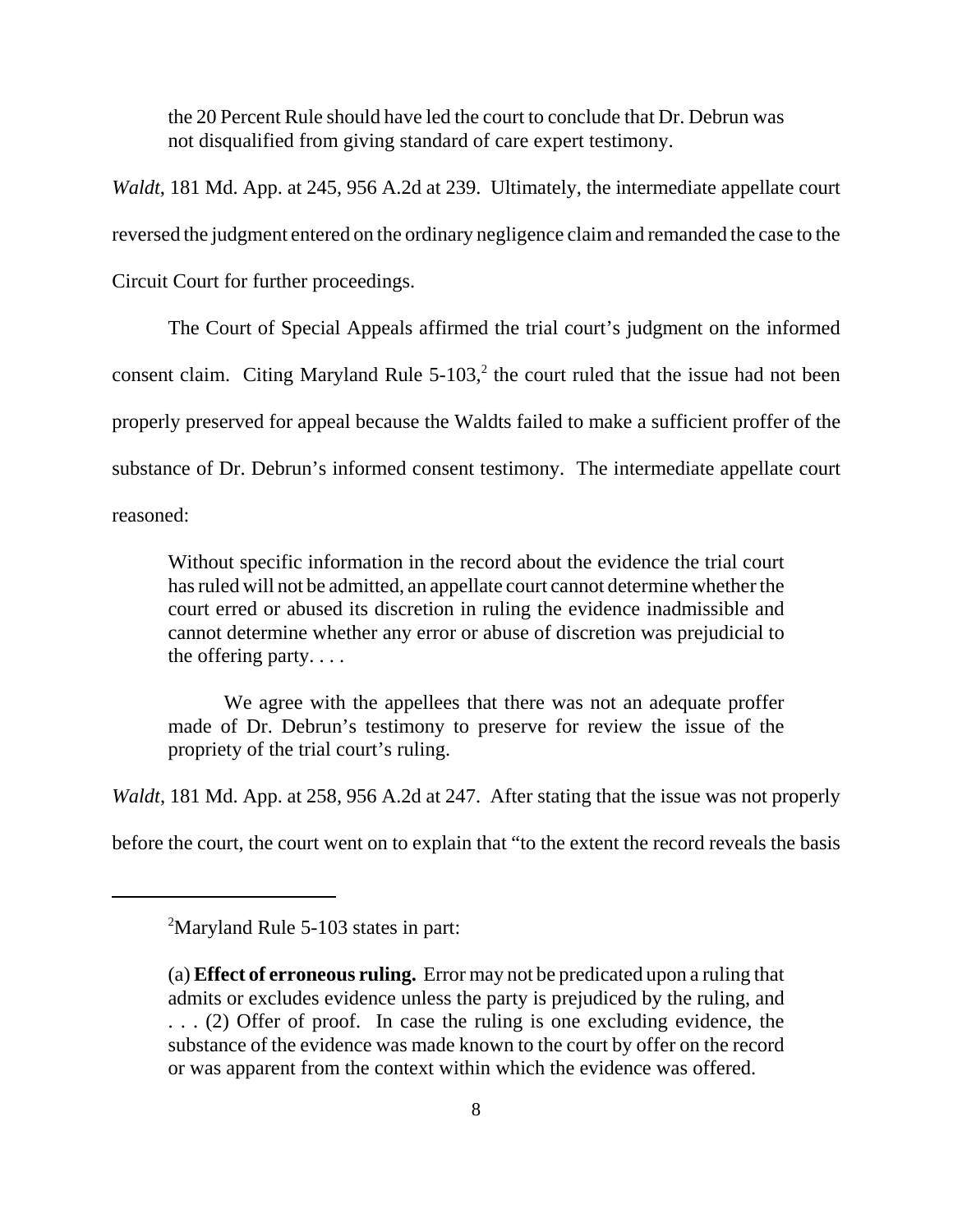for the court's exclusion ruling — that Dr. Debrun did not have the necessary foundation to offer whatever informed consent opinions he was going to give — the ruling was not error or an abuse of discretion." *Waldt*, 181 Md. App. at 262, 956 A.2d at 249.

Dr. Zoarski and UMMS filed a petition for writ of certiorari for this Court to review the intermediate appellate court's decision concerning Dr. Debrun's qualification as an expert on the standard of care.<sup>3</sup> The Waldts filed a cross-petition for review of the Court of Special Appeals' decision on Dr. Debrun's exclusion as an expert on the informed consent claim.<sup>4</sup>

### **DISCUSSION**

1. Did the Maryland Legislature intend to exclude professional witnesses from testifying in medical malpractice cases where 100% of their professional activities directly involve testimony in personal injury claims?

2. Whether the trial court correctly interpreted the statute to advance the stated public policy by finding, as a matter of fact, that a professional witness devoted more than 20% of his professional time to activities that directly involve testimony in personal injury claims.

<sup>4</sup>In their cross-petition for certiorari, the Waldts presented the following questions:

1. Did the Court of Special Appeals commit reversible error when it concluded that a sufficient proffer of Dr. Debrun's testimony was not made, and/or the substance of Dr. Debrun's testimony was not apparent to the trial court from the context within which he was offered as an expert?

2. Did the Court of Special Appeals commit reversible error when it concluded that the trial court properly excluded Dr. Debrun as an expert witness on the issue of informed consent for failing to have a sufficient factual basis for his testimony?

<sup>&</sup>lt;sup>3</sup>Dr. Zoarski and UMMS presented the following questions in their petition for writ of certiorari: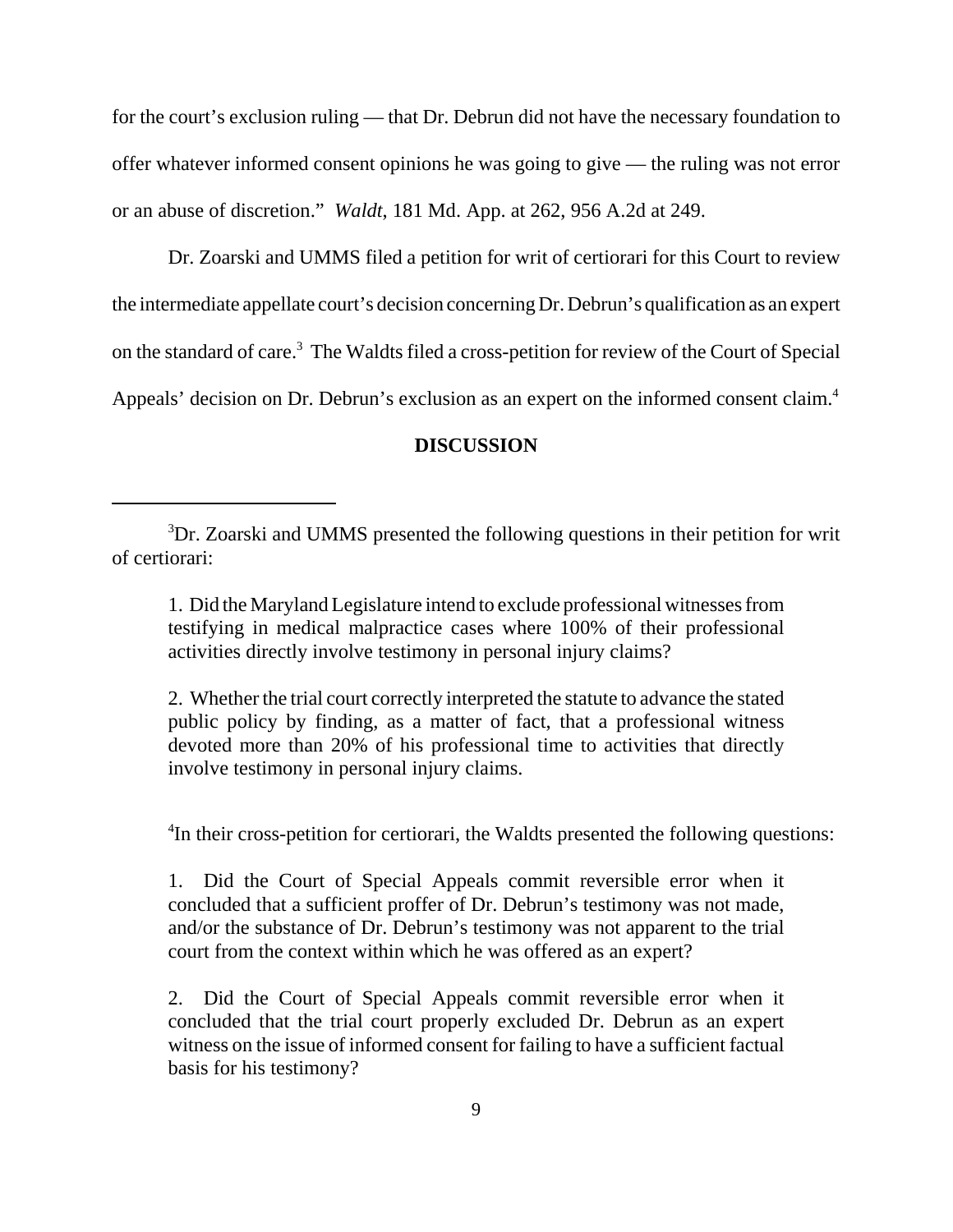### **I. Twenty Percent Rule**

Petitioners argue that the Court of Special Appeals erred in overturning the trial court's ruling regarding the 20 Percent Rule. They argue that Dr. Debrun's activities conducting peer review, reading journals, observing procedures, discussing patients with former colleagues, and attending conferences — were not "professional activities" in the sense of relating to the profession of medicine. According to Petitioners, Dr. Debrun is retired, all of his professional activities are for the purpose of testifying in medical malpractice cases, and therefore 100 percent of his time is dedicated to activities directly related to giving testimony. Allowing him to qualify as an expert witness, Petitioners contend, eliminates the purpose of the requirement, allowing professional witnesses to criticize practicing doctors without themselves being members of the profession.

The Waldts counter, reasoning that Dr. Debrun's activities were "professional activities," but did not directly relate to giving testimony in medical malpractice cases. The Waldts contend that because all the activities Dr. Debrun engaged in concern the field of interventional neuroradiology, and involve his former profession of medicine, they count as "professional activities."

The meaning of statutory text is an issue we review as a matter of law. *Park and Planning v. Anderson*, 395 Md. 172, 181, 909 A.2d 694, 699 (2006); *Moore v. State*, 388 Md. 446, 452, 879 A.2d 1111, 1114 (2005). The relevant portion of § 3-2A-04(b)(4) of the Courts & Judicial Proceedings Article states that an expert "may not devote annually more than 20 percent of the expert's professional activities to activities that directly involve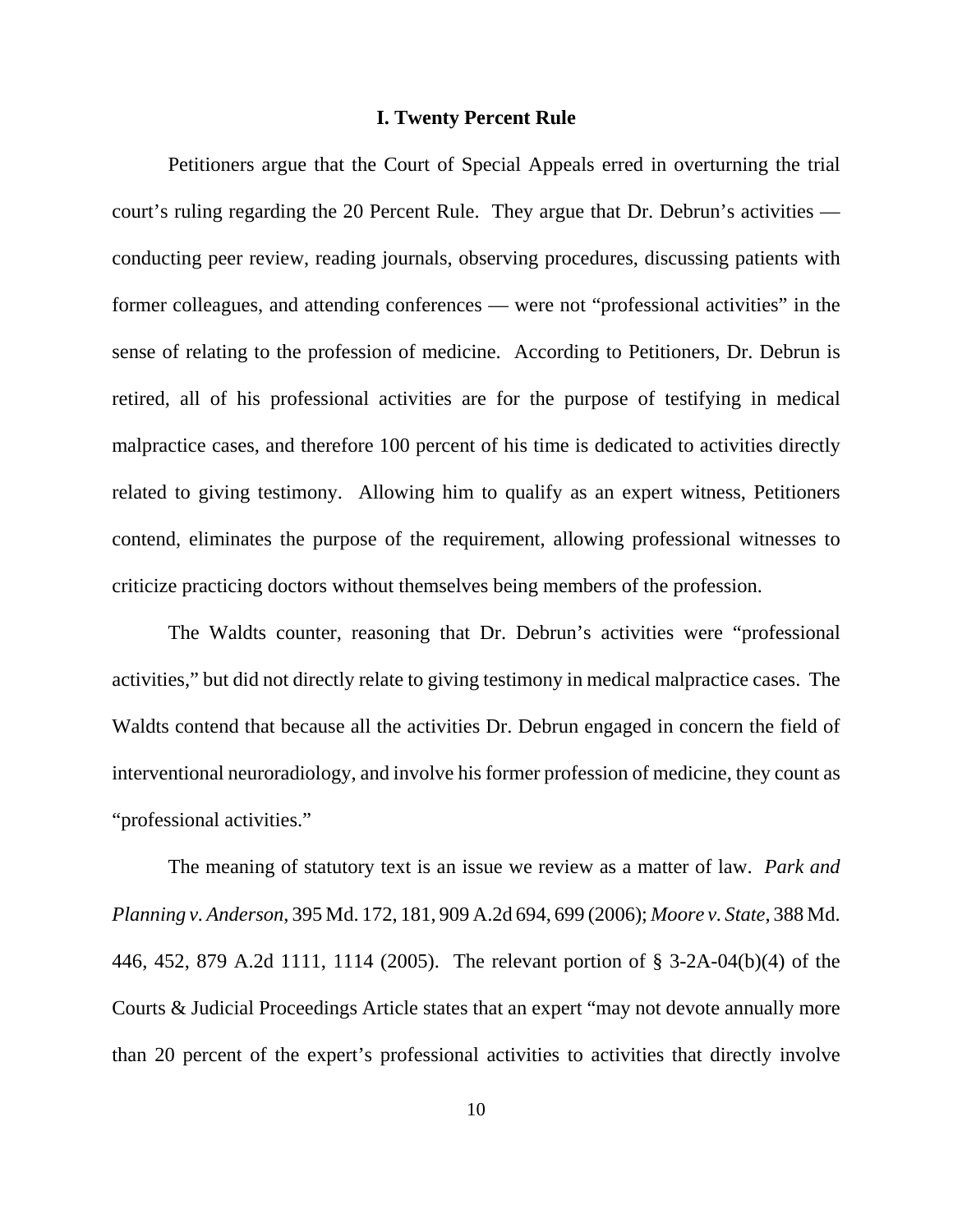testimony in personal injury claims." The plain language of the section suggests that to discern whether an expert is qualified to testify under this requirement, we must perform a mathematical equation: we must identify those activities that "directly involve testimony in personal injury claims" (the numerator) and then divide it by those activities that comprise the body of "professional activities" in general (the denominator). *See Waldt*, 181 Md. App. at 243, 956 A.2d at 238 (identifying activities that "directly involve testimony" as the numerator and "professional activities" as the denominator in the 20 Percent Rule).

In *Witte v. Azarian*, 369 Md. 518, 801 A.2d 160 (2002), this Court addressed the numerator and set a clear standard for identifying those activities that "directly involve testimony."5

A more reasonable approach, we think, is to regard the statute as including only (1) the time the doctor spends in, or traveling to or from, court or deposition for the purpose of testifying, waiting to testify, or observing events in preparation for testifying, (2) the time spent assisting an attorney or other member of a litigation team in developing or responding to interrogatories and other forms of discovery, (3) the time spent in reviewing notes and other materials, preparing reports, and conferring with attorneys, insurance adjusters, other members of a litigation team, the patient, or others after being informed that the doctor will likely be called upon to sign an affidavit or otherwise testify, and (4) the time spent on any similar activity that has a clear and direct relationship to testimony to be given by the doctor or the doctor's preparation to give testimony.

<sup>5</sup> At the time *Witte v. Azarian*, 369 Md. 518, 801 A.2d 160 (2002), was before this Court, the 20 Percent Rule only applied to experts who were hired to sign a certificate of merit to initiate a medical malpractice suit. In 2004, the General Assembly met in a Special Session and expanded § 3-2A-04(b)(4) of the Courts & Judicial Proceedings Article to apply to experts giving testimony as well. *Waldt v. UMMS*, 181 Md. App. 217, 238, 956 A.2d 223, 235 (2008).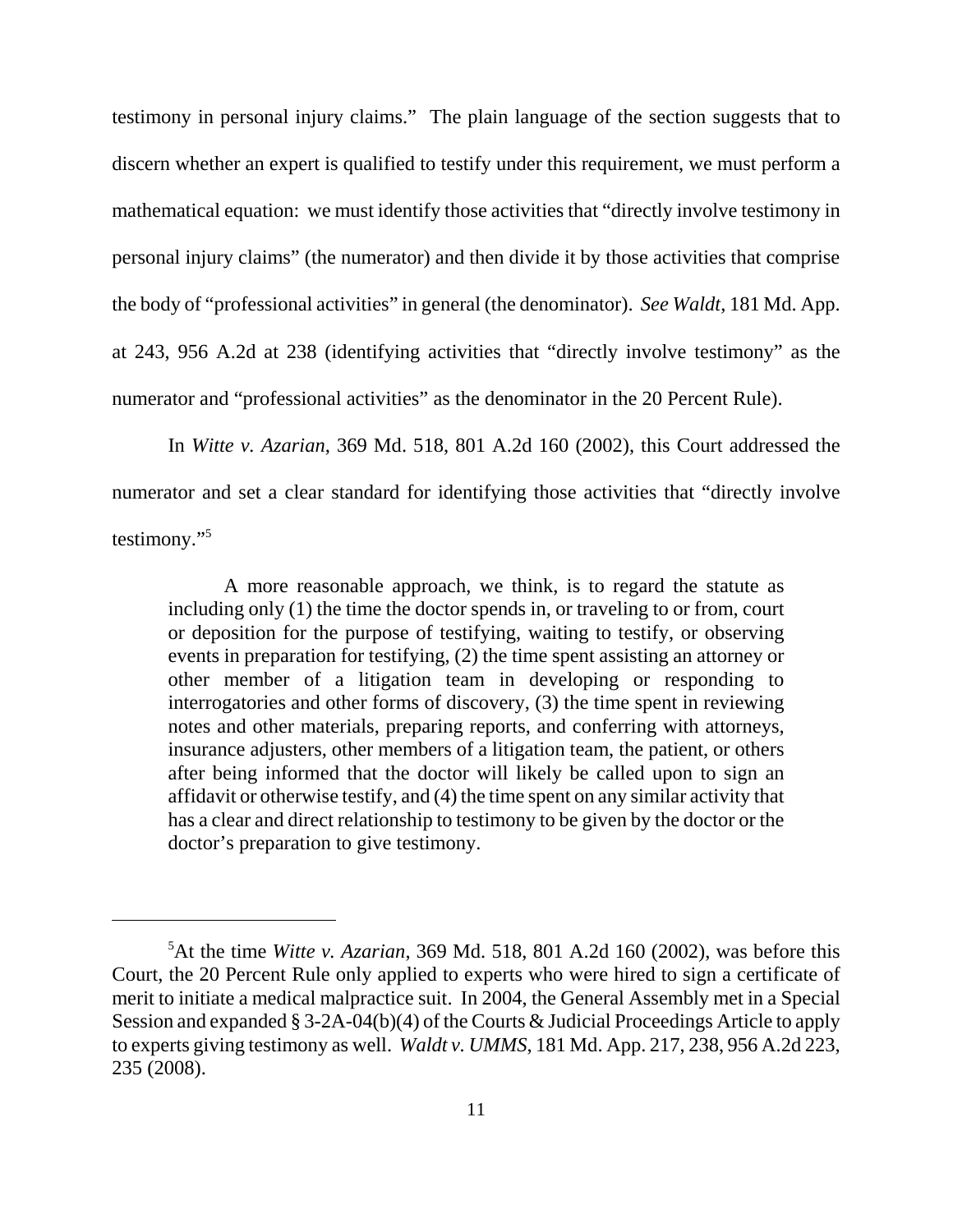*Witte*, 369 Md. at 535-36, 801 A.2d at 171. This set of activities counts as the numerator in the 20 percent calculation.

This Court did not address in *Witte* which activities qualify as "professional activities" for purposes of calculating the denominator. We have yet to rule on the meaning of the phrase "professional activities" as it is used in the 20 Percent Rule. In statutory interpretation cases, "[t]he cardinal rule . . . is to ascertain and effectuate the intent of the Legislature." *Chow v. State*, 393 Md. 431, 443, 903 A.2d 388, 395 (2006); *Oakland v. Mountain Lake*, 392 Md. 301, 316, 896 A.2d 1036, 1045 (2006). If the statute is clear and unambiguous based on the plain language, then our inquiry will end there. *Bowen v. Annapolis*, 402 Md. 587, 613-14, 937 A.2d 242, 257-58 (2007); *Walzer v. Osborne*, 395 Md. 563, 571-72, 911 A.2d 427, 431-32 (2006); *Kushell v. DNR*, 385 Md. 563, 576-78, 870 A.2d 186, 193-94 (2005).

A statute is "ambiguous," however, when there exist two or more reasonable interpretations of the words used. *Walzer*, 395 Md. at 572-73, 911 A.2d at 432. The 20 Percent Rule itself does not state the set of activities that qualify as "professional," and no other provision in the code provides a definition. The Waldts agree with the Court of Special Appeals that "professional activities" includes anything related to the profession of medicine, whether the individual is actively practicing medicine or not; Dr. Zoarski and UMMS argue that professional activities are limited to those things that relate to active practice or are in furtherance of the medical profession. Both parties' interpretations are reasonable. When the plain language of the statute is ambiguous, we must look to other indicia of the intended meaning. In *Witte*, we explained that we look to: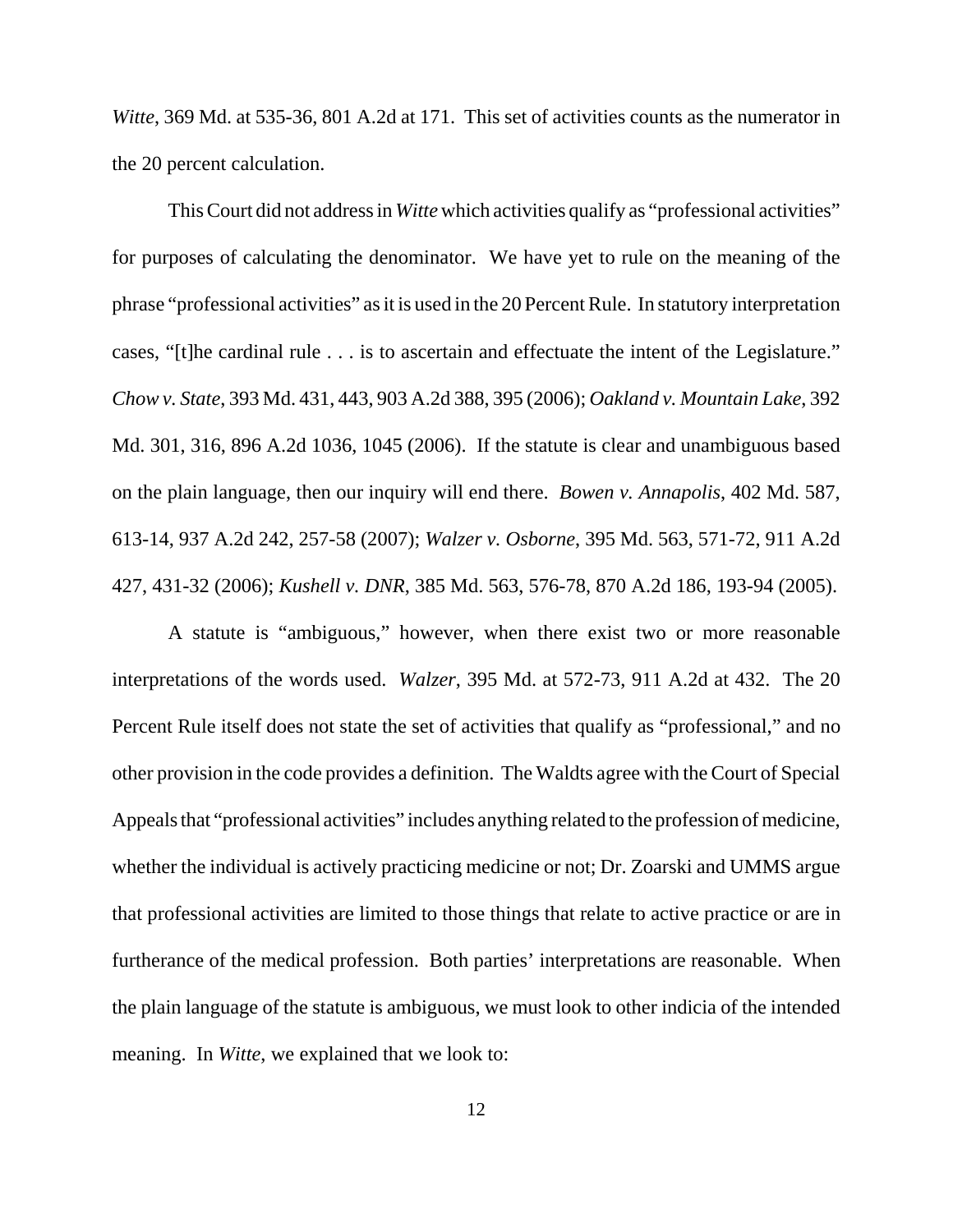the structure of the statute, including its title; how the statute relates to other laws; the legislative history, including the derivation of the statute, comments and explanations regarding it by authoritative sources during the legislative process, and amendments proposed or added to it; the general purpose behind the statute; and the relative rationality and legal effect of various competing constructions.

369 Md. at 525-26, 801 A.2d at 165 (citing *Beyer v. Morgan State*, 369 Md. 335, 349-50, 800

A.2d 707, 715 (2002); *Liverpool v. Baltimore Diamond*, 369 Md. 304, 317-19, 799 A.2d

1264, 1272 (2002)).

In the proceedings below, the Court of Special Appeals reviewed the legislative

history of the 20 Percent Rule. The intermediate appellate court concluded:

The *Witte* Court discussed at length the medical malpractice insurance crisis of the 1970's that led to the enactment of the Health Claims Arbitration Act in 1976, and the reasons why the General Assembly thought that the changes in medical malpractice law brought about by the Act would help solve that crisis. In 1986, the legislature further amended the Act, to include a certificate of qualified expert requirement, in part based upon recommendations made by a 1985 task force convened to study whether the insurance crisis was continuing and, if so, what changes could be made to the Act to further ameliorate the crisis. As proposed, in Senate Bill 559, an expert only would be qualified to sign a certificate if he or she did not receive 50 percent or more income from testimony and other activities related to personal injury claims. That language was amended to become the 20 Percent Rule, that is, that to qualify, a certifying expert cannot devote more than 20 percent of his or her professional activities to activities directly involving testimony in personal injury claims.

As the *Witte* Court explained, the legislative history of the 1986 amendments to the Act suggests that the General Assembly was of two minds in imposing such eligibility requirements upon expert witnesses signing certificates. On the one hand, it wanted to exclude certain "professional witnesses" from "the pool of eligible experts" available to sign certificates of merit. On the other hand, it did not want to "shrink" the size of that pool so as to "deny the parties the ability to pursue and defend these [malpractice] claims." The legislators achieved that balance in part by language changes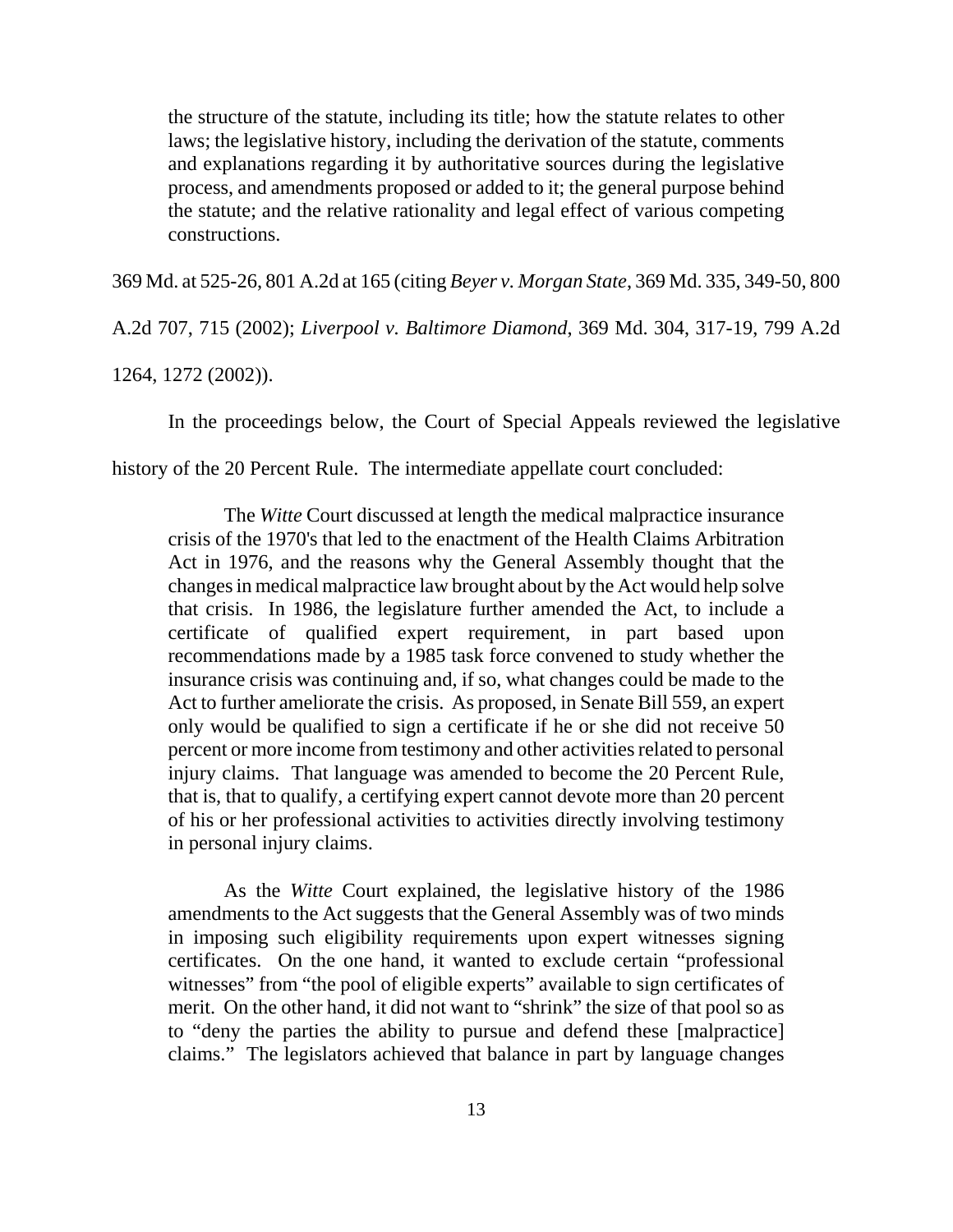keying the critical numerical measurement to time, instead of income, and narrowing the activities originally described as "related to" personal injury claims to the more limited world of activities "directly involving testimony in personal injury claims."

Beyond the legislative intent as gleaned by the Court in *Witte*, nothing in the legislative history of the Act, through the 1986 amendments, sheds light on the meaning of the phrase "professional activities" as the denominator for the 20 Percent Rule.

*Waldt*, 181 Md. App. at 242-43, 956 A.2d at 237-38 (internal citations omitted).

Following its review of the available legislative history, the intermediate appellate court in this case turned to the dictionary definition of professional: "of, relating to, or characteristic of a profession." MERRIAM-WEBSTER'S COLLEGIATE DICTIONARY 991 (11th ed. 2003). Under this definition, the court ruled that all of Dr. Debrun's listed activities reading and peer editing of medical journals, consulting with colleagues about their ongoing cases, observing colleagues performing procedures, and attending medical conferences related to his profession of interventional radiology, and thus qualified as professional activities. The total number of hours devoted to these activities was 559. The court also ruled that the only time Dr. Debrun dedicated to activities directly involving testimony was the 50 hours he originally indicated as such in his testimony. Therefore, pursuant to the Court of Special Appeals' calculation, Dr. Debrun only devoted 8 percent of his professional time to activities directly involving testimony.

We disagree with the Court of Special Appeals' definition of "professional activities." A profession carries with it the concept of a business or vocation, and an individual who engages in a profession has some responsibility and obligation or purpose within his or her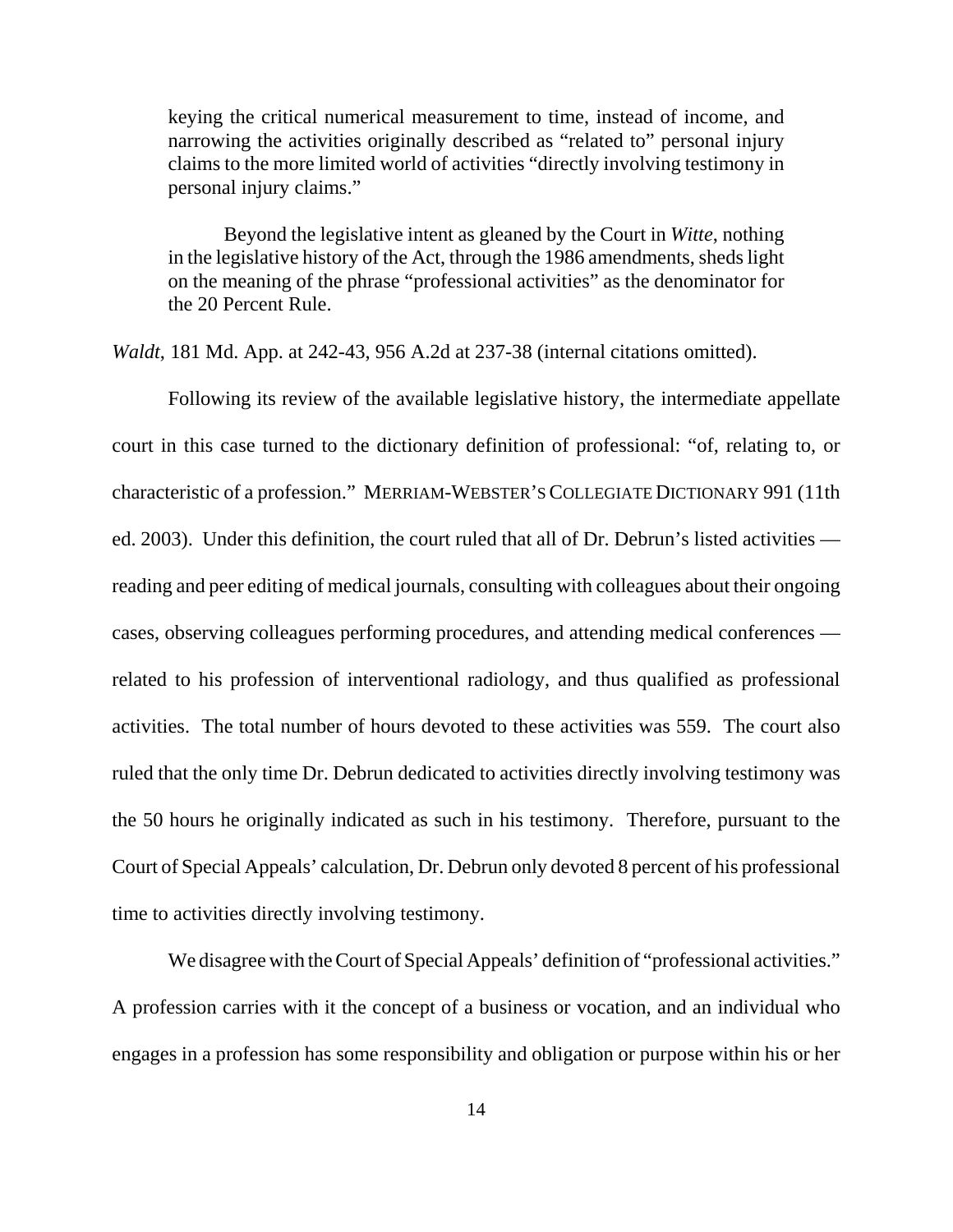field. Activities are "pursuit[s] in which a person is active," and to be "active" is to be "characterized by action rather than by contemplation or speculation." MERRIAM-WEBSTER'S COLLEGIATE DICTIONARY 13. We hold that, for an individual's activities to qualify as "professional activity," the activity must contribute to or advance the profession to which the individual belongs or involve the individual's active participation in that profession. In classifying "professional activities," a distinction must be drawn between the hours spent furthering one's profession versus the hours spent on personal or leisurely pursuits. *See Estate of Gawel v. Schatten*, 109 F. Supp. 2d 719, 723 (E.D. Mich. 2000) ("[A]n expert devotes 'a majority of his or her professional time' and is qualified under the statute where he or she spends the bulk of their *professional* time, as opposed to *recreational* or other *personal* time, engaged in either the active practice of medicine or teaching.") (interpreting a Michigan statute that requires expert witnesses to spend a majority of their professional time in active clinical practice or teaching).

Our interpretation of "professional activities" is in line with other states that have restrictions on how expert witnesses must spend their professional time. Kansas, for example, requires expert witnesses to devote at least 50 percent of their professional time to active clinical practice for the two-year period preceding the incident giving rise to the action in which the witness is testifying. KAN. STAT. ANN. § 60-3412 (2005). In calculating the percentage of time a doctor devoted to active clinical practice, the Kansas Supreme Court considered all of the following activities to be included in "professional time": direct patient care, group therapy, time spent on-call in the emergency room, governmental consulting,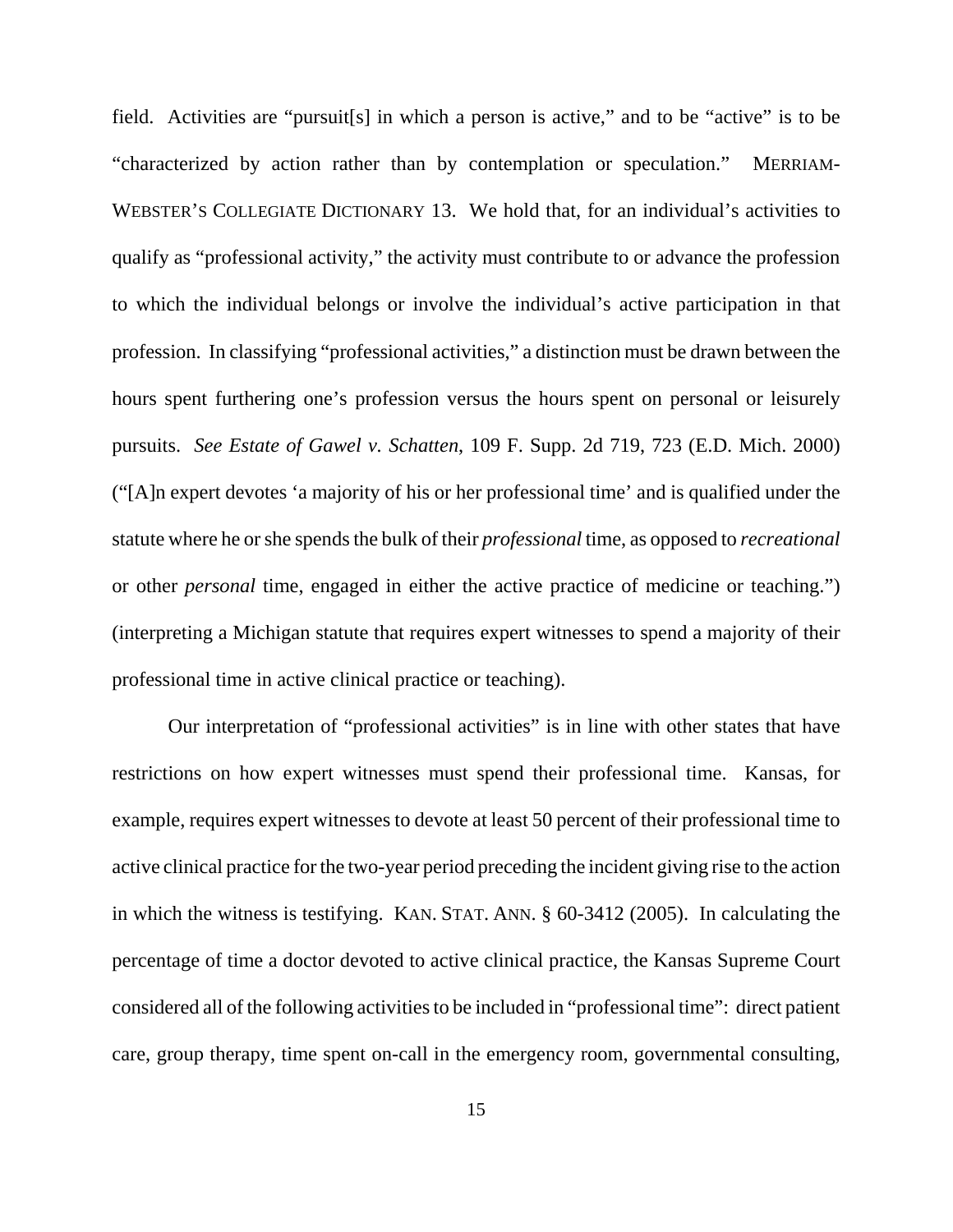writing, editing, directorships of academic programs, involvement with professional organizations and committees, and teaching. *Dawson v. Prager*, 76 P.3d 1036, 1041 (Kan. 2003). Though the court never explicitly stated a definition of "professional activities," all of these activities involve some contribution to or advancement in the profession of medicine or involve the doctor's active participation in the profession. Similar decisions have been made under Ohio and North Carolina law. *See, e.g.*, *Cornett v. Watauga Surgical Group, P.A.*, 669 S.E.2d 805, 808 (N.C. Ct. App. 2008) (listing clinical practice, leading rounds, assisting residents, performing administrative functions, attending conferences, and participating in committee meetings as a doctor's professional activities); *Goldstein v. Kean*, 461 N.E.2d 1350, 1353 (Ohio Ct. App. 1983) (counting scholarly research and writing, medical/legal consulting, direct patient care, and evaluating worker's compensation claims as professional time for purposes of calculating the percentage of professional time spent on clinical treatment).

As the decisions of other state courts demonstrate, requiring "professional time" to advance or contribute to the profession or involve active participation in the profession in some way does not mean "professional time" is limited to active clinical practice. Indeed, the text of the 20 Percent Rule necessarily requires time spent testifying to be included as professional activity. "[G]iven that 'activities directly involving testimony in personal injury claims' is the subset of activities addressed by the numerator in the 20 Percent Rule, those activities are included in the meaning of the phrase 'professional activities.'" *Waldt*, 181 Md. App. at 243, 956 A.2d at 238. Time spent testifying in and preparing for testifying in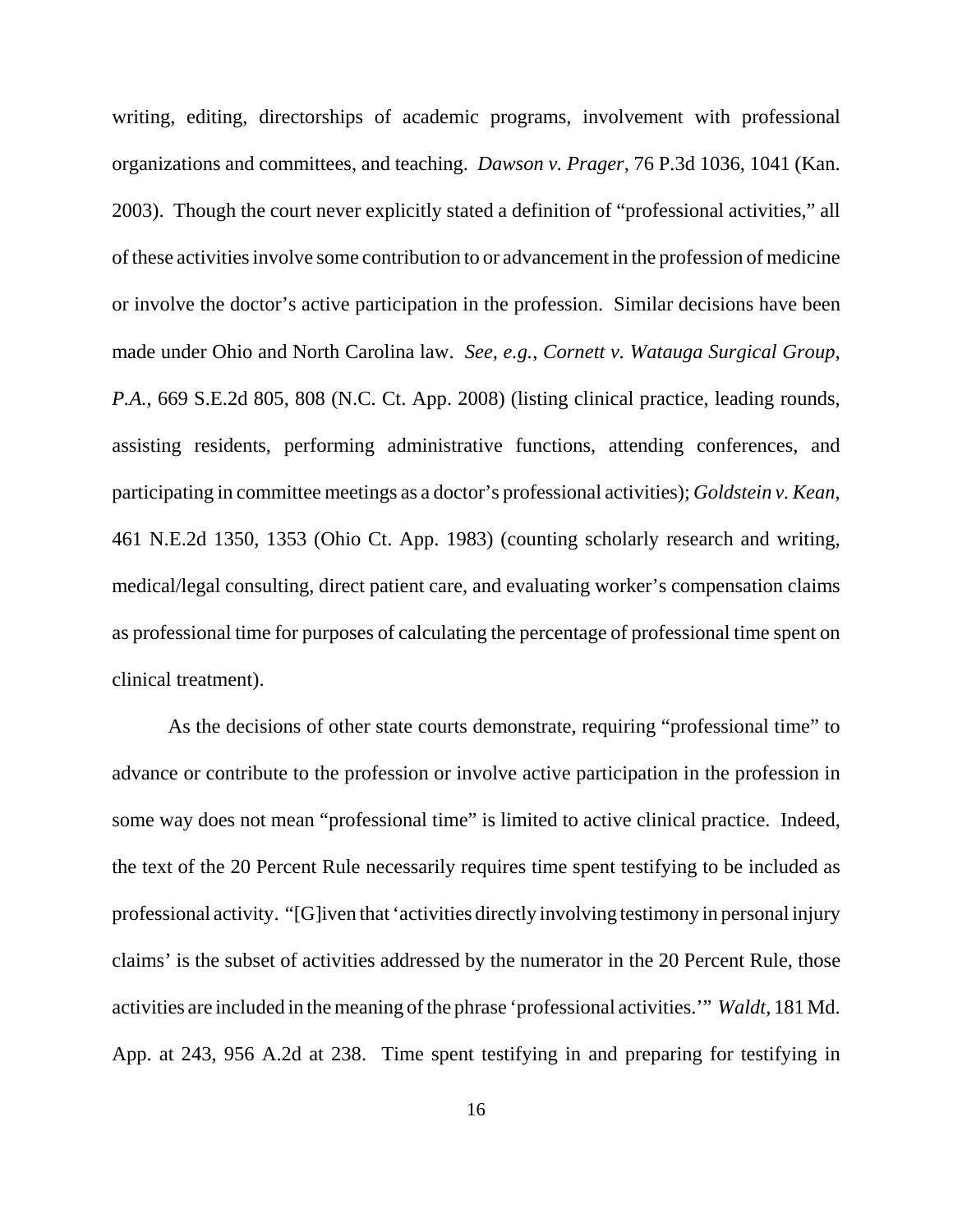medical malpractice cases is not active practice of medicine, but it still contributes something to the profession by providing the necessary expertise for the resolution of malpractice claims. In addition, § 3-2A-02(c)(2)(ii)(A) of the Courts & Judicial Proceedings Article requires expert witnesses in medical malpractice cases to

have had clinical experience, provided consultation relating to clinical practice, or taught medicine in the defendant's specialty or a related field of health care, or in the field of health care in which the defendant provided care or treatment to the plaintiff, *within 5 years* of the date of the alleged act or omission giving rise to the cause of action . . . . (Emphasis added.)

This Five Year Rule demonstrates that *current* clinical or education work is not required the witness merely must have had such experience within five years of the incident in question. As the Court of Special Appeals stated below:

A retired or non-practicing expert witness, *i.e.*, one without an existing clinical, teaching-based, or consulting practice, remains qualified to certify or testify about a negligent act alleged to have been committed or omitted not more than five years after he (or she) retired or ceased practicing. The 2004 Special Session amendments thus contemplated that some expert witnesses will be qualified to certify or testify based upon their experience in their field even though they no longer are in active practice in that field.

*Waldt*, 181 Md. App. at 244, 956 A.2d at 238-39.

Though active clinical practice is not required, the doctor must still engage in professional activities other than testifying in court. Such a doctor is still required to satisfy the 20 Percent Rule. This allows a qualified doctor to continue to utilize his or her expertise, but prevents him or her from launching a second career as purely an expert witness. The primary professional activities (at least 80 percent) must still be in the medical profession that he or she is professing.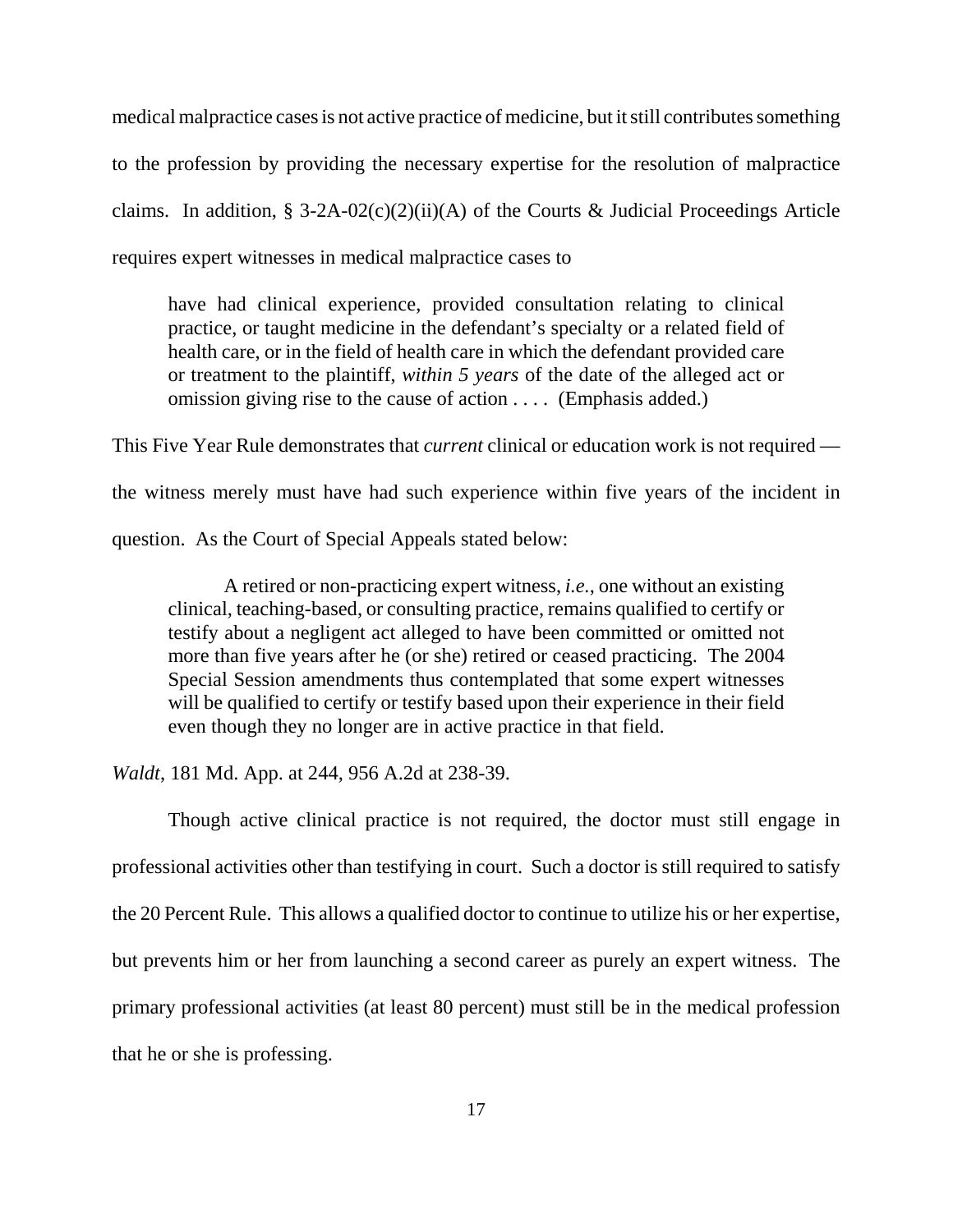In the present case, Dr. Debrun testified that he spends only 50 hours per year on activities directly related to giving testimony in medical malpractice cases. We agree with the Court of Special Appeals that, under *Witte*, these 50 hours are the extent of Dr. Debrun's activities that are directly related to giving testimony and therefore count as the numerator in the 20 percent calculation. Dr. Debrun testified that he is compensated for all his work that directly relates to preparing for giving testimony and the remainder of his time does not fall into any of the four categories established by *Witte*.

Under our construction of professional activities, Dr. Debrun's professional activities are limited to testifying in medical malpractice cases and assisting with peer review of medical journals. We examine each of these two activities in turn:

Testifying. As previously discussed, activities related to giving testimony must be a part of the greater category of professional activities. The numerator is necessarily included in the denominator.

Peer review. Dr. Debrun testified to the work involved in peer review of medical journals as follows:

Dr. Ausman [editor of *Surgical Neurology*] . . . sends me approximately three or four articles every month that I am to read. And I spend three or four hours in reading each article. Then on my computer, I write my comments about the article.

If the article can be published as it is or if the article has to be improved or if things are missing in the article and depending on my answer, he sends the article back to the author who will send it back again with all the revision [sic], and, finally, I will be asked if I consider that the article is ready for publication.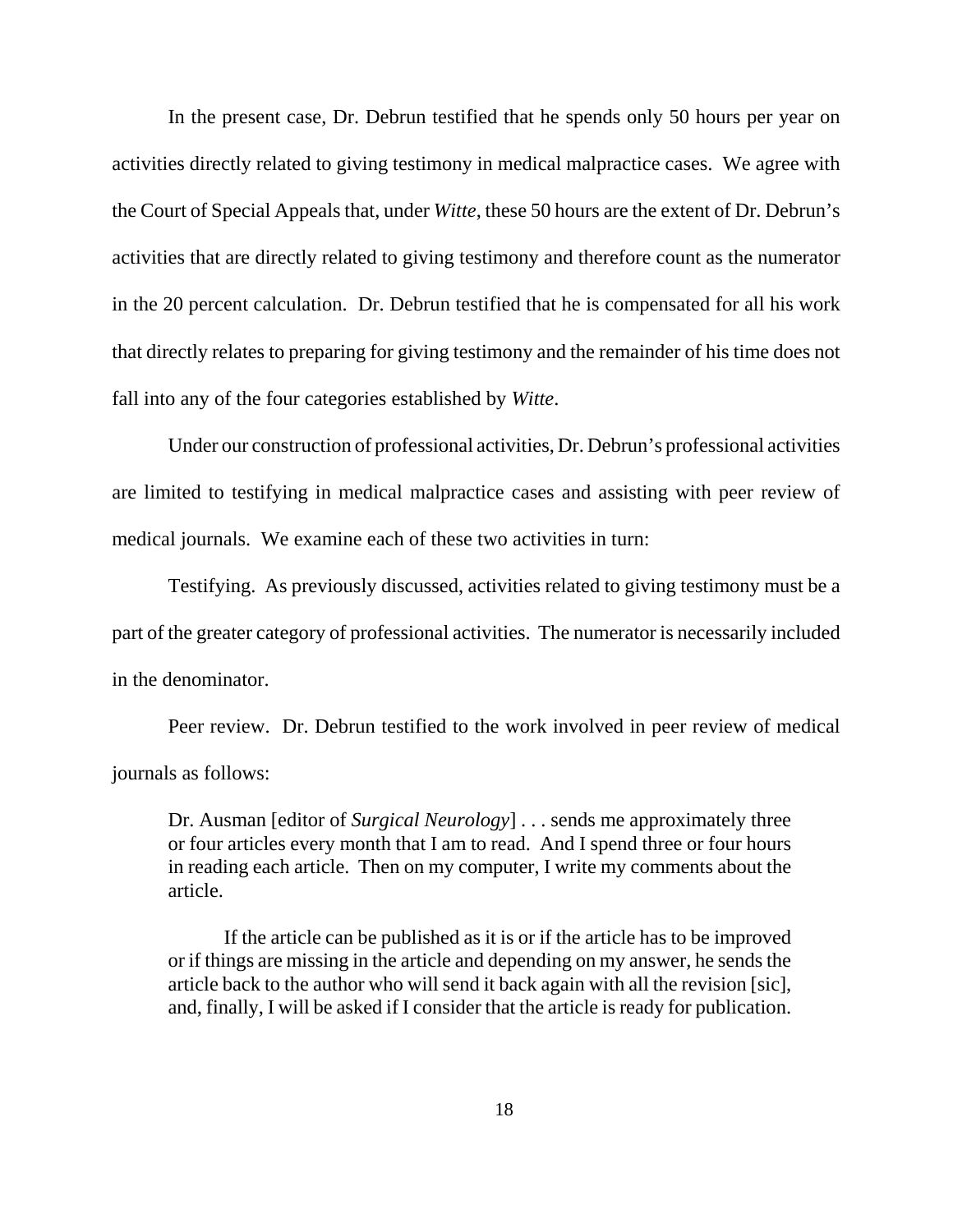Peer review of scholarly work is a vital step in the scientific research process, guaranteeing the legitimacy of methods and analysis of results. *See* Peter Cummings and Frederick P. Rivara, *Reviewing Manuscripts for Archives of Pediatrics and Adolescent Medicine*, 156 ARCHIVES OF PEDIATRICS AND ADOLESCENT MEDICINE 11 (2002) ("Peer review is a critical element in the editorial process . . . . The goals are to provide expert advice to the authors regarding their work, a check on the scientific validity of the data and methods, and information to the editors for use in their decision about the suitability of the paper for publication . . . ."); *see also* Journal of the American Medical Association, Information for Authors and Reviewers, http://jama.ama-assn.org/misc/aboutjama.dtl (last visited Oct. 19, 2009). Dr. Debrun's work on these articles qualifies as "professional," even though he is not paid for his time, because he is contributing to the profession. He is utilizing his knowledge gained through years of experience and is advancing the field.

Dr. Debrun's other activities, however, despite being related to the field of interventional neuroradiology, do not actively contribute to the development or advancement of the field or involve Dr. Debrun's active participation in the field and are therefore not professional activities. We address each activity in turn:

Reading journals. Dr. Debrun himself testified that he does not read journals for any particular purpose other than the fact that he is "interested to know what people are doing today." Apart from the occasional situation where something he read coincidentally related to a case he testified in, Dr. Debrun stated that he does not use the knowledge gained through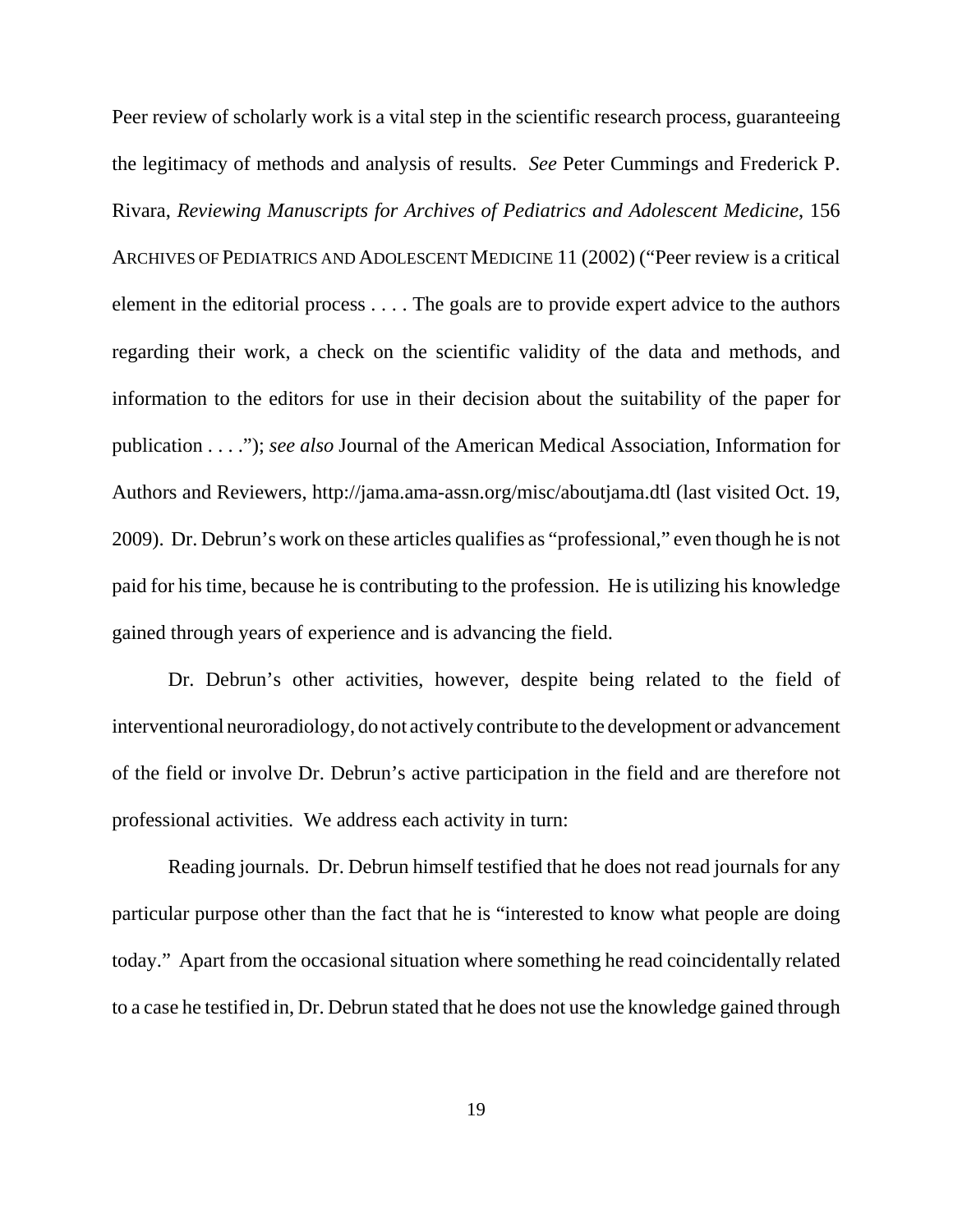reading journals. This time would be better classified as "personal" or "leisurely" as it is for his own personal edification.

Observing procedures. As with reading journals, Dr. Debrun stated that his observation of procedures is purely for his own personal knowledge and the information gained is not used for any advancement of the field, nor does it involve his own active participation in the field. He engages in this activity "[t]o know what people are doing and to know the field of interventional neuroradiology. To be informed on what is going on in the field."

Discussing patients with former colleagues. Dr. Debrun testified that the occasional phone call he has with colleagues is for the purpose of "asking them what they are doing." There was no testimony that he uses this knowledge for anything other than to satisfy his personal curiosity. His being told what other doctors are doing does not contribute anything to the "field" or involve his active participation in the field.

Attending conferences. Dr. Debrun testified that the last conference he attended was four or five years before his testimony. This cannot reasonably be included in the calculation of his current annual activities. Even if the attendance had been more recent, he has not presented at a conference or written a paper for a conference since retiring. Therefore, he has not contributed anything to the profession of medicine or actively participated in the profession through this activity and it is not a "professional activity."

Under this classification, Dr. Debrun devotes 50 hours annually to activities directly involving testimony and 242 hours total to professional activities annually (50 hours on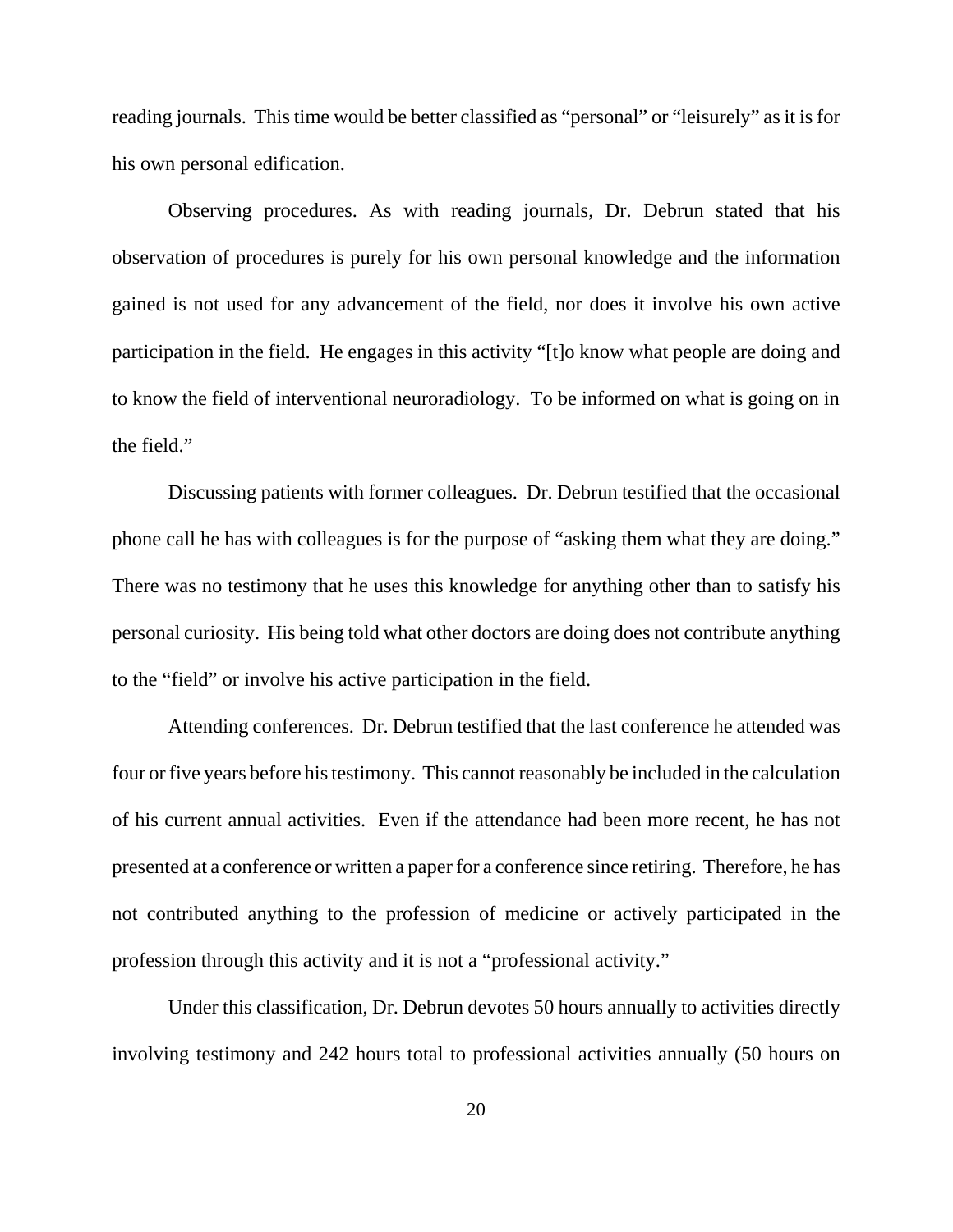testimony and 192 hours on peer review). This results in Dr. Debrun devoting 20.66% of his professional time to activities directly involving testimony. Dr. Debrun therefore does not satisfy the 20 Percent Rule and was properly prevented from giving testimony regarding the standard of care. Accordingly, we reverse the judgment of the Court of Special Appeals and affirm the trial court's ruling on this issue.

### **II. Informed Consent Claim**

The intermediate appellate court held that the issue of the trial judge's exclusion of Dr. Debrun's testimony on the issue of informed consent was not properly preserved for appeal. The court reasoned that the Waldts failed to proffer sufficiently the substance of the excluded evidence in accordance with Maryland Rule 5-103, which states that "[e]rror may not be predicated upon a ruling that admits or excludes evidence unless the party is prejudiced by the ruling, and . . . the substance of the evidence was made known to the court by offer on the record or was apparent from the context . . . ." Additionally, the intermediate appellate court held that the trial judge did not abuse her discretion in ruling that Dr. Debrun did not have the necessary foundation to offer an opinion on informed consent. We affirm the Court of Special Appeals' conclusion and uphold the trial judge's ruling excluding Dr. Debrun's informed consent testimony.

In an informed consent case, "the scope of the physician's duty to inform is to be measured by the materiality of the information to the decision of the patient. A material risk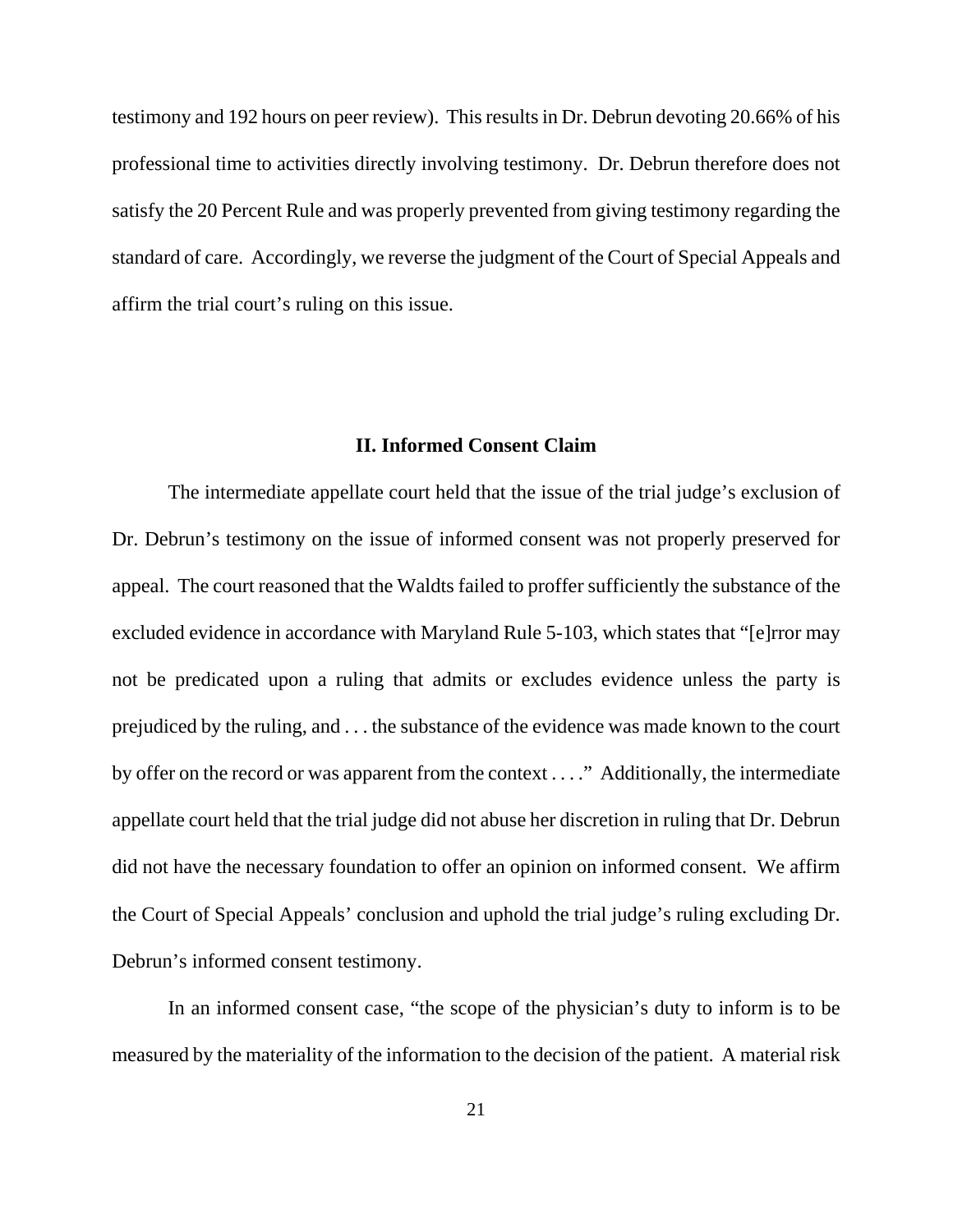is one which a physician knows or ought to know would be significant to a reasonable person in the patient's position . . . ." *Sard v. Hardy*, 281 Md. 432, 444, 379 A.2d 1014, 1022 (1977). Expert testimony is necessary to establish the material risks and other pertinent information regarding the treatment or procedure. The Waldts offered Dr. Debrun as their expert witness for the informed consent claim.

The trial judge heard testimony regarding Dr. Debrun's qualifications, including his education and experience in the field of interventional neuroradiology. Dr. Debrun testified that throughout his career he had operated on about 30 aneurysms like Mrs. Waldt's, 10-15 of which were similar in size to Mrs. Waldt's, and four or five of which were "wide neck" aneurysms. He also testified that he traditionally used a balloon procedure that is different from a stent and that he had never used the neuroform stent because it was not approved for use in the United States until after he retired from active practice.

Maryland Rule 5-702 makes it the responsibility of the trial judge to determine whether an individual qualifies as an expert witness.<sup>6</sup> After Dr. Debrun's *voir dire*, the trial judge ruled that Dr. Debrun was not qualified to testify regarding informed consent, stating:

<sup>&</sup>lt;sup>6</sup> Maryland Rule 5-702, "Testimony by Experts," states:

Expert testimony may be admitted, in the form of opinion or otherwise, if the court determines that the testimony will assist the trier of fact to understand the evidence or to determine a fact in issue. In making that determination, the court shall determine (1) whether the witness is qualified as an expert by knowledge, skill, experience, training, or education, (2) the appropriateness of the expert testimony on the particular subject, and (3) whether a sufficient factual basis exists to support the expert testimony.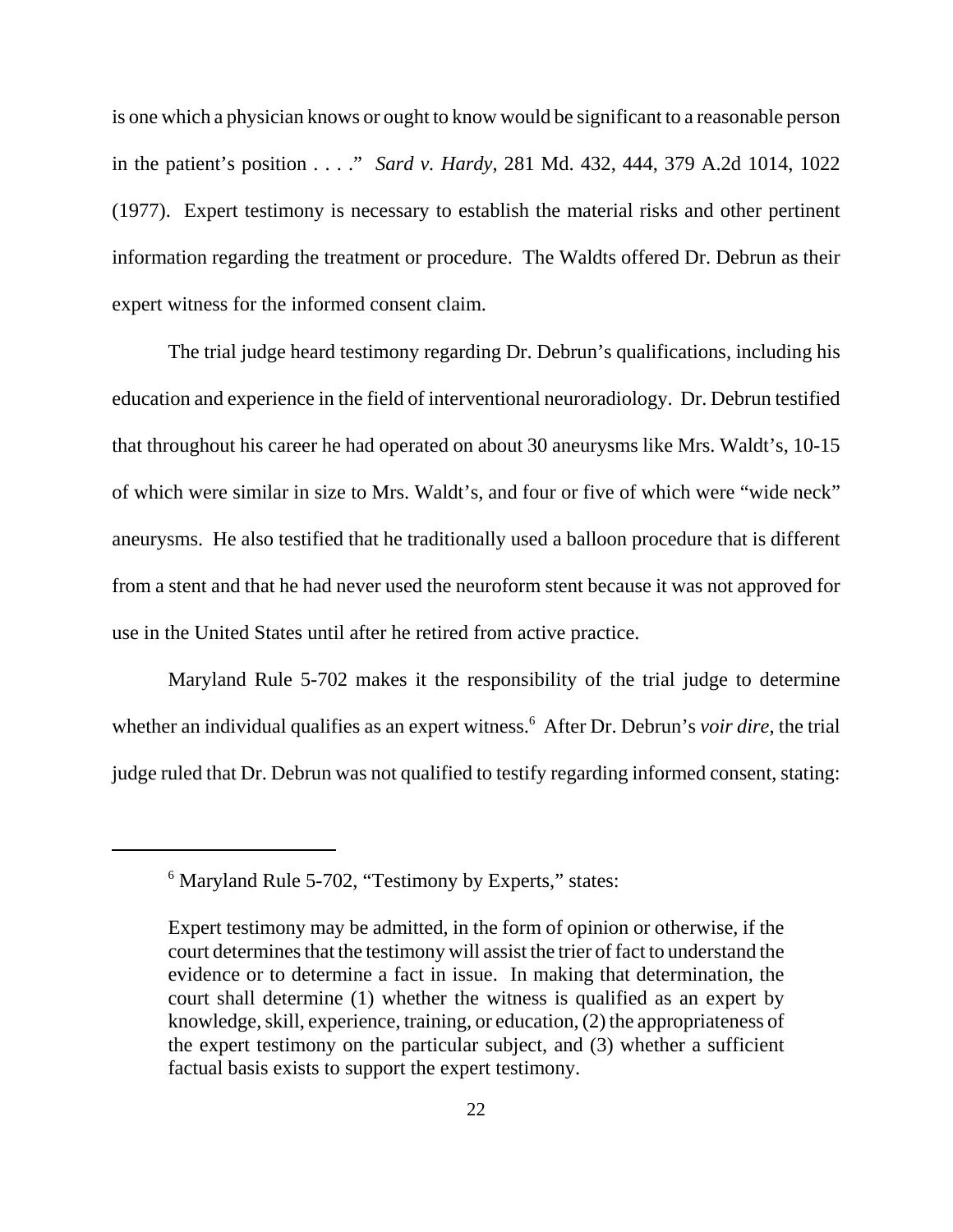The expert's training or experience need not be formal [for him to be qualified to testify as an expert witness]. There is no issue of that here.

The witness has formal training and informal, that is, from his readings of journals and things of that nature.

It must be that the witness' knowledge of the subject is significantly better than the average layperson so that the expert testimony would be of appreciable help to the jury.

Any physician's testimony, I guess in this particular matter, would be helpful to the jury. The Court agrees the witness may qualify as an expert without actual experience.

The Court agrees that, if the witness possesses sufficient special knowledge obtained from study or observation, the Court agrees with all of that.

It is the last part. The trial judge exercises his or her discretion in determining whether the particular witness is sufficiently qualified that his or her opinion would be of assistance.

The specific and appropriate grounds and basis has not been met for that to occur and that is the Court's ruling.

The Waldts did not make a proffer of the substance of Dr. Debrun's anticipated testimony

at that time. The only proffer that counsel for the Waldts had previously made regarding Dr.

Debrun's testimony was that he would have testified about the approved uses of the

neuroform stent and that it was not approved for use on an aneurysm like Mrs. Waldt's.

*Waldt*, 181 Md. App. at 261, 956 A.2d at 248. There was no proffer as to the risks inherent

to use of the neuroform stent on Mrs. Waldt's aneurysm, such as:

coiling with the neuroform stent; the probability of success of the coiling procedure with the neuroform stent; the frequency of the risks inherent in coiling with the neuroform stent; what procedures were available as alternatives to coiling with the neuroform stent; what were the risks inherent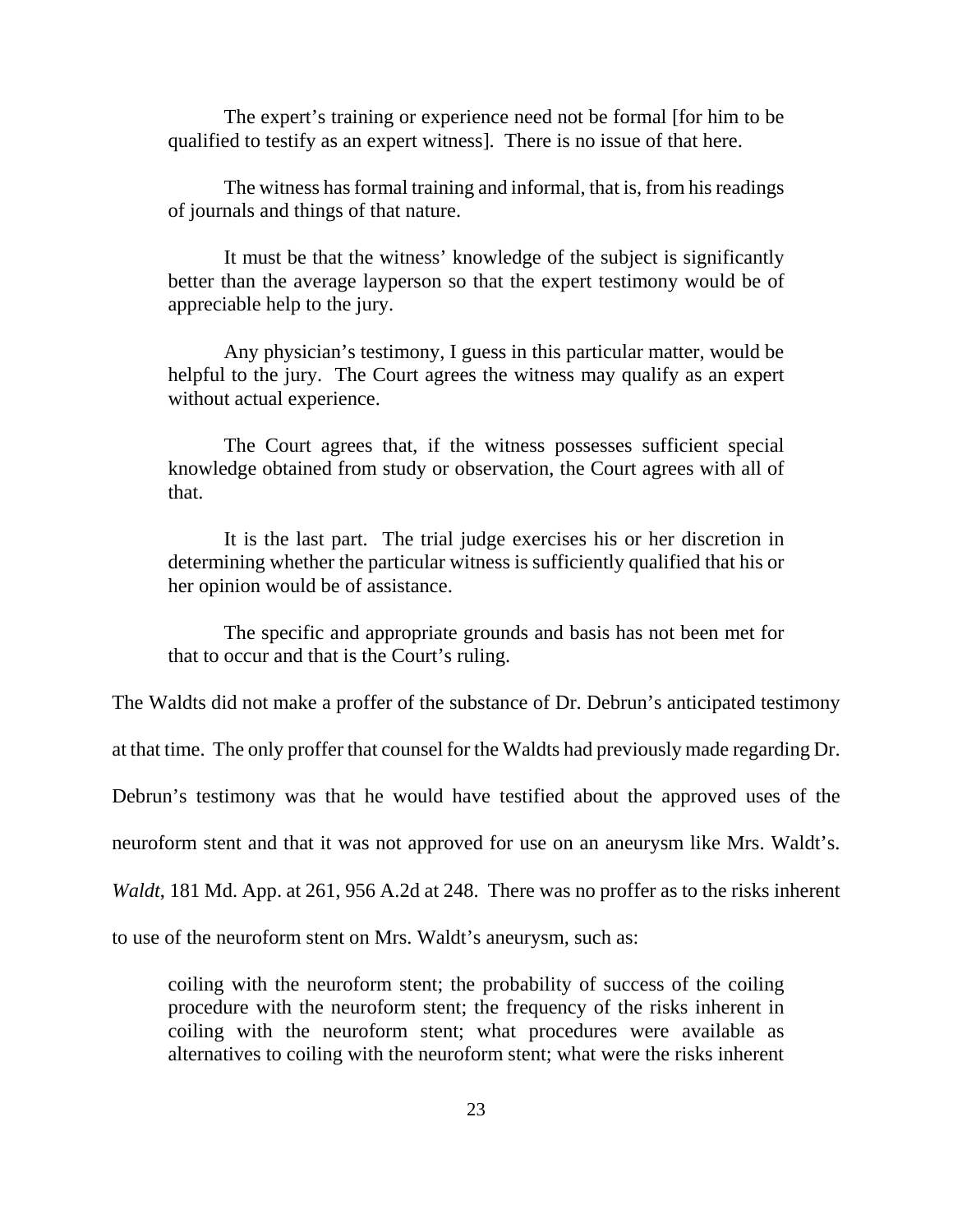in those procedures; how did the risks inherent in those procedures compare both by nature and frequency to the risks inherent in coiling with the neuroform stent; and which risks of the neuroform stent coiling procedure were disclosed to Mrs. Waldt and which were not.

*Waldt*, 181 Md. App. at 260, 956 A.2d at 249 (citing *Sard*, 281 Md. at 448, 379 A.2d at 1024).

The Waldts appealed the trial judge's ruling to the Court of Special Appeals. The intermediate appellate court held that the Waldts failed to preserve the issue for appeal by not making a sufficient proffer on the trial record of what the substance of Dr. Debrun's testimony would have been, had he been allowed to testify. *Waldt*, 181 Md. App. at 258, 956 A.2d at 247. The court held that Dr. Debrun's intended testimony concerning the approved uses of the neuroform stent did not address the issue of informed consent because it was not testimony concerning the material risks of the procedure. *Waldt*, 181 Md. App. at 261, 956 A.2d at 248. Without a proffer of testimony that would establish the elements of an informed consent claim, the Court of Special Appeals "[did] not have before [it] the information [needed] to address whether exclusion of Dr. Debrun's testimony on the informed consent claim was prejudicial error." *Waldt*, 181 Md. App. at 262, 956 A.2d at 249.

In addition, the Court of Special Appeals stated that the trial judge's ruling excluding Dr. Debrun was not an error or an abuse of discretion. *Waldt*, 181 Md. App. at 262, 956 A.2d at 249. Acknowledging that, under *Radman v. Harold*, 279 Md. 167, 172-73, 367 A.2d 472 (1977), an expert need not necessarily have actually performed a procedure to qualify as an expert witness, the court then went on to hold that the trial judge had sufficient grounds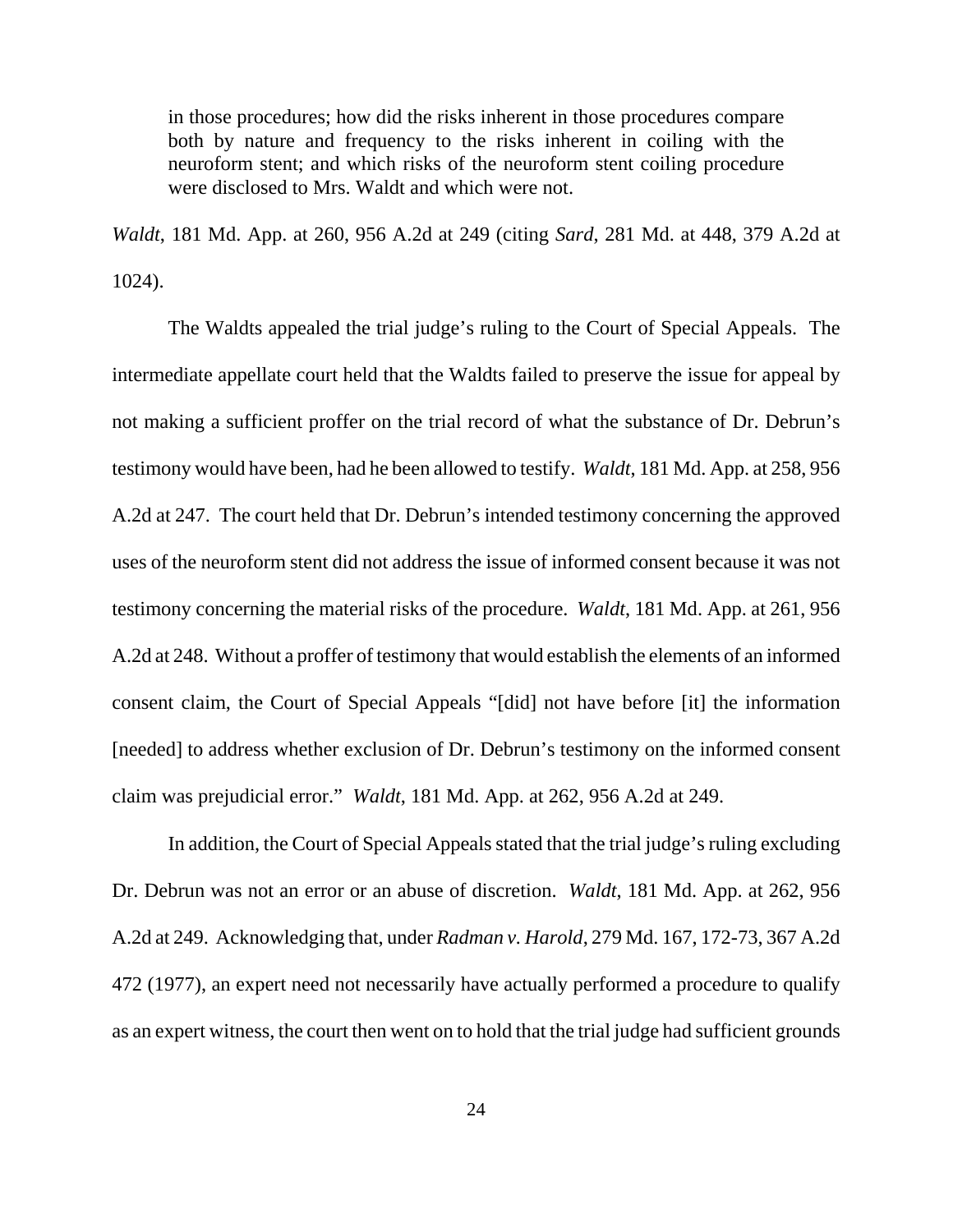for excluding Dr. Debrun. "Given Dr. Debrun's limited experience with similar procedures and his failure to disclose any specific scientific or factual underpinnings for any knowledge about the material risks of the neuroform stent coiling procedure, the court did not err or abuse its discretion in excluding his testimony on this issue." *Waldt*, 181 Md. App. at 267- 68, 956 A.2d at 252.

In their petition to this Court, the Waldts argue that the Court of Special Appeals erred in holding that a sufficient proffer was not made to preserve the issue for appeal and that the trial judge erred in refusing to qualify Dr. Debrun as an expert. On the preservation issue, the Waldts contend that a sufficient proffer was made when counsel for the Waldts made it clear that Dr. Debrun intended to testify that the neuroform stent was not approved for use on an aneurysm like Mrs. Waldt's. According to the Waldts, this is information that would be material to a patient in making an informed decision concerning the surgery. In *Sard*, this Court acknowledged the doctrine of informed consent, identifying general categories of information that must be communicated to the patient: (1) the nature of the ailment, (2) the nature and the risks of a treatment, (3) the probability of success, (4) the frequency of occurrence of risks, and (5) available alternatives to the treatment. 281 Md. at 438-40, 379 A.2d at 1019-20. The Waldts acknowledge that testimony about approved uses of the stent would not have fit neatly into one of these five categories. Notwithstanding, they rely on this Court's decision in *Goldberg v. Boone*, 396 Md. 94, 912 A.2d 698 (2006), holding that certain other considerations may also need to be discussed and resolved on a case by case basis. The Waldts argue that the approved uses of the neuroform stent and the fact that it was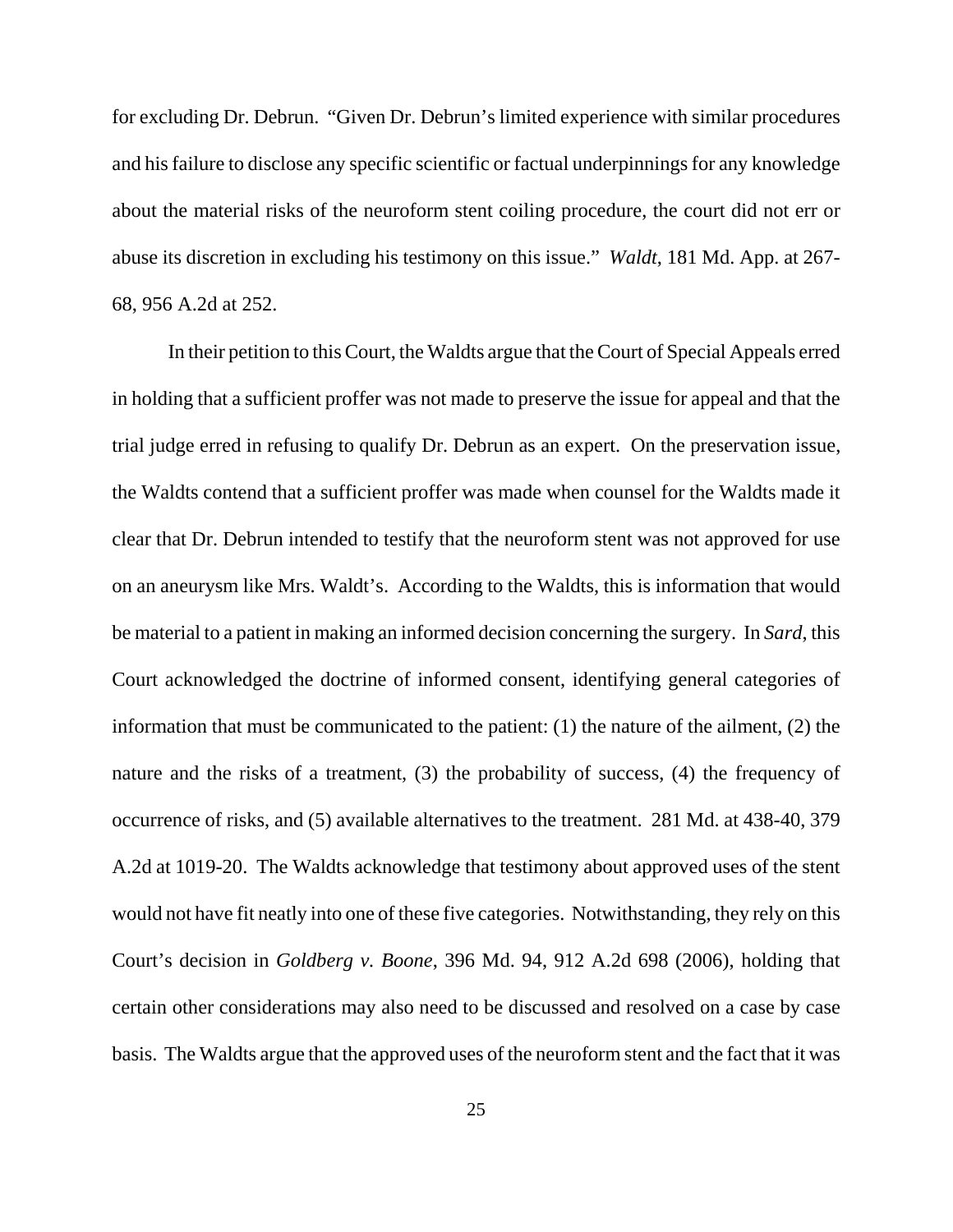only approved for aneurysms that were not amenable to surgery (of which Mrs. Waldt's was not one) would have been a material factor in Mrs. Waldt's decision concerning the surgery.

The purpose of Rule  $5-103(a)(2)$  is to allow adequate review by the appellate courts. Without a proffer, it is impossible for appellate courts to determine whether there was prejudicial error or not. *See Merzbacher v. State*, 346 Md. 391, 416, 697 A.2d 432, 444 (1997). We agree with the Court of Special Appeals that a sufficient proffer was not made as to the substance of Dr. Debrun's testimony. The Waldts' proffer was that Dr. Debrun would testify about the approved uses of the neuroform stent. The intermediate appellate court explained,

The excerpts from the record the Waldts argue constituted a proffer reveal that the only proffered (albeit vaguely) substantive testimony of Dr. Debrun was that the neuroform stent device was not approved for use on Mrs. Waldt's type of aneurysm. This is not a proffer of a risk inherent to the procedure that Mrs. Waldt underwent. It is a proffer of expert testimony that the procedure was contraindicated for Mrs. Waldt, and therefore should not have been performed on her. That expert testimony would be relevant to an ordinary negligence claim, *i.e.*, that the doctors breached the standard of care in their treatment of Mrs. Waldt by performing a contraindicated procedure on her. It is not relevant to an informed consent claim.

\* \* \* \*

Indeed, what little information was imparted to the court about the substance of Dr. Debrun's anticipated testimony was so sketchy that, on review, we are unable to determine even the theory of the Waldts' informed consent claim. Were they seeking to prove that the risk of bleeding in the brain was inherent in the neuroform stent coiling procedure and occurred with greater frequency in that coiling procedure as opposed to the cardiac stent coiling procedure, so that there was a more significant risk of bleeding in the brain with the neuroform stent coiling than with the cardiac stent coiling? Or were they seeking to prove that the risk of bleeding in the brain was inherent in the neuroform stent coiling procedure but not in the clipping procedure, or,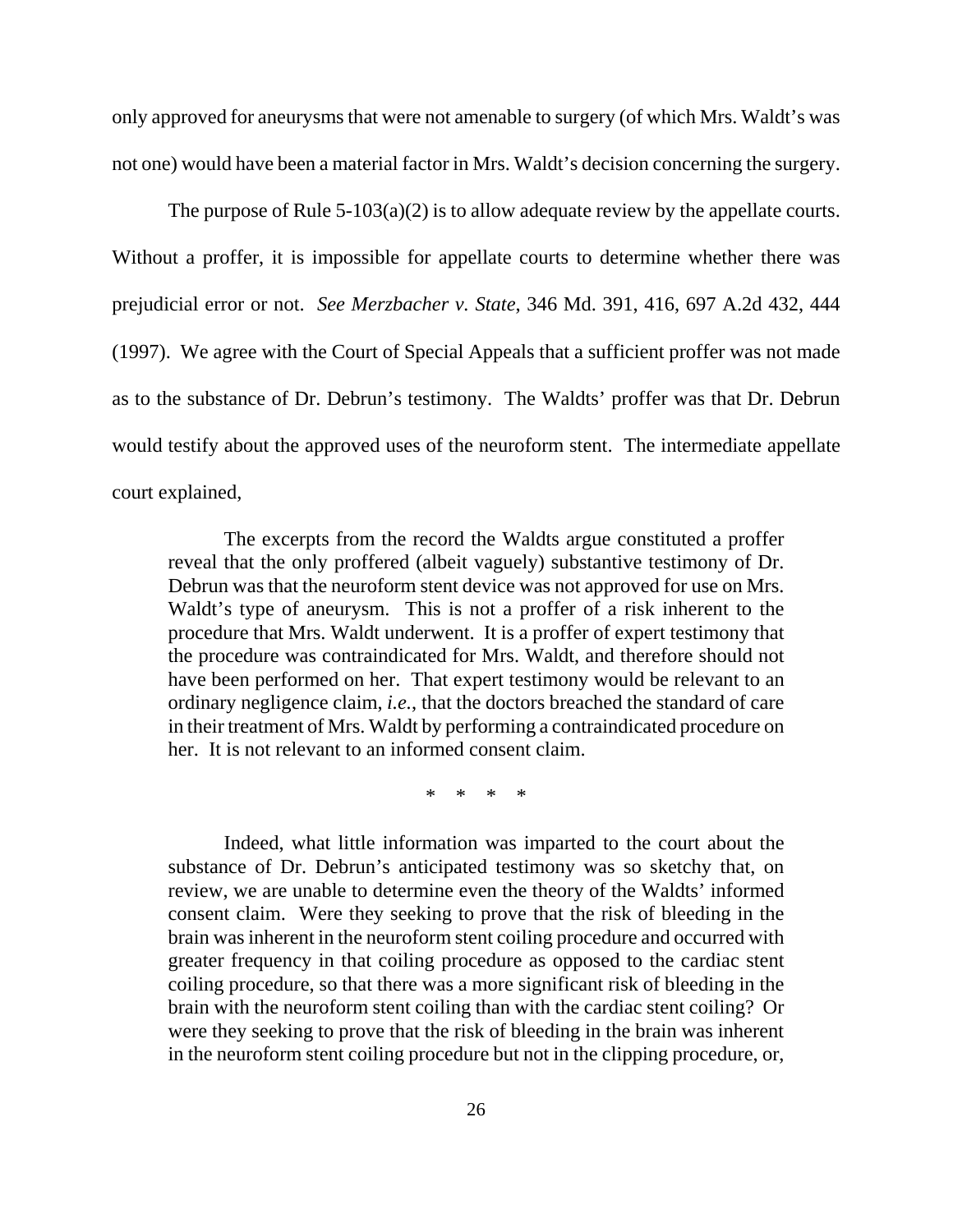if inherent in the clipping procedure, of a lower frequency than would be material to a reasonable person? As we can ascertain none of this from the proffer, we do not have before us the information we need to address whether exclusion of Dr. Debrun's testimony on the informed consent claim was prejudicial error. Accordingly, the issue is not properly before this Court for review.

*Waldt*, 181 Md. App. at 261-62, 956 A.2d at 248, 249. We agree with the intermediate court that no testimony was proffered concerning the material risks of the procedure that would make out a *prima facie* case for informed consent.

In addition, it is within the discretion of the trial judge to qualify witnesses as experts. As this Court has previously held, "[i]t is the general rule that the admissibility of expert testimony is within the sound discretion of the trial judge and will not be disturbed on appeal unless clearly erroneous. In this regard, the trial judge has wide latitude in determining whether expert testimony is sufficiently reliable to be admissible." *Wilson v. State*, 370 Md. 191, 200, 803 A.2d 1034, 1039 (2002). The trial judge evaluated Dr. Debrun's testimony and qualifications and concluded that he did not have a sufficient factual basis on which to render an expert opinion on informed consent. The Waldts were allowed more time for *voir dire* and were not able to present sufficient testimony to convince the trial judge that Dr. Debrun should be allowed to testify. We agree with the Court of Special Appeals that "[g]iven Dr. Debrun's limited experience with similar procedures and his failure to disclose any specific scientific or factual underpinnings for any knowledge about the material risks of the neuroform stent coiling procedure, the court did not err or abuse its discretion in excluding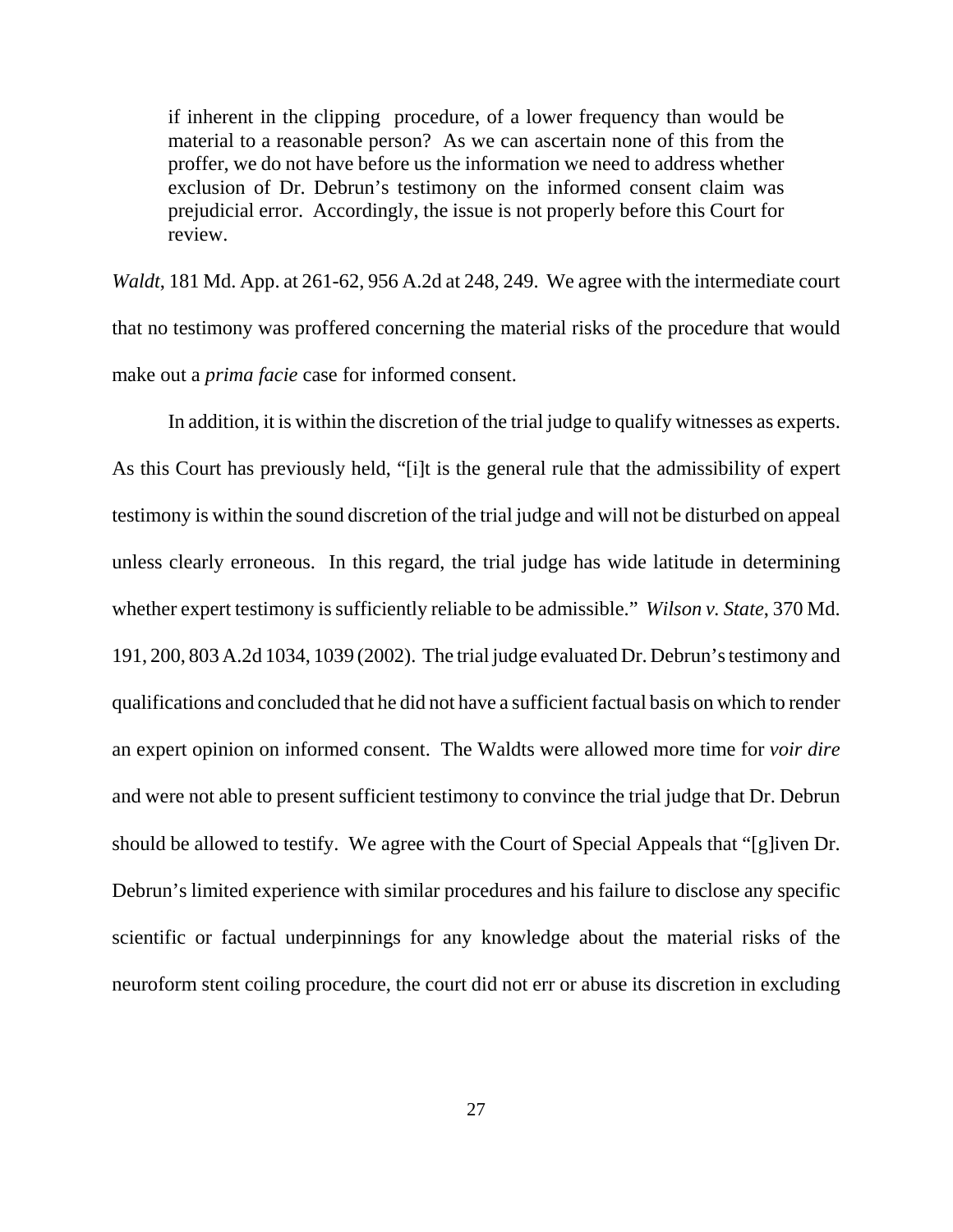his testimony on this issue." *Waldt*, 181 Md. App. at 267-68, 956 A.2d at 252. We therefore affirm the judgment of the Court of Special Appeals and uphold the ruling of the trial judge.

> **JUDGMENT OF THE COURT OF SPECIAL APPEALS REVERSED IN PART AND AFFIRMED IN PART. RESPONDENTS TO PAY THE COSTS.**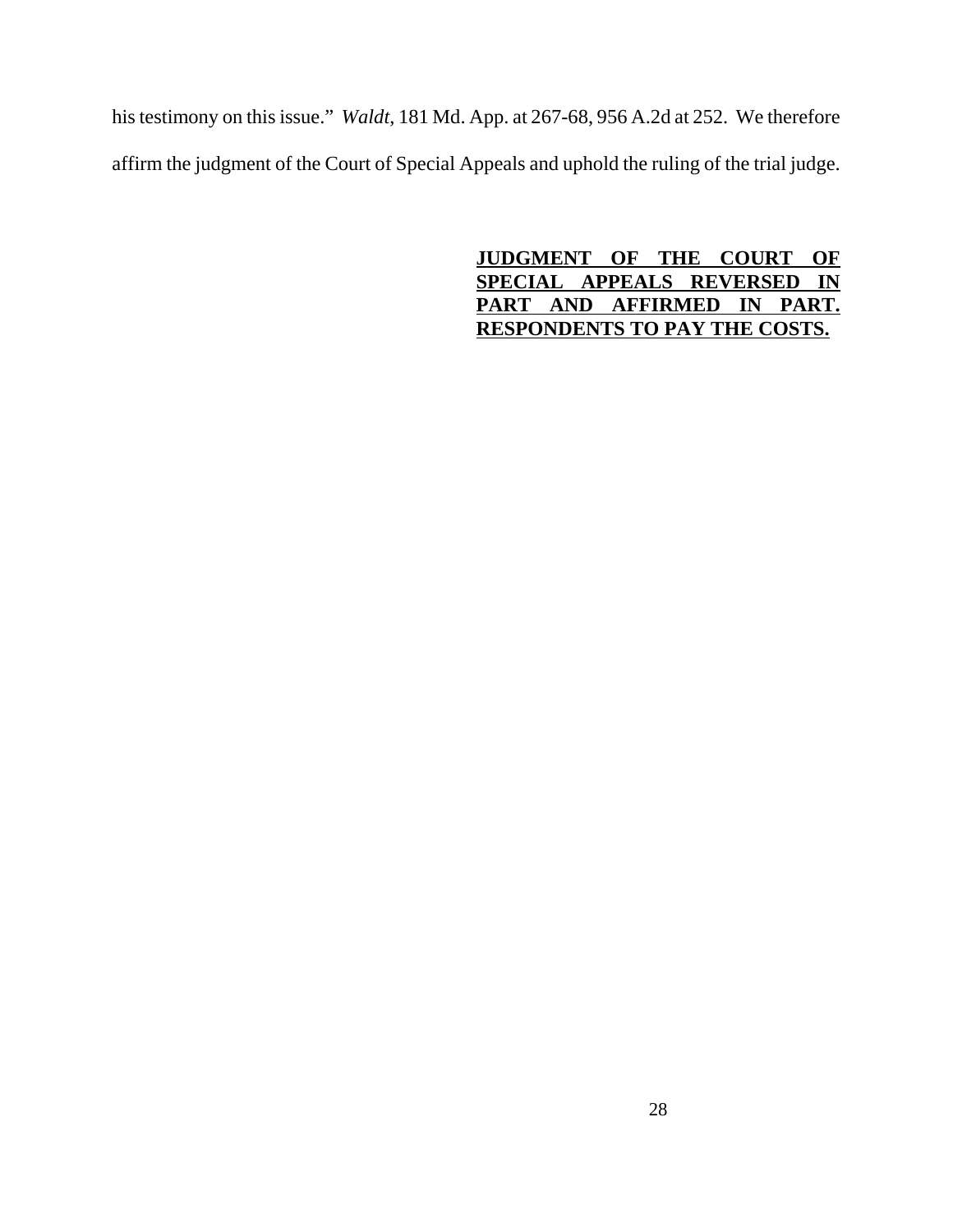In the Circuit Court for Baltimore City Civil No. 24-C-05-008653

### IN THE COURT OF APPEALS

#### OF MARYLAND

No. 130

September Term, 2008

#### UNIVERSITY OF MARYLAND MEDICAL SYSTEM CORPORATION, ET AL.

v.

REBECCA MARIE WALDT, ET AL.

Bell, C.J. Harrell Battaglia Greene Adkins Eldridge, John C. (Retired, Specially Assigned) Raker, Irma S. (Retired, Specially Assigned),

JJ.

Dissenting Opinion by Adkins, J.

Filed: November 10, 2009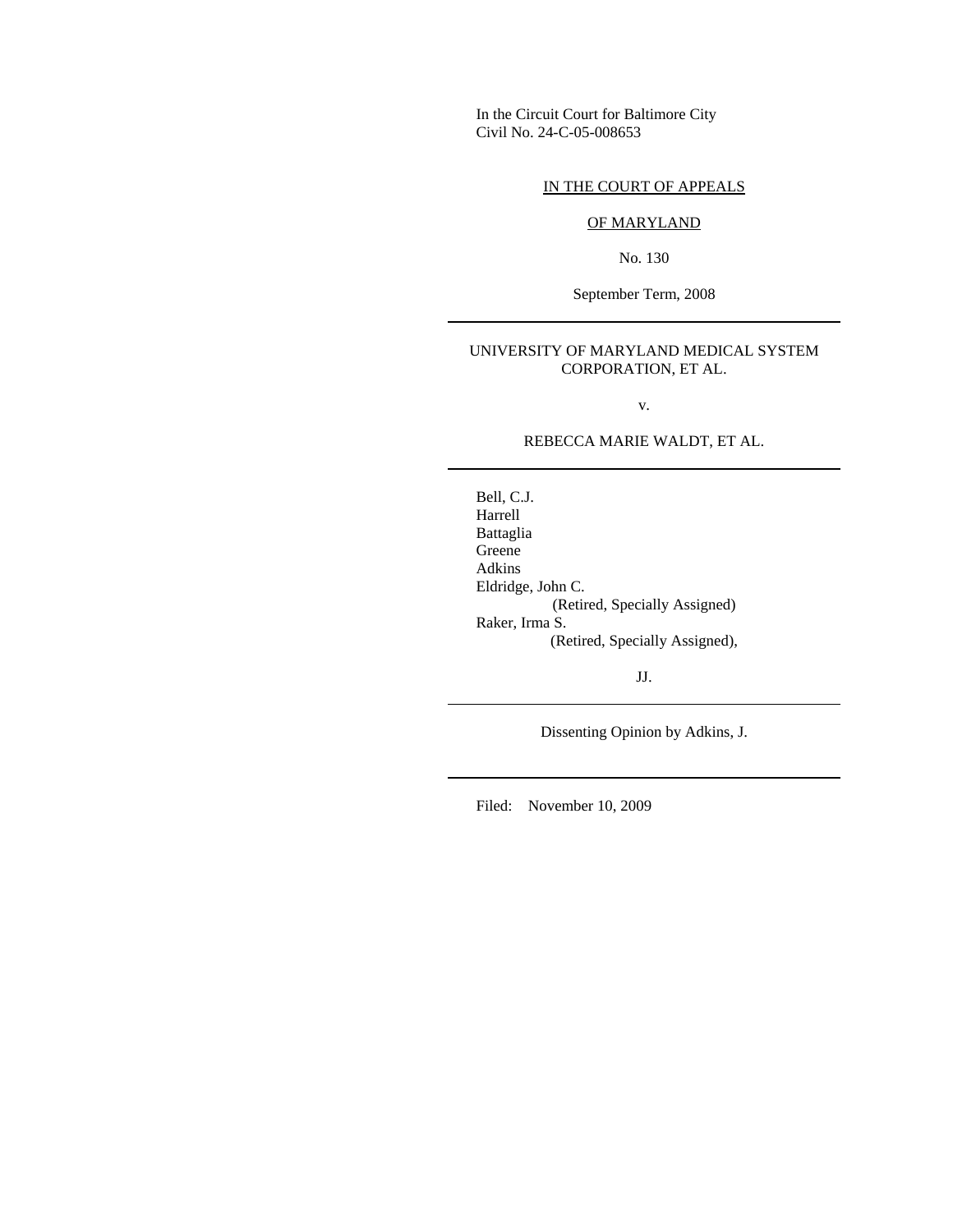#### Adkins, J., dissenting:

I.

I join the majority opinion with respect to the first issue.

II.

 I respectfully dissent from the majority opinion with regard to the Waldts's informed consent claim. In my estimation, it was error for the trial court to find that Dr. Debrun was "not qualified as an expert to testify with regards to informed consent in reference to this procedure or this device."<sup>1</sup> As a result of this ruling, the trial court granted judgment against the Waldts for failure to prove a lack of informed consent, on the grounds that the Waldts had no expert to testify "with regards to the nature of the risks inherent in this particular treatment [or] the probabilities of therapeutic success." The Waldts proffered that Dr. Debrun would testify about Dr. Zoarski's failure to inform Ms. Waldt that the Neuroform stent had only been approved by the FDA in the limited instance when the patient's aneurysm is *not* amenable to surgical clipping, an alternative procedure. I believe that in this instance, knowledge concerning the limited extent of FDA approval of the Neuroform stent could be material to Ms. Waldt's consent. Materiality of this information was a fact to be determined by the jury.

The majority clothes its decision rejecting the Waldts's informed consent claim in a procedural wrap, i.e., as a nonpreservation issue. Yet, in holding that "a sufficient proffer was not made as to the substance of Dr. Debrun's testimony," the majority actually makes a substantive ruling, one that could have a widespread impact on informed consent claims. Majority Opinion, *supra*, at 27. The majority maintains that the proffer falls short because it did not include testimony about the actual risks of using the Neuroform stent or the probabilities of therapeutic success. In doing so, it implicitly rejects as insufficient the Waldts's proffer that Dr. Debrun would testify "that the neuroform stent device was not approved for use on Mrs. Waldt's type of aneurysm." *Waldt v. Univ. of Md. Med. Sys. Corp.*, 181 Md. App. 217,

<sup>&</sup>lt;sup>1</sup>In addressing the Waldts's proffer of Dr. Debrun's testimony on the informed consent issue, I have not considered whether Dr. Debrun would be disqualified under the 20% rule from giving testimony on the informed consent claim. *See McQuitty v. Spangler*, 410 Md. 1, 28, 976 A.2d 1020, 1036 (2009) (holding that a informed consent claim sounds in negligence). That issue was not raised in this Court.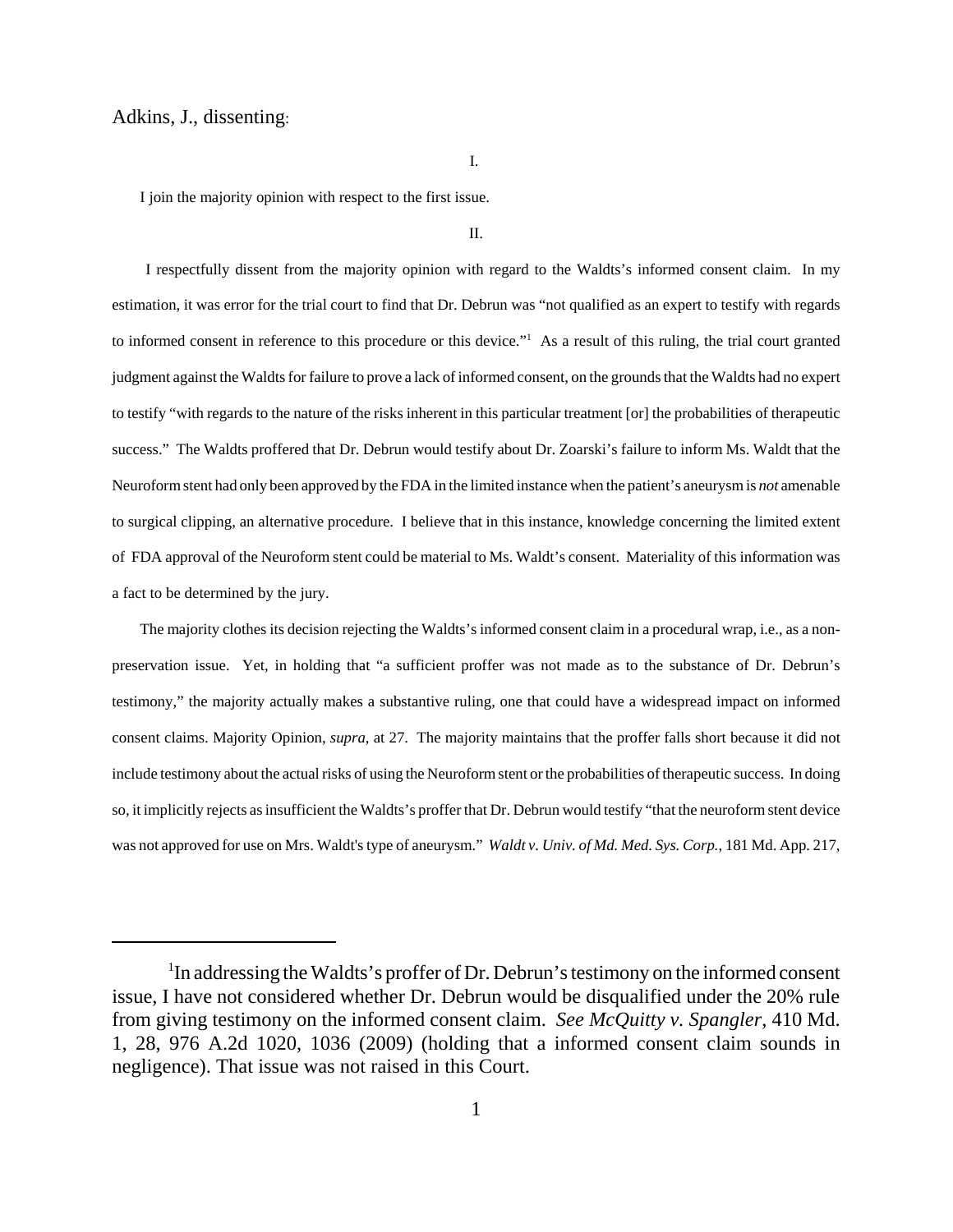261, 956 A.2d 223, 248 (2008). This implicit rejection constitutes a holding that expert testimony about FDA approvals is immaterial unless it expressly identifies the risks that would cause the FDA to withhold approval.

But this holding undermines our decision in *Goldberg v. Boone*, 396 Md. 94, 912 A.2d 698 (2006), in which we held that obtaining a patient's informed consent may require a broader range of disclosures than those merely addressing risks. *See Goldberg*, 396 Md. at 125, 912 A.2d at 716 (*quoting Dingle v. Belin*, 358 Md. 354, 370, 749 A.2d 157, 165 (2000)) (holding that although "'[r]isks . . . must be disclosed routinely,' we also have made clear that 'other considerations . . . may also need to be discussed and resolved.'"). In *Goldberg*, the information withheld by the doctor was that he had performed the unusually complicated surgical procedure only once in the previous three years, and there were more experienced doctors in the region. We held that information could be found by the jury to be material, and was part of the doctor's disclosure obligation.

 In *Goldberg* we held that "there is no bright-line test [for] items that must be disclosed by a physician in order to procure an informed consent from a patient." 396 Md. at 125, 912 A.2d at 716. Rather, a physician is obligated to disclose any information that "would be material to a reasonable person in the position of the patient having to decide whether to submit to the medical treatment in issue . . . ." *Id.* The focus of the informed consent inquiry is therefore a patient's perspective, and not the judgment of a treating physician. *See Sard v. Hardy*, 281 Md. 432, 442, 379 A.2d 1014, 1021 (1977) ("[T]he appropriate test is not what the physician . . . thinks a patient should know[;] . . . rather, the focus is on what data the patient requires in order to make an intelligent decision.").

The facts of this case fit easily within the *Goldberg* rationale. Evidence was introduced that even though Ms. Waldt's aneurysm could have been treated with surgical clipping, she was advised that the Neuroform stent was a safe and successful treatment, widely used in Europe, and that it had the best chance of success among the treatment options available to her. The absence of FDA approval for use when other surgery was available could at least indicate to Ms. Waldt that the Neuroform stent had not undergone the full rigorous testing process that ordinarily accompanies an FDA approval. Although a patient might place her faith in her doctor despite that information, she has the right to knowingly make that choice. In a risky procedure, a patient's knowledge that a device has not been tested by the FDA or approved for that particular use could tip the balance against going forward with the operation when alternatives are available.

I do not advance the proposition that every nuance of a surgical procedure need be disclosed to a patient in order to obtain informed consent – some information is so commonplace that it could not reasonably be expected to affect a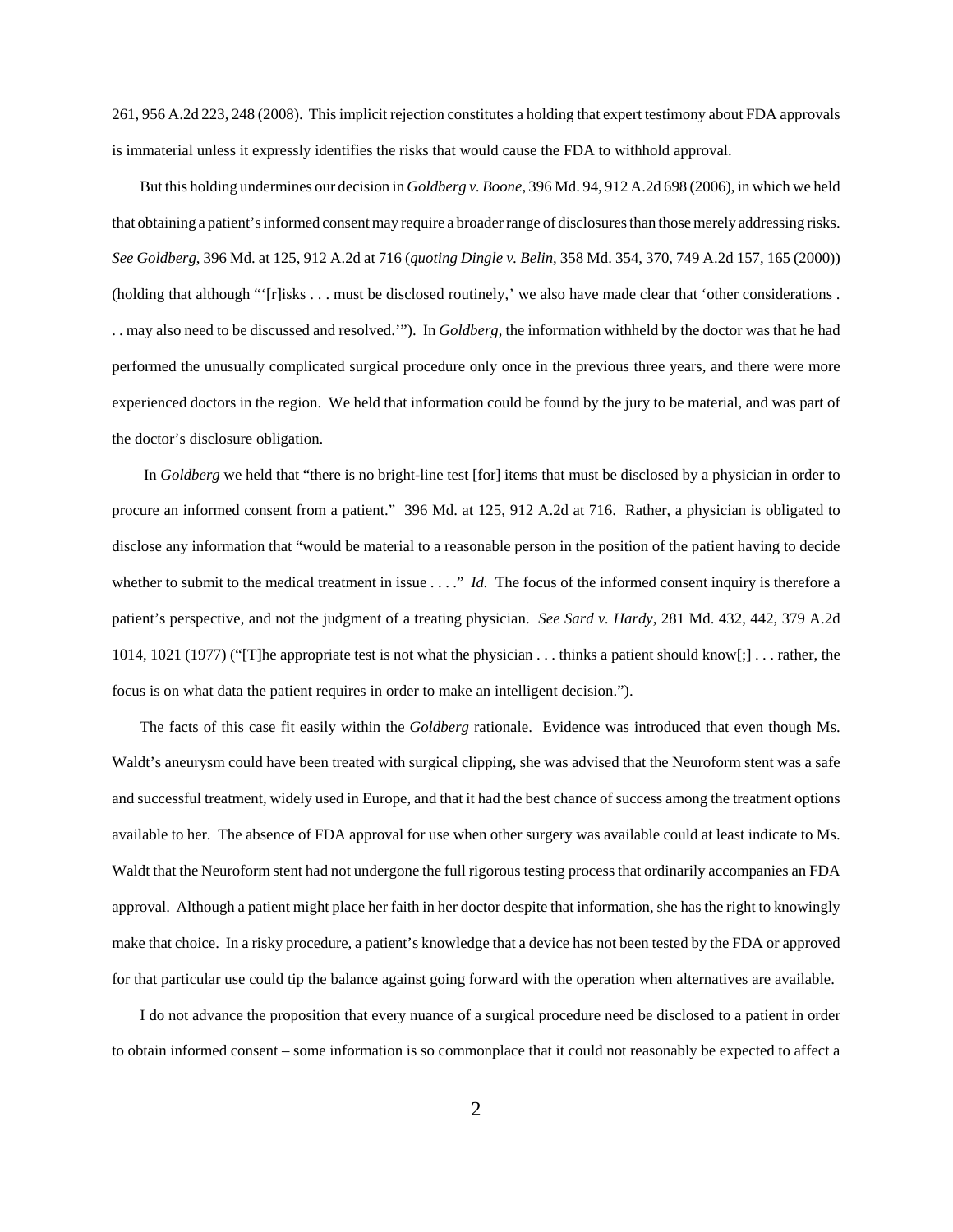patient's course of treatment. For example, no reasonable patient would base a decision to pursue surgery on the type of scalpel or forceps that would be used in the procedure. Other examples abound. But the disclosure at issue here is a far cry from a commonplace surgical component.

To be sure, lack of FDA approval does not necessarily mean that a treatment is high-risk. Other courts have found this disconnect sufficient reason to hold that information about FDA approvals is not generally material to a patient's informed decision. *See, e.g.*, *Southard v. Temple Univ. Hosp.*, 566 Pa. 335, 781 A.2d 101 (2001) (holding that because FDA approval does not constitute a "material fact, risk, complication, or alternative [to treatment,]" a physician need not disclose associated information on FDA status). I do not agree with these courts, and consider their views inconsistent with Maryland's law of informed consent.

Contrary to the trial court's ruling, neither our holding in *Goldberg* nor our holding in *Sard* limits a doctor's disclosure obligation to information precisely demonstrating increased risk to the patient.<sup>2</sup> The purpose of the patientcentered standard of care established in *Sard* is to preserve "the patient's fundamental right of physical self-determination – the very cornerstone of the informed consent doctrine[.]" 281 Md. at 442, 379 A.2d at 1021. When a patient elects to pursue a particular course of treatment on a physician's advice, that patient is making a decision to place her trust in her physician. In order for that decision to be meaningful, the patient must possess all material facts.

Information about the lack of FDA approval is something that a patient could reasonably want to consider in deciding whether to place her confidence and trust in her physician about the treatment she is about to undertake. The

<sup>&</sup>lt;sup>2</sup> The trial court noted that:

there has been no expert testimony with regards to the nature of the risks inherent in this particular treatment. There has been no testimony to indicate . . . what was necessary to make an informed consent with regards to the material risks inherent in this treatment. There has been no expert testimony with regards to the probabilities of therapeutic success in this case. . . . There has been no expert testimony given with regards to the frequency of occurrence of particular risks. . . . There has been no expert testimony with regards to the nature of available alternatives to this treatment that should have been disclosed to the patient. . . . *Sard* is clear that such expert testimony is required in regards to informed consent.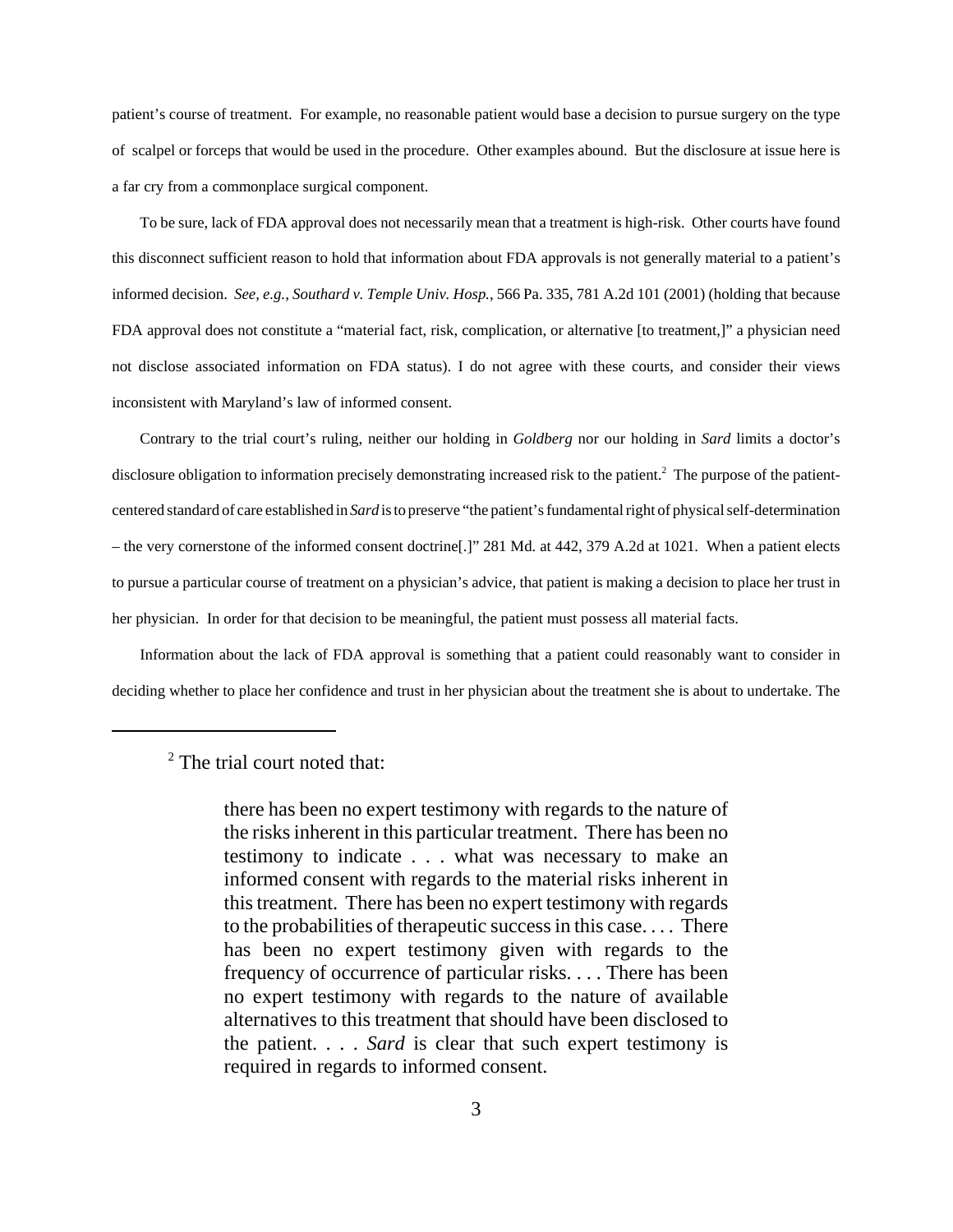*presence* of such approval is some indication of safety, although not determinative. While the absence of FDA approval does not establish a higher risk, it does mean that the device has not undergone, or not passed, normal FDA testing procedures. A person facing surgery may reasonably assume that a device critical to that surgery has received FDA approval. A physician carries the responsibility of educating her patient if that assumption is false. Petitioner's proffer that Dr. Debrun would testify about the lack of FDA approval for use of the Neuroform stent for Waldt's type of aneurysm was sufficient. Dr. Debrun's testimony would "assist the trier of fact to understand the evidence or to determine a fact in issue." Md. Rule 5-702. To exclude Dr. Debrun's testimony and then grant judgment was error. To hold otherwise strays from the careful path that we have laid out in *Sard*, *Goldberg*, and our most recent case, *McQuitty v. Spangler*, 410 Md. 1, 976 A.2d 1020 (2009). Accordingly, I would vacate the judgment entered on the informed consent issue, and remand for further proceedings.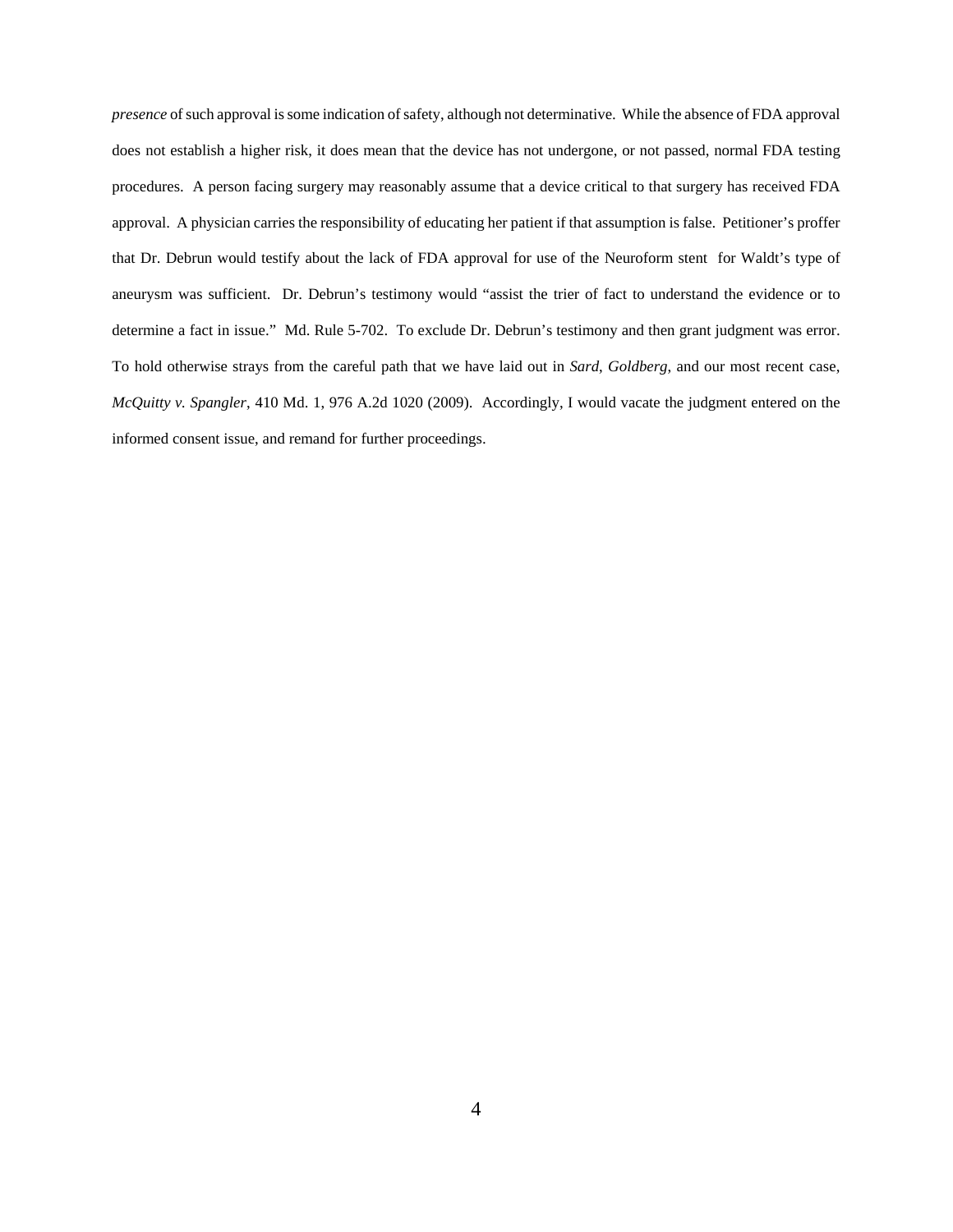## IN THE COURT OF APPEALS OF MARYLAND

No. 130

September Term, 2008

## UNIVERSITY OF MARYLAND MEDICAL SYSTEM CORPORATION, *ET AL.*

v.

## REBECCA MARIE WALDT, *ET AL.*

Bell, C.J. Harrell Battaglia Greene Adkins Eldridge, John C. (Retired, Specially Assigned) Raker, Irma S. (Retired, Specially Assigned), JJ.

> Dissenting Opinion by Raker, J., which Eldridge, J., Joins.

Filed: November 10, 2009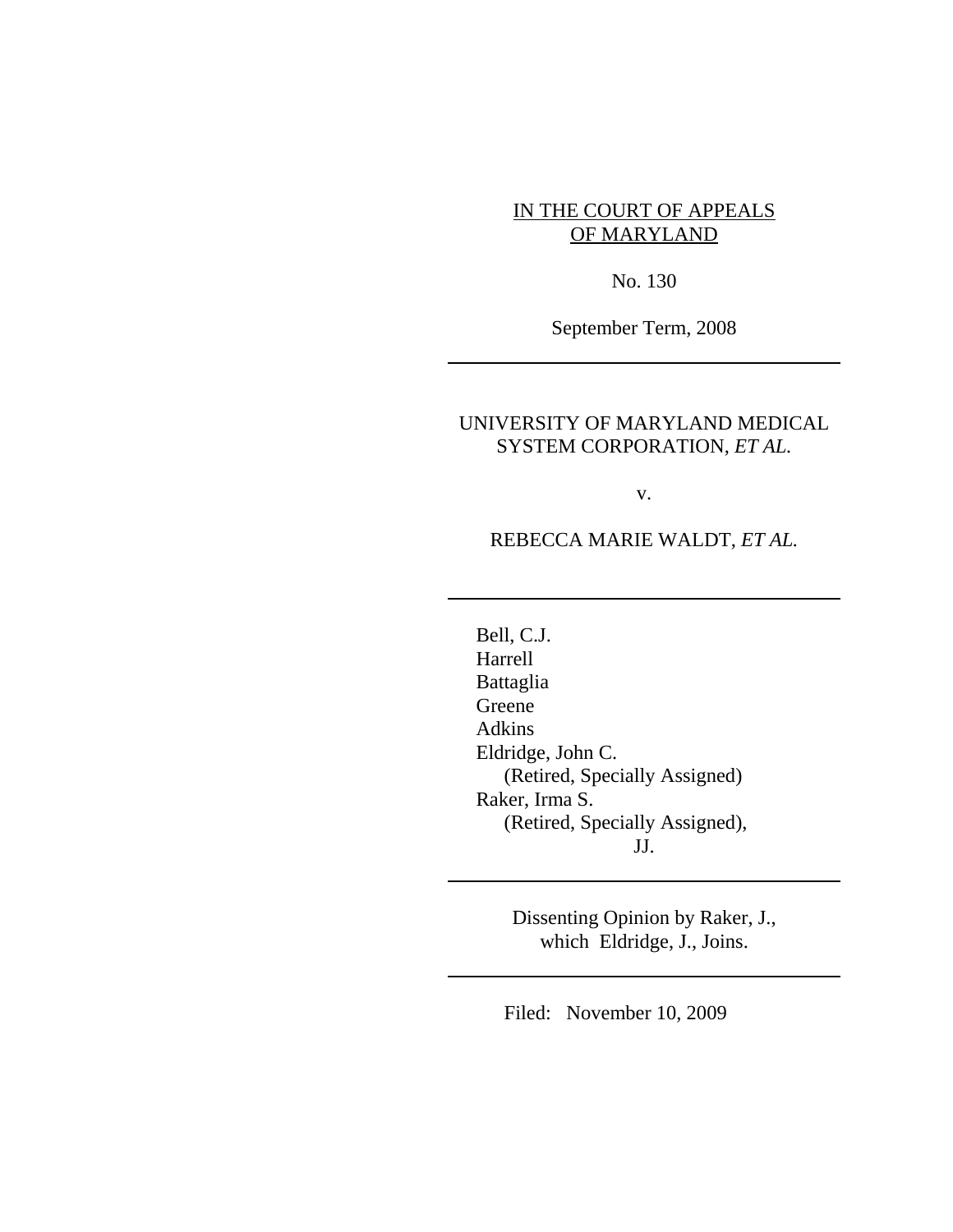Raker, J. dissenting, joined Eldridge, J.:

I respectfully dissent. Few people favor a "professional expert witness." I certainly do not. In my view, however, Dr. Debrun is not a professional expert witness and does not fall into the category of witnesses precluded from testifying in medical malpractice cases by the Maryland 20 percent rule. I agree with the well-reasoned opinion of the Court of Special Appeals in which the court held that the activities testified to by Dr. Debrun are not "professional activities that 'directly involve testimony in personal injury cases,'" and therefore, he was not precluded from testifying as an expert witnesses under Md. Code (1976, 2006 Repl. Vol., 2008 Supp.), Courts and Judicial Proceedings Article, § 3-2A-04(b)(4). *See Waldt v. UMMS*, 181 Md. App. 217, 254, 956 A.2d 223, 244-45 (2008). I disagree, however, with the Court of Special Appeals' and the majority's holding with regard to the informed consent issue.

I.

The critical phrase in C.J.  $\S$  3-2A-04(b)(4) is that an expert "may not devote annually more than 20 percent of the expert's professional activities to activities that directly involve testimony in personal injury claims." Both the Court of Special Appeals and the majority opinion agree that the term "the expert's professional activities" is ambiguous. *See Waldt,* 181 Md. App. at 241, 956 A.2d at 237. The majority defines the phrase as an activity which "must contribute to or advance the profession to which the individual belongs or involve the individual's active participation in that profession," drawing a distinction between "the hours spent furthering one's profession versus the hours spent on personal or leisurely pursuits." Maj. op. at 15.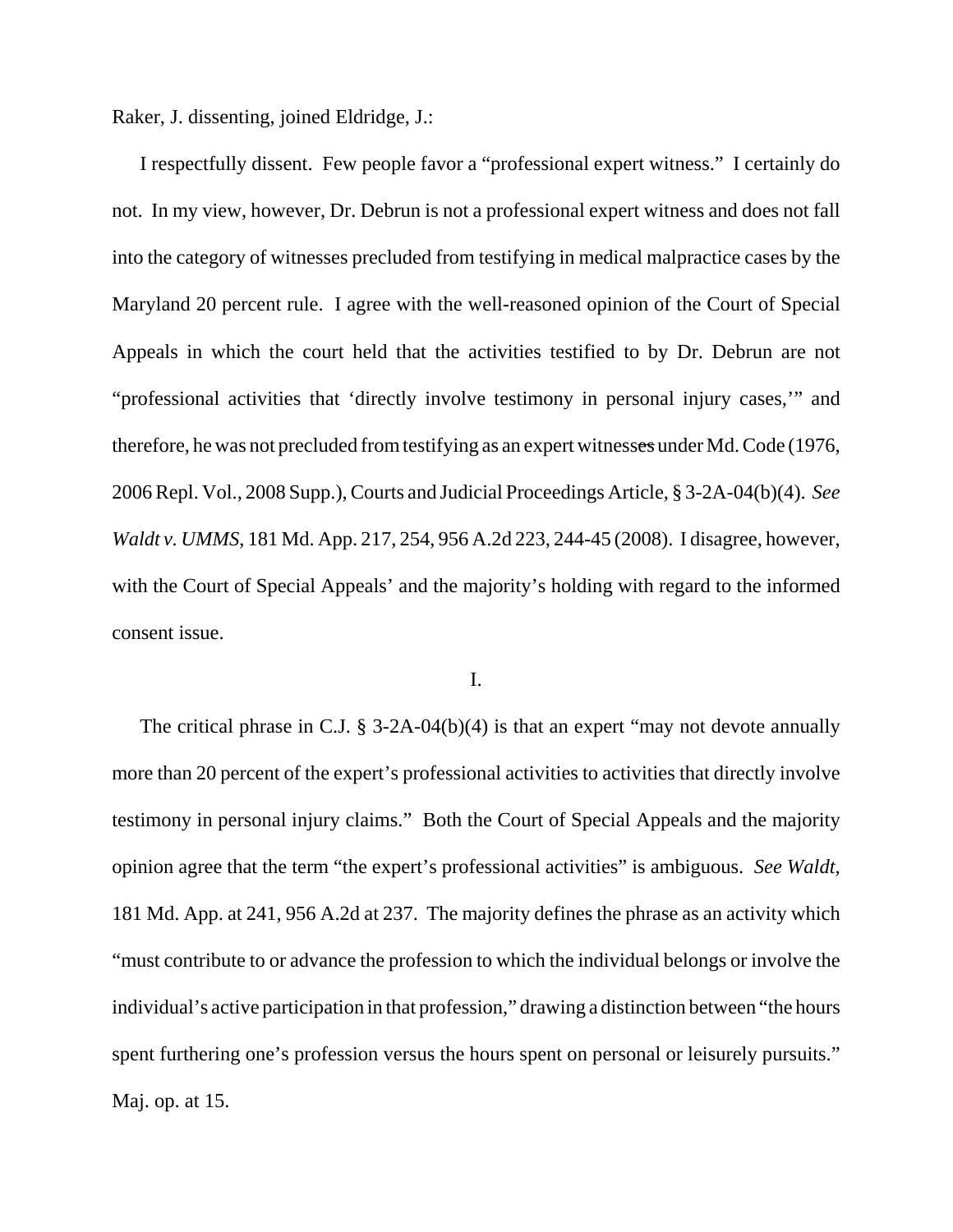The Court of Special Appeals interprets "professional activities" under § 3-2A-04(b)(4) as simply a "general term for those activities that relate to the health care profession of the expert witness." *Waldt*, 181 Md. App. at 243, 956 A.2d at 238. The Court of Special Appeals followed the command set out in *Witte v. Azarian,* 369 Md. 518, 801 A.2d 160 (2002), in which this Court stated that the statutory language limiting expert witnesses had to be read narrowly, so as to avoid creating an unreasonable impediment to the pursuit, or defense of a common law right of action for medical negligence. *Id.* at 533-34, 801 A.2d at 169-70. *Witte* set out the following factors to be considered in making the 20 percent rule determination:

"A more reasonable approach, we think, is to regard the statute as including only (1) the time the doctor spends in, or traveling to or from, court or deposition for the purpose of testifying, waiting to testify, or observing events in preparation for testifying, (2) the time spent assisting an attorney or other member of a litigation team in developing or responding to interrogatories and other forms of discovery, (3) the time spent in reviewing notes and other materials, preparing reports and conferring with attorneys, insurance adjustors, other members of a litigation team, the patient, or others after being informed that the doctor will likely be called upon to sign an affidavit or otherwise testify, and (4) the time spent on any similar activity that has a clear and direct relationship to testimony to be given by the doctor or the doctor's preparation to give testimony."

369 Md. at 535-36, 801 A.2d at 171. The Court of Special Appeals held that Dr. Debrun's activities did not fall within the *Witte* proscribed activities and that "[b]ecause Dr. Debrun had been in active practice within five years of the time of the allegedly negligent act or omission (December 2002), he was qualified, at least temporally, to testify as an expert witness for the Waldts." *Waldt,* 181 Md. App. at 245, 956 A.2d at 239.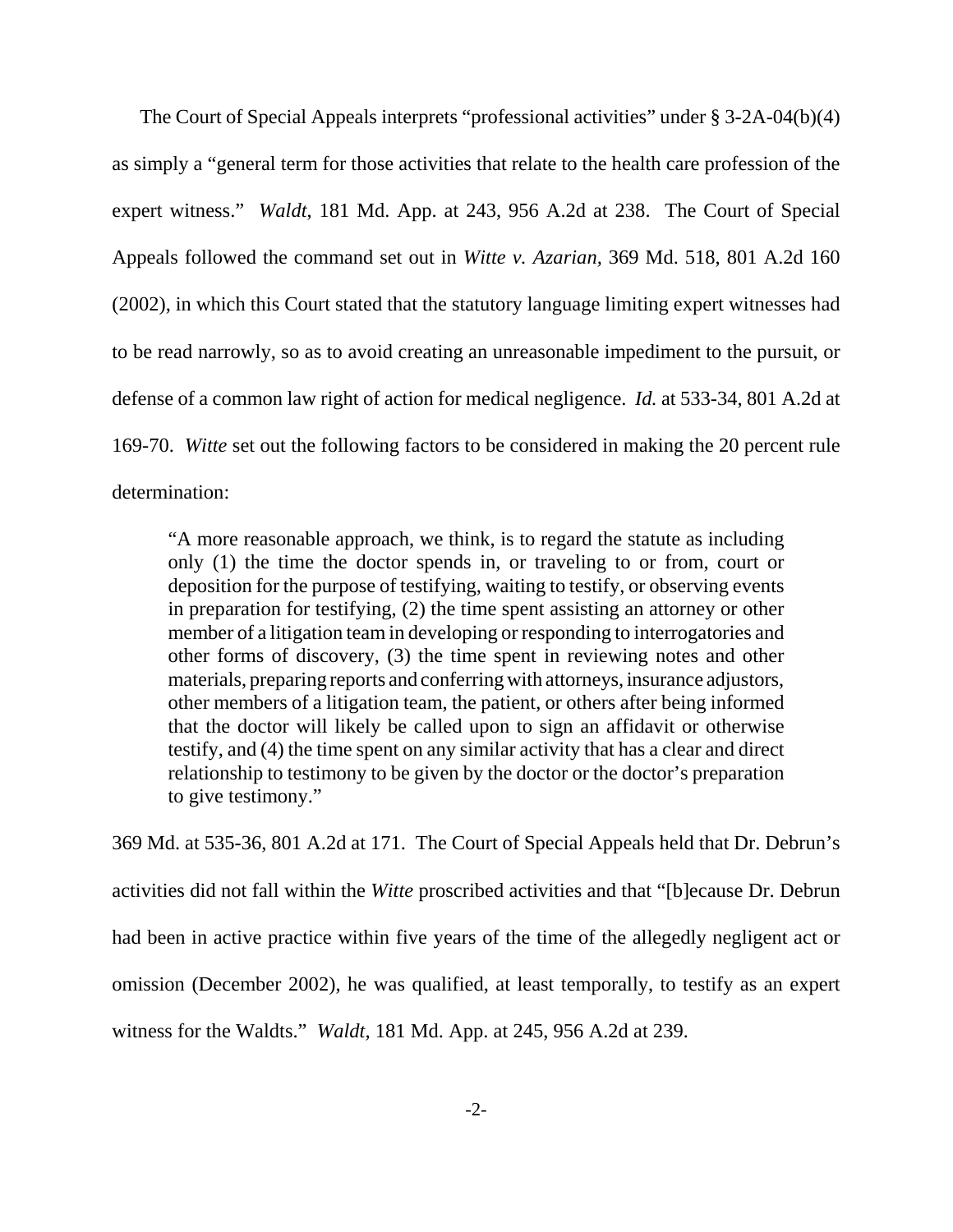According to the majority, Dr. Debrun did not satisfy the 20 percent rule because most of his activities did not qualify as "professional activities" and, of those that did, more than 20 percent were directly related to his work as an expert witness. Maj. op. at 20. The majority's interpretation of "professional activities" is not supported by ordinary principles of statutory construction nor by case law in other jurisdictions that have considered similar issues. The majority's construction is a bald interpretation, with no support whatsoever.

The majority's definition of professional activities confuses, rather than clarifies, the meaning of "professional activities." No guidelines are provided to establish what qualifies as "contributing to or advancing" a profession and, by itself, the phrase is impossible to understand. Many professionals do not seem to contribute to or advance the profession to which they belong. For example, tax professionals routinely concentrate on applying settled principles of taxation and family physicians apply settled principles of medicine to diagnose a common cold. Under the majority's theory, does the application of settled principles "advance" a profession or maintain the status quo? The majority's definition also does not explain at what point in time courts should assess whether a professional activity has "contributed to or advanced" a profession. Since this phrase is inherently results oriented, determining whether an activity contributes to or advances a profession can often only be made after enough time has passed to assess the impact of the activity. If an activity, originally characterized by a court of law as not contributing to or advancing a profession, is later found to do so, would the court be required to review its initial determination? Lower courts are left in the dark after reading the majority's opinion.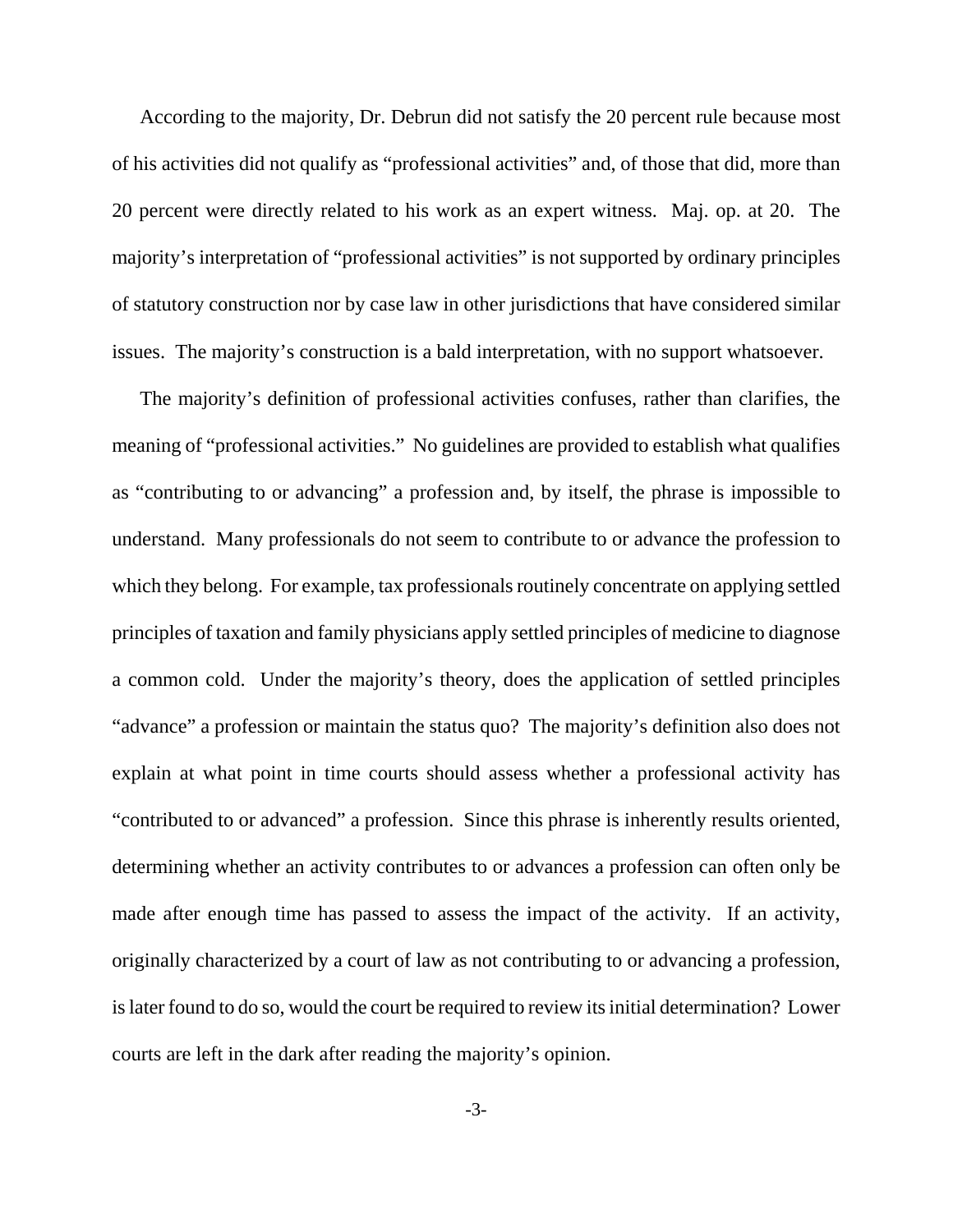The second part of the majority's definition of professional activities—activities which involve a professional's "active participation"—does nothing to clear up the ambiguity. The majority explains that "active participation" is characterized by "action rather than by contemplation or speculation." Maj. op. at 15. A whole range of professions, however, from designers and architects to philosophers, mathematicians and medical practitioners, spend time contemplating or speculating on various methodologies, problem solving techniques or available resources to achieve professional objectives. Not all of this time spent on such contemplation leads to a contribution or advancement in the professional's respective field. Yet, no one would dispute that such time is necessary to achieve professional objectives. Would the majority have us exclude these activities from consideration under the 20 percent rule? The standard set forth by the majority today leaves the lower courts on their own to craft an articulate standard to apply to the meaning of "professional activities."

Factually, no more than 20 percent of Dr. Debrun's professional activities "directly involved testimony in personal injury claims." "Professional activities" are not expressly defined in § 3-2A-04(b)(4) or in any definition section in the Act. As this Court noted in *Witte*, the Legislature chose only to limit the extent of professional activities "directly involving testimony in personal injury claims" but did not interfere with or otherwise limit the scope of other categories of professional activities. *Witte*, 369 Md. at 535, 801 A.2d at 170. Webster's Third New International Dictionary defines "professional" as "of, relating to, or characteristic of a profession or calling." WEBSTER'S THIRD NEW INTERNATIONAL DICTIONARY (1961). Based on the statute's legislative history and the plain meaning of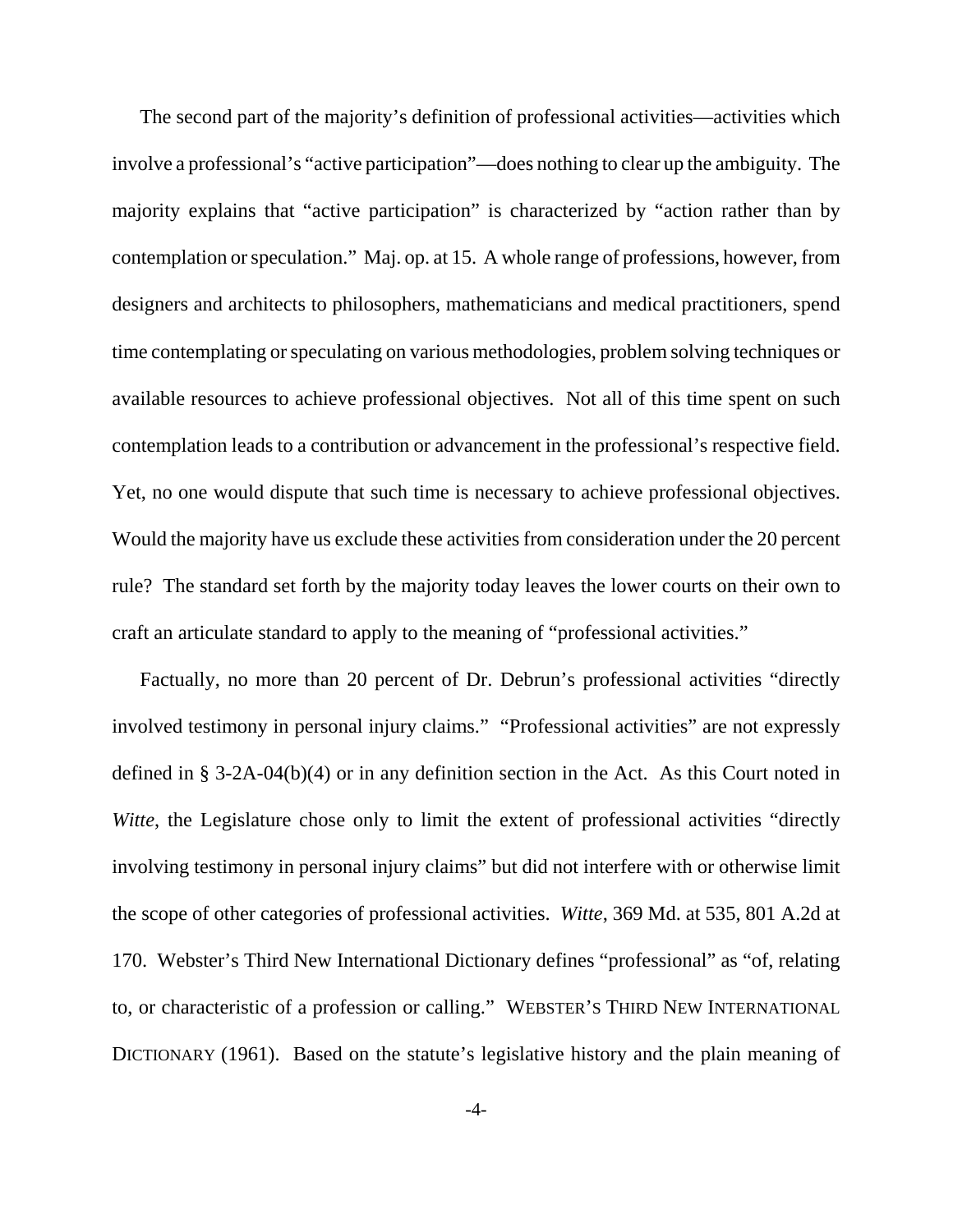"professional," professional activities are those activities that arise out of one's vocation or calling.

In determining that "professional activities" must contribute to or advance the profession to which an individual belongs or involve the individual's active participation in the profession, the majority does not reference the legislative intent of § 3-2A-04(b)(4) or its legislative history, nor does it rely on any Maryland case law that defines "professional activities." Furthermore, the three cases referred to by the majority from other states in support of its construction of "professional activities" are not concerned with the definition of this phrase.<sup>1</sup> Our sister states which have considered similar issues have emphasized that "professional activities" encompass a wide range of activities. For example, in *Quintana v. United Blood Servs., Div. of Blood Sys., Inc.*, 811 P.2d 424, 430 (Colo. Ct. App. 1991), the

<sup>&</sup>lt;sup>1</sup> All three of the cases referenced by the majority consider only very specific uses of an expert witness's "professional time." In *Dawson v. Prager*, 76 P.3d 1036, 1038 (Kan. 2003), the statute at issue, Kansas Statute § 60-3412, required an expert witness in a medical malpractice action to devote at least 50% of his "*professional time* within the two-year period preceding the incident giving rise to the action . . . to actual clinical practice in the same profession in which the defendant is licensed." Similarly, the statute in *Cornett v. Watauga Surgical Group, P.A.*, 669 S.E.2d 805, 807-08 (N.C. Ct. App. 2008), makes no mention of "professional activities," instead requiring that an expert witness offering testimony in a medical malpractice case must have devoted a majority of his or her "*professional time*" to "[t]he active clinical practice of the same health profession in which the party against whom or on whose behalf the testimony is offered," or to "[t]he instruction of students in an accredited health professional school or accredited residency or clinical research program in the same health profession in which the party against whom or on whose behalf the testimony is offered." Finally, in *Goldstein v. Kean*, 461 N.E.2d 1350, 1352 (Ohio Ct. App. 1983), the statute at issue required an expert witness testifying in a medical malpractice suit to devote "three-fourths of his *professional time* to the active clinical practice in his field of licensure, or to its instruction in an accredited university."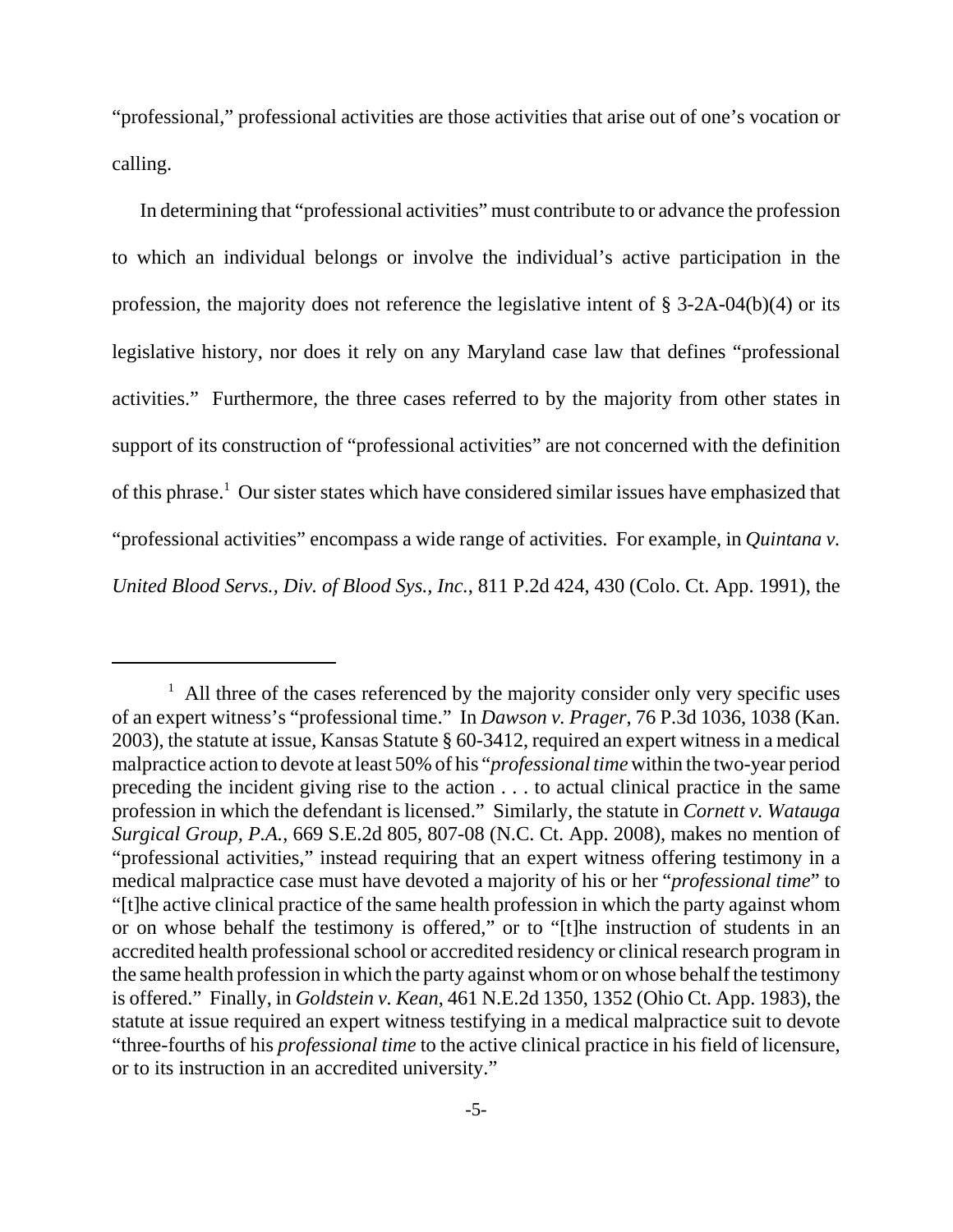Colorado Court of Appeals considered the nature of "professional activities." The court

noted as follows:

"It is generally accepted that professions possess a number of defining characteristics in common, the first and foremost of which is individual autonomy and responsibility. Professionals are usually granted the right to determine the details of how their work will be performed. Moreover, they rely on peers to judge the quality of their work and behavior as professionals. Closely related, and a reflection of the profession's right to determine its own conduct, is that professions generally compose and practice under codes of ethics which define rules of proper behavior.

Other characteristics of a profession include long formal training, undertaken in formalized institutions which are established to transmit the specialized knowledge of the profession and formal recognition of expertise through licensure and certification.

It is precisely these characteristics of professional activity which have long led the courts to grant the medical profession and other professions a 'preferred position' in which the accepted or customary practices of similarly trained and situated professionals are generally taken as conclusive evidence of the professional standard of care."

*Id.* (internal citations omitted). In *Harad v. Aetna Cas. & Sur. Co.*, 839 F.2d 979, 984 (3d Cir. 1988), the United States Court of Appeals for the Third Circuit defined a professional act as "one arising out of a vocation, calling, occupation, or employment involving specialized knowledge, labor, or skill . . . ."

At trial, Dr. Debrun testified that he engaged in the following activities: testifying as an expert witness, peer review of medical journals, reading journals, observing procedures during grand rounds, discussing patients with former colleagues, and attending medical educational conferences. The majority's contention that these are not "professional activities" because they "do not actively contribute to the development or advancement of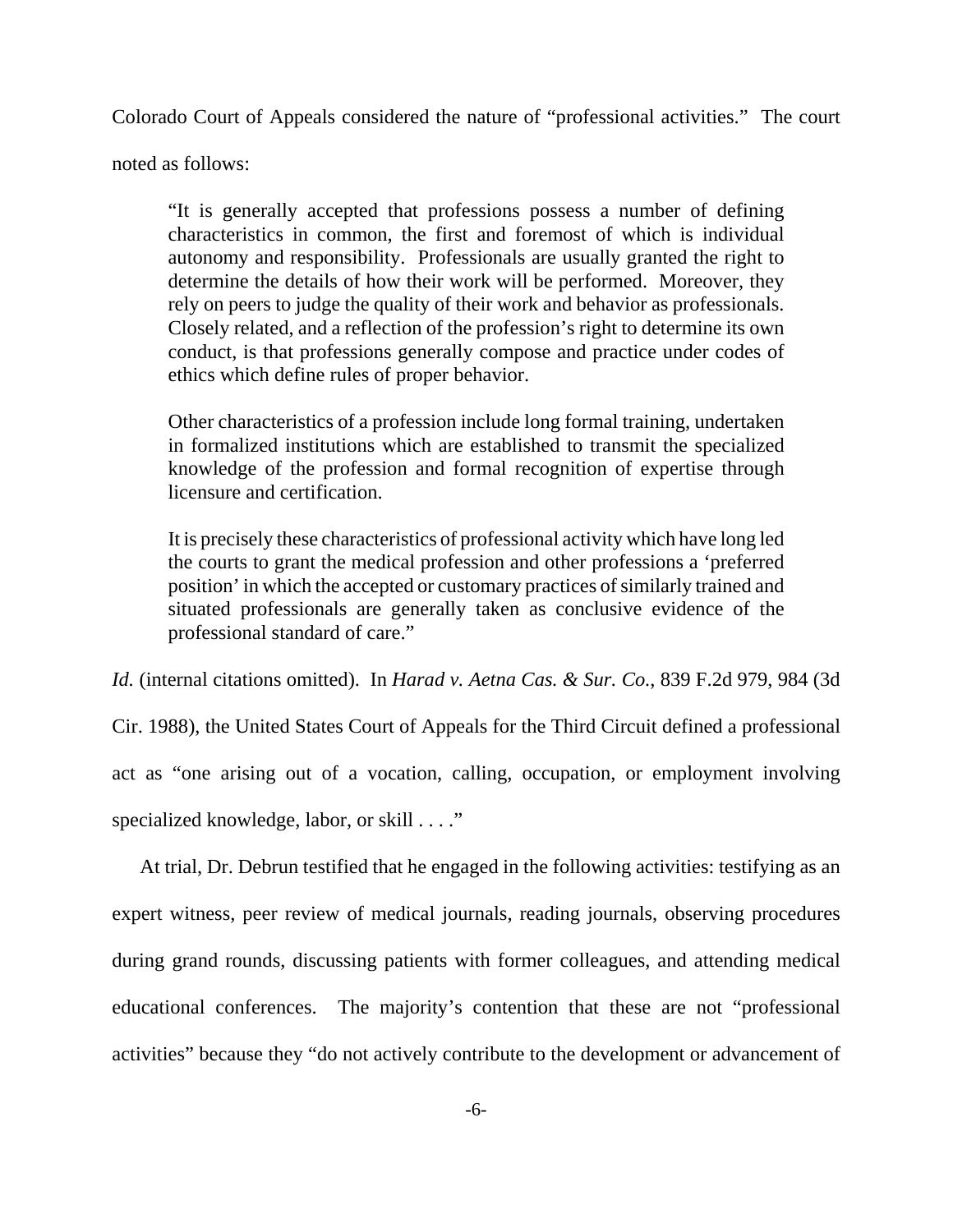the field or involve Dr. Debrun's active participation in the field," Maj. op. at 20, fails the test of common sense and leads to an absurd result. Dr. Debrun's activities demonstrate active participation in the field of interventional neuroradiology and were not undertaken for personal gratification or as a leisurely pursuit, as the majority contends. Under the majority's theory, are activities that arise out of one's own vocation but do not satisfy the high threshold of "contributing to the development of the field or involving the individual's active participation in the profession" considered "non-professional?" That appears to be the conclusion the majority would have us reach. The standard embraced by the majority would appear to exclude any physician who has retired from the clinical practice of medicine and does not teach medicine. Dr. Debrun's participation in peer review, clinical rounds and physician consultations satisfy the definition of "professional activities." Peer review of medical journals, reading journals, observing medical procedures, discussing patients with former colleagues, and attending conferences do not directly involve testimony in personal injury claims.

Applying this Court's holding in *Witte* to this case, Judge Deborah Eyler, writing for the panel, stated as follows:

"The holding in *Witte* narrowly circumscribed those professional activities that 'directly involve testimony in personal injury cases,' and it is clear that the activities testified to by Dr. Debrun are not within the limited scope of that phrase. The activities are not any of those specifically enumerated in items (1) through (3) of the Court's analysis in *Witte*, nor do they fall within the Court's item (4), 'time spent on any similar activity,' *i.e.*, litigation-oriented activity '*that has a clear and direct relationship to testimony to be given by the doctor or the doctor's preparation to give testimony.*' [*Witte*, 369 Md. at 536, 801 A.2d at 171] (emphasis added).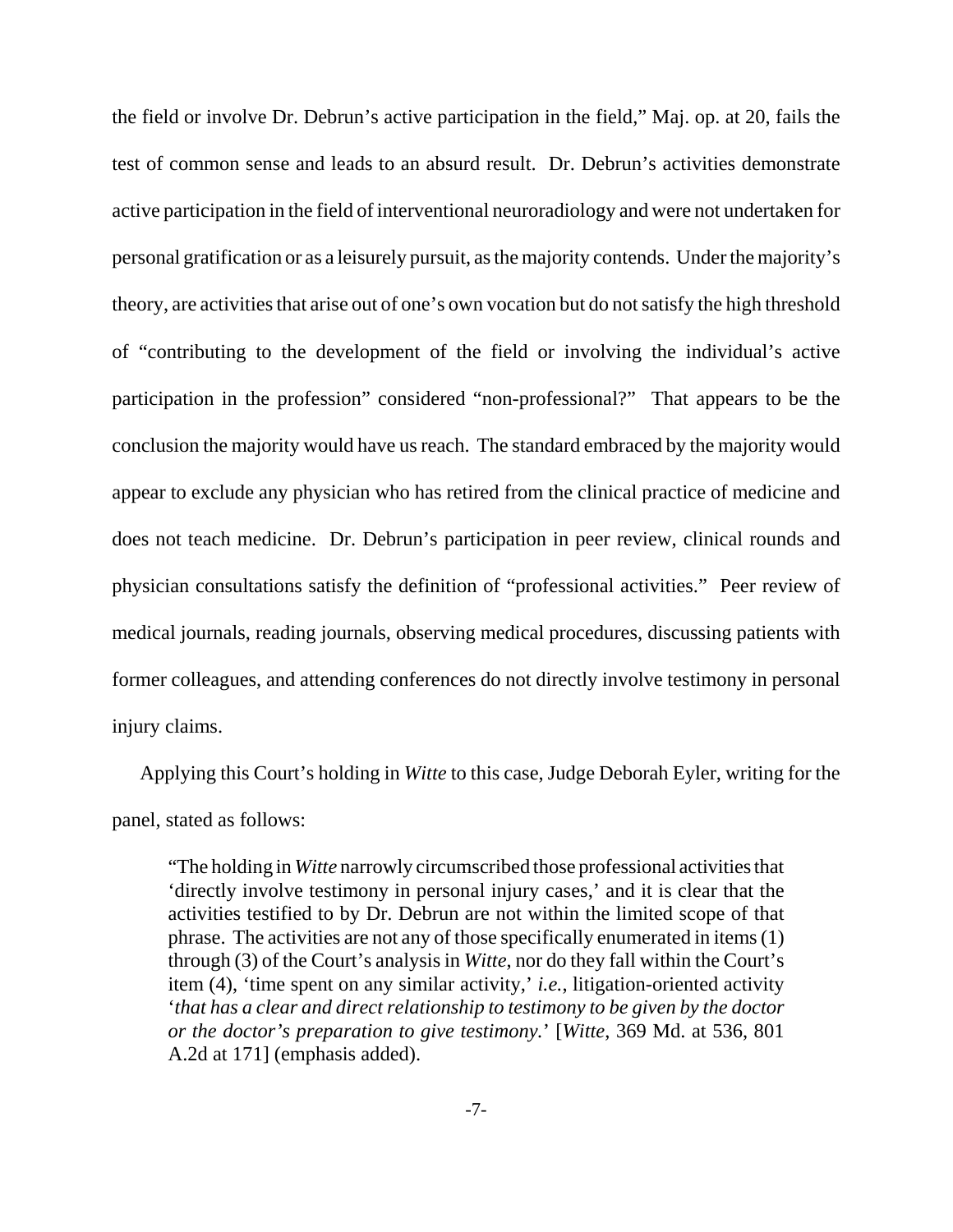To the extent the trial court found that the five activities Dr. Debrun testified about in fact are activities that 'directly involve testimony in personal injury cases,' that finding was premised upon a legally incorrect reading of CJ section 3-2A-04(b)(4), and therefore was clearly erroneous. The record does not make entirely clear, however, whether the court ruled on the basis of that finding or ruled that the five general activities described by Dr. Debrun are not 'professional activities' at all, and therefore cannot be counted as part of the denominator for the 20 Percent Rule. If the latter was the court's ruling, it too was legally incorrect.

\* \* \*

A retired or non-practicing expert witness, *i.e.*, one without an existing clinical, teaching-based, or consulting practice, remains qualified to certify or testify about a negligent act alleged to have been committed or omitted not more than five years before he (or she) retired or ceased practicing. The 2004 Special Session amendments thus contemplated that some expert witnesses will be qualified to certify or testify based upon their experience in their field even though they no longer are in active practice in that field. As drafted and enacted, those amendments did not include language drawing a distinction between the 'professional activities' of an actively practicing health care provider expert witness and the 'professional activities' of a retired or non-practicing health care provider expert witness. Accordingly, this further confirms the legislature's intention that the phrase 'professional activities' should have the same meaning with reference to a qualified *practicing* expert witness as it has with reference to a qualified *retired/non-practicing* expert witness.

The trial court's ruling excluding Dr. Debrun from testifying under the 20 Percent Rule was premised upon a contrary principle: that an expert witness health care provider who is not in active practice does not engage in 'professional activities'—*i.e.*, that to engage in any professional activity in a health care field, an expert witness at least must be practicing in that field. Because Dr. Debrun had been in active practice within five years of the time of the allegedly negligent act or omission (December 2002), he was qualified, at least temporally, to testify as an expert witness for the Waldts. It did not matter that his 'professional activities' did not include active treatment of patients.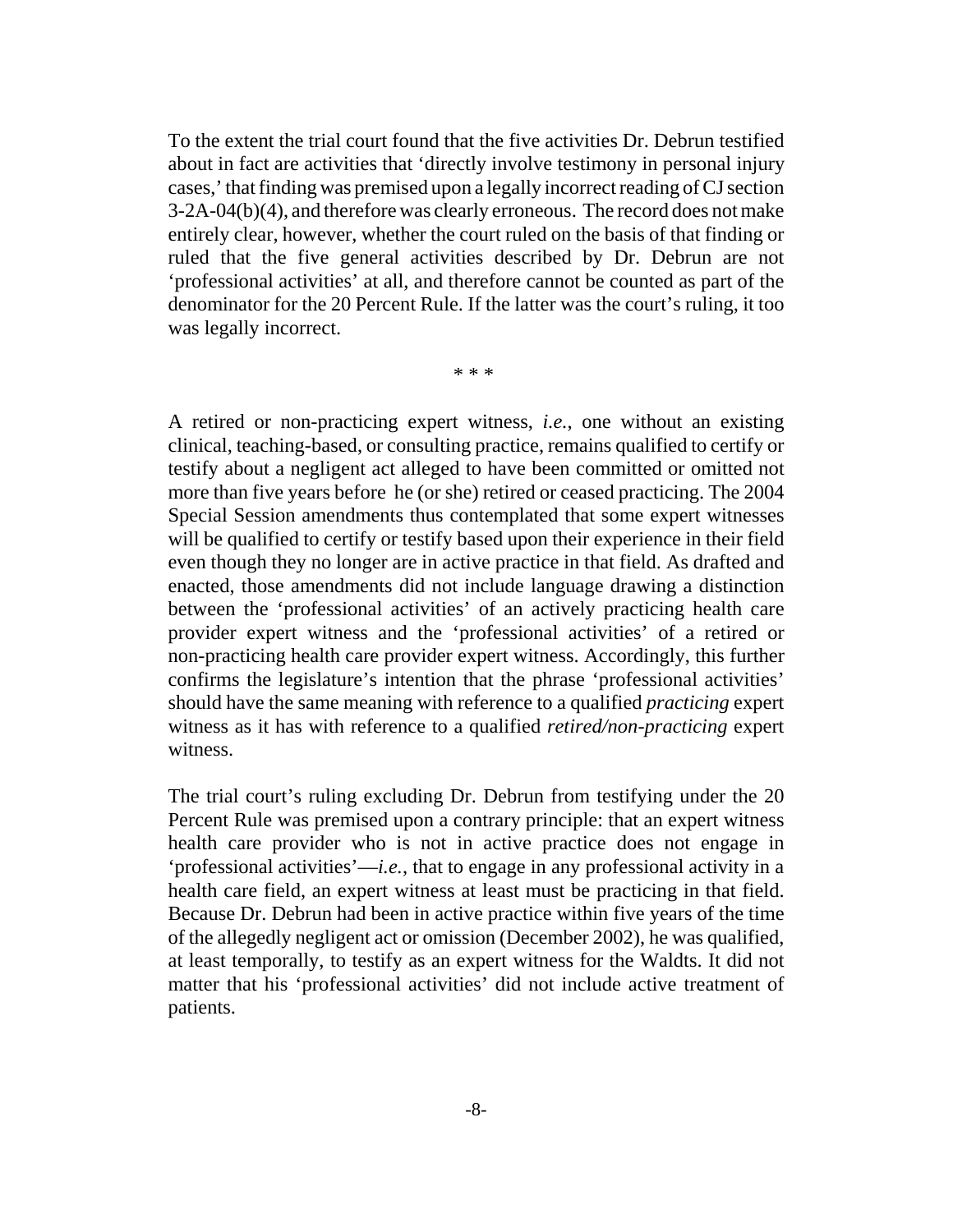The dictionary definition of 'professional' is 'of, relating to, or characteristic of a profession.' MERRIAM-WEBSTER'S COLLEGIATE DICTIONARY 991 (11th ed. 2003). The five areas of activities Dr. Debrun described in his testimony—reading and peer editing of medical journals, consulting with colleagues about their ongoing cases, observing colleagues performing procedures, and attending medical conferences—all were related to interventional radiology, his profession, and as we have explained were not activities directly involved in testimony in personal injury cases, as that phrase was interpreted in *Witte*. Also as we have explained, those activities did not become ones directly involving testimony in personal injury cases merely because Dr. Debrun was retired; such a construction would run contrary to the legislature's intention to allow certain retired or non-practicing medical professionals to testify in malpractice cases. (If that were the case, a retired or non-practicing health care provider always would be devoting more than 20 percent of his or her 'professional activities' directly to testifying in personal injury cases.)

The evidence adduced before the court on the appellees' motion *in limine* showed that Dr. Debrun devoted no more than 50 hours per year to professional activities related to testifying in personal injury cases, and that he devoted 559 hours per year to other professional activities. Assuming that the court credited those first level facts, and we see nothing to suggest that it did not, then a legally correct application of the 20 Percent Rule should have led the court to conclude that Dr. Debrun was not disqualified from giving standard of care expert testimony."

*Waldt*, 181 Md. App. at 240-41, 244-46, 956 A.2d at 236-39.

I would hold that the application of the 20 percent rule by the Court of Special Appeals was correct.

### II.

I disagree also with the majority's holding with respect to the issue of informed consent.

I disagree with the majority's holding that "no testimony was proffered concerning the

material risks of the procedure that would make our a *prima facie* case for informed

consent." Maj. op. at 28.